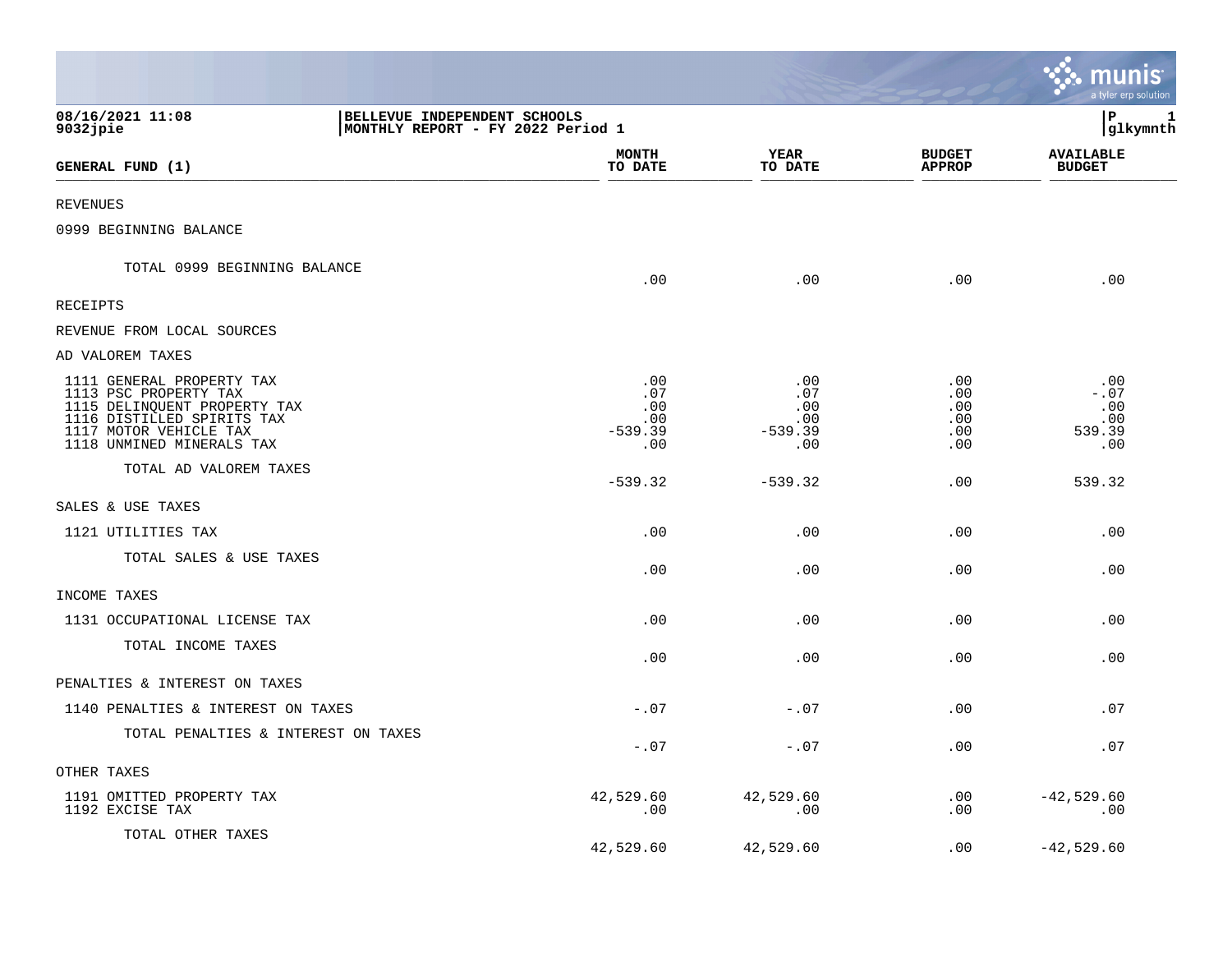|                                                                                                                                                                                                                      |                                                                   |                                                    |                                                    |                                               | a tyler erp solution                                  |
|----------------------------------------------------------------------------------------------------------------------------------------------------------------------------------------------------------------------|-------------------------------------------------------------------|----------------------------------------------------|----------------------------------------------------|-----------------------------------------------|-------------------------------------------------------|
| 08/16/2021 11:08<br>$9032$ jpie                                                                                                                                                                                      | BELLEVUE INDEPENDENT SCHOOLS<br>MONTHLY REPORT - FY 2022 Period 1 |                                                    |                                                    |                                               | P<br>2<br> glkymnth                                   |
| GENERAL FUND (1)                                                                                                                                                                                                     |                                                                   | <b>MONTH</b><br>TO DATE                            | YEAR<br>TO DATE                                    | <b>BUDGET</b><br><b>APPROP</b>                | <b>AVAILABLE</b><br><b>BUDGET</b>                     |
| REVENUE OTHER LOCAL GOVERNMENT UNITS                                                                                                                                                                                 |                                                                   |                                                    |                                                    |                                               |                                                       |
| 1280 REVENUE IN LIEU OF TAXES                                                                                                                                                                                        |                                                                   | .00                                                | .00                                                | .00                                           | .00                                                   |
| TOTAL REVENUE OTHER LOCAL GOVERNMENT UNITS                                                                                                                                                                           |                                                                   | .00                                                | .00                                                | .00                                           | .00                                                   |
| TUITION                                                                                                                                                                                                              |                                                                   |                                                    |                                                    |                                               |                                                       |
| 1310 TUITION FROM INDIVIDUALS<br>1310 PRESCHOOL TUITION FROM INDIVID<br>1320 TUIT FRM OTH GOVT SRCS W/IN ST<br>1330 TUIT FRM OTH GOVT SRCS OUT ST<br>1340 OTHER TUITION                                              |                                                                   | .00<br>.00<br>.00<br>.00<br>.00                    | .00<br>.00<br>.00<br>.00<br>.00                    | .00<br>.00<br>.00<br>.00<br>.00               | .00<br>.00<br>.00<br>.00<br>.00                       |
| TOTAL TUITION                                                                                                                                                                                                        |                                                                   | .00                                                | .00                                                | .00                                           | .00                                                   |
| TRANSPORTATION                                                                                                                                                                                                       |                                                                   |                                                    |                                                    |                                               |                                                       |
| 1410 TRANSP FEES FROM INDIVIDUALS<br>1420 TRN FEE FM OTH GVT SRC W/IN ST<br>1430 TRN FEE FRM OTH GVT SRC OUT ST<br>TRANSPORT FRM NON-PUBLIC SCHS<br>1441<br>1442 TRANSPORT FRM FISCAL COURT                          |                                                                   | .00<br>.00<br>.00<br>314.00<br>.00                 | .00<br>.00<br>.00<br>314.00<br>.00                 | .00<br>.00<br>.00<br>.00<br>.00               | .00<br>.00<br>.00<br>$-314.00$<br>.00                 |
| TOTAL TRANSPORTATION                                                                                                                                                                                                 |                                                                   | 314.00                                             | 314.00                                             | .00                                           | $-314.00$                                             |
| EARNINGS ON INVESTMENTS                                                                                                                                                                                              |                                                                   |                                                    |                                                    |                                               |                                                       |
| 1510 INTEREST ON INVESTMENTS<br>1540 INVESTMENT INC FROM REAL PRPTY                                                                                                                                                  |                                                                   | 376.23<br>.00                                      | 376.23<br>.00                                      | .00<br>.00                                    | $-376.23$<br>.00                                      |
| TOTAL EARNINGS ON INVESTMENTS                                                                                                                                                                                        |                                                                   | 376.23                                             | 376.23                                             | .00                                           | $-376.23$                                             |
| STUDENT ACTIVITIES                                                                                                                                                                                                   |                                                                   |                                                    |                                                    |                                               |                                                       |
| 1740 STUDENT FEES                                                                                                                                                                                                    |                                                                   | .00                                                | .00                                                | .00                                           | .00                                                   |
| TOTAL STUDENT ACTIVITIES                                                                                                                                                                                             |                                                                   | .00                                                | .00                                                | .00                                           | .00                                                   |
| OTHER REVENUE FROM LOCAL SOURCES                                                                                                                                                                                     |                                                                   |                                                    |                                                    |                                               |                                                       |
| 1912 BUS RENTAL<br>1920 CONTRIBUTIONS/DONATIONS<br>1941 TEXTBOOK SALES<br>1942 TEXTBOOK RENTALS<br>1951 MISC REV FRM OTH SCH DST IN ST<br>1952 MSC REV FRM OTH SCH DST OUT ST<br>1980 REFUND OF PRIOR YR EXPENDITURE |                                                                   | .00<br>.00<br>.00<br>.00<br>.00<br>.00<br>7,884.26 | .00<br>.00<br>.00<br>.00<br>.00<br>.00<br>7,884.26 | .00<br>.00<br>.00<br>.00<br>.00<br>.00<br>.00 | .00<br>.00<br>.00<br>.00<br>.00<br>.00<br>$-7,884.26$ |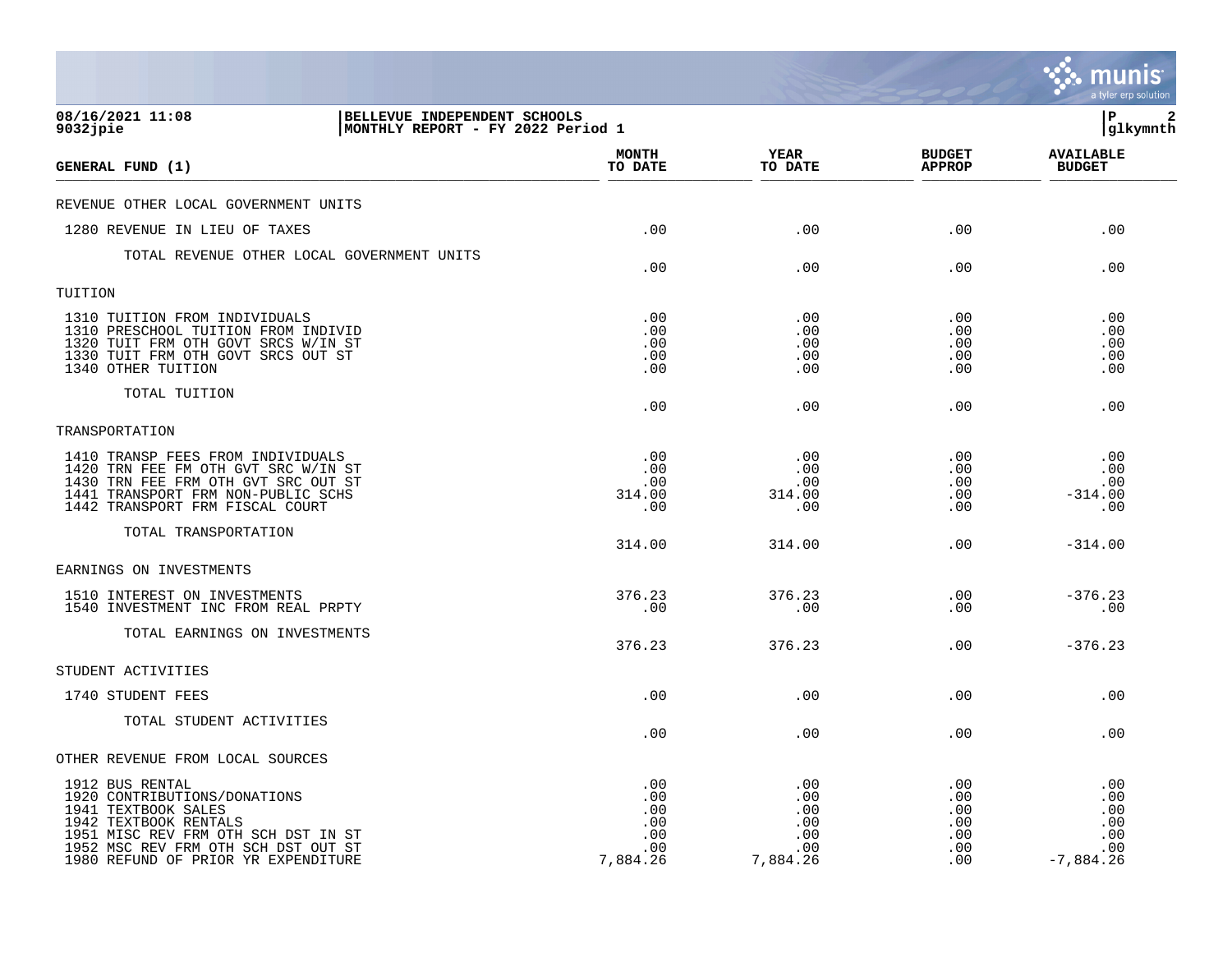

|                                                                                                                                                                 |                                 |                                 |                                 | $\frac{1}{2}$<br>a tyler erp solution |  |
|-----------------------------------------------------------------------------------------------------------------------------------------------------------------|---------------------------------|---------------------------------|---------------------------------|---------------------------------------|--|
| 08/16/2021 11:08<br>BELLEVUE INDEPENDENT SCHOOLS<br>9032jpie<br> MONTHLY REPORT - FY 2022 Period 1                                                              |                                 |                                 |                                 | l P<br> glkymnth                      |  |
| GENERAL FUND (1)                                                                                                                                                | <b>MONTH</b><br>TO DATE         | <b>YEAR</b><br>TO DATE          | <b>BUDGET</b><br><b>APPROP</b>  | <b>AVAILABLE</b><br><b>BUDGET</b>     |  |
| 1990 MISCELLANEOUS REVENUE<br>1990 MISC REVENUE - CROSSING GUARD<br>1991 TRANSCRIPT FEES<br>1999 OTHER MISCELLANEOUS REVENUE                                    | 2,118.96<br>.00<br>.00<br>.00   | 2,118.96<br>.00<br>.00<br>.00   | .00<br>.00<br>.00<br>.00        | $-2,118.96$<br>.00<br>.00<br>.00      |  |
| TOTAL OTHER REVENUE FROM LOCAL SOURCES                                                                                                                          | 10,003.22                       | 10,003.22                       | .00                             | $-10,003.22$                          |  |
| TOTAL REVENUE FROM LOCAL SOURCES                                                                                                                                | 52,683.66                       | 52,683.66                       | .00                             | $-52,683.66$                          |  |
| REVENUE FROM STATE SOURCES                                                                                                                                      |                                 |                                 |                                 |                                       |  |
| STATE PROGRAM                                                                                                                                                   |                                 |                                 |                                 |                                       |  |
| 3111 SEEK PROGRAM                                                                                                                                               | 123, 227.00                     | 123,227.00                      | .00                             | $-123, 227.00$                        |  |
| TOTAL STATE PROGRAM                                                                                                                                             | 123, 227.00                     | 123,227.00                      | .00                             | $-123, 227.00$                        |  |
| OTHER STATE FUNDING                                                                                                                                             |                                 |                                 |                                 |                                       |  |
| 3125 BUS DRVR TRAINING REIMB<br>3126 SUB SALARY REIMB (STATE)<br>3127 FLEXIBLE SPENDING REFUND<br>3128 AUDIT REIMBURSEMENT<br>3129 KSB/KSD TRANSP REIMBURSEMENT | .00<br>.00<br>.00<br>.00<br>.00 | .00<br>.00<br>.00<br>.00<br>.00 | .00<br>.00<br>.00<br>.00<br>.00 | .00<br>.00<br>.00<br>.00<br>.00       |  |
| TOTAL OTHER STATE FUNDING                                                                                                                                       | .00                             | .00                             | .00                             | .00                                   |  |
| EXPENDITURE REIMBURSEMENTS                                                                                                                                      |                                 |                                 |                                 |                                       |  |
| 3130 MISCELLANEOUS STATE REVENUE<br>3131 MEMORANDUM OF AGREEMENT                                                                                                | 765.97<br>.00                   | 765.97<br>.00                   | .00<br>.00                      | $-765.97$<br>.00                      |  |
| TOTAL EXPENDITURE REIMBURSEMENTS                                                                                                                                | 765.97                          | 765.97                          | .00                             | $-765.97$                             |  |
| RESTRICTED                                                                                                                                                      |                                 |                                 |                                 |                                       |  |
| 3200 RESTRICTED STATE REVENUE                                                                                                                                   | .00                             | .00                             | .00                             | .00                                   |  |
| TOTAL RESTRICTED                                                                                                                                                | .00                             | .00                             | .00                             | .00                                   |  |

3800 REVENUE IN LIEU OF TAXES/STATE .00 .00 .00 .00

 $.00$  .  $.00$  .  $.00$  .  $.00$  .  $.00$  .  $.00$ 

REVENUE IN LIEU OF TAXES/STATE

TOTAL REVENUE IN LIEU OF TAXES/STATE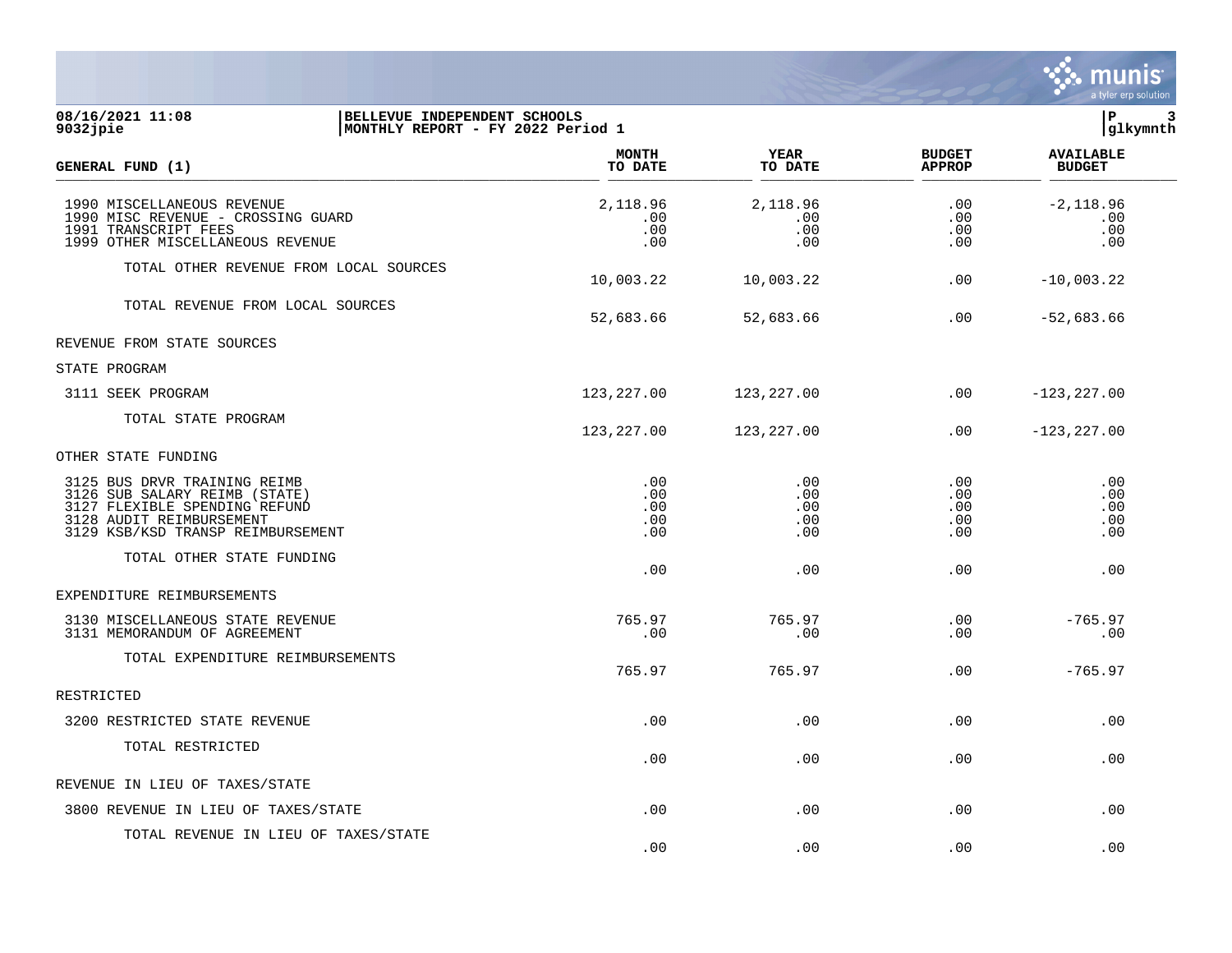|                                                                                                                                                                                                 |                                        |                                        |                                        | a tyler erp solution                   |
|-------------------------------------------------------------------------------------------------------------------------------------------------------------------------------------------------|----------------------------------------|----------------------------------------|----------------------------------------|----------------------------------------|
| 08/16/2021 11:08<br>BELLEVUE INDEPENDENT SCHOOLS<br>9032jpie                                                                                                                                    | MONTHLY REPORT - FY 2022 Period 1      |                                        |                                        | lР<br> glkymnth                        |
| GENERAL FUND (1)                                                                                                                                                                                | <b>MONTH</b><br>TO DATE                | <b>YEAR</b><br>TO DATE                 | <b>BUDGET</b><br><b>APPROP</b>         | <b>AVAILABLE</b><br><b>BUDGET</b>      |
| REVENUE ON BEHALF PAYMENTS                                                                                                                                                                      |                                        |                                        |                                        |                                        |
| 3900 ON-BEHALF FUNDS                                                                                                                                                                            | .00                                    | .00                                    | .00                                    | .00                                    |
| TOTAL REVENUE ON BEHALF PAYMENTS                                                                                                                                                                | .00                                    | .00                                    | .00                                    | .00                                    |
| TOTAL REVENUE FROM STATE SOURCES                                                                                                                                                                | 123,992.97                             | 123,992.97                             | $.00 \,$                               | $-123,992.97$                          |
| REVENUE FROM FEDERAL SOURCES                                                                                                                                                                    |                                        |                                        |                                        |                                        |
| FEDERAL REIMBURSEMENT                                                                                                                                                                           |                                        |                                        |                                        |                                        |
| 4810 MEDICAID REIMBURSEMENT                                                                                                                                                                     | 411.26                                 | 411.26                                 | .00                                    | $-411.26$                              |
| TOTAL FEDERAL REIMBURSEMENT                                                                                                                                                                     | 411.26                                 | 411.26                                 | .00                                    | $-411.26$                              |
| TOTAL REVENUE FROM FEDERAL SOURCES                                                                                                                                                              | 411.26                                 | 411.26                                 | .00                                    | $-411.26$                              |
| OTHER RECEIPTS                                                                                                                                                                                  |                                        |                                        |                                        |                                        |
| INTERFUND TRANSFERS                                                                                                                                                                             |                                        |                                        |                                        |                                        |
| 5210 FUND TRANSFER<br>5220 INDIRECT COSTS TRANSFER                                                                                                                                              | .00<br>10,323.54                       | .00<br>10,323.54                       | .00<br>.00                             | .00<br>$-10, 323.54$                   |
| TOTAL INTERFUND TRANSFERS                                                                                                                                                                       | 10,323.54                              | 10,323.54                              | $.00 \,$                               | $-10, 323.54$                          |
| SALE OR COMP FOR LOSS OF ASSETS                                                                                                                                                                 |                                        |                                        |                                        |                                        |
| 5311 SALE OF LAND & IMPROVEMENTS<br>5312 LOSS COMP - LAND & IMPROVEMNTS<br>5331 SALE OF BUILDINGS<br>5332 LOSS COMP - BUILDINGS<br>5341 SALE OF EOUIPMENT ETC<br>5342 LOSS COMP - EQUIPMENT ETC | .00<br>.00<br>.00<br>.00<br>.00<br>.00 | .00<br>.00<br>.00<br>.00<br>.00<br>.00 | .00<br>.00<br>.00<br>.00<br>.00<br>.00 | .00<br>.00<br>.00<br>.00<br>.00<br>.00 |
| TOTAL SALE OR COMP FOR LOSS OF ASSETS                                                                                                                                                           | .00                                    | .00                                    | .00                                    | .00                                    |
| LOAN PROCEEDS                                                                                                                                                                                   |                                        |                                        |                                        |                                        |
| 5400 LOAN PROCEEDS                                                                                                                                                                              | .00                                    | .00                                    | .00                                    | .00                                    |
| TOTAL LOAN PROCEEDS                                                                                                                                                                             | .00                                    | .00                                    | .00                                    | .00                                    |
| TOTAL OTHER RECEIPTS                                                                                                                                                                            | 10,323.54                              | 10,323.54                              | .00                                    | $-10, 323.54$                          |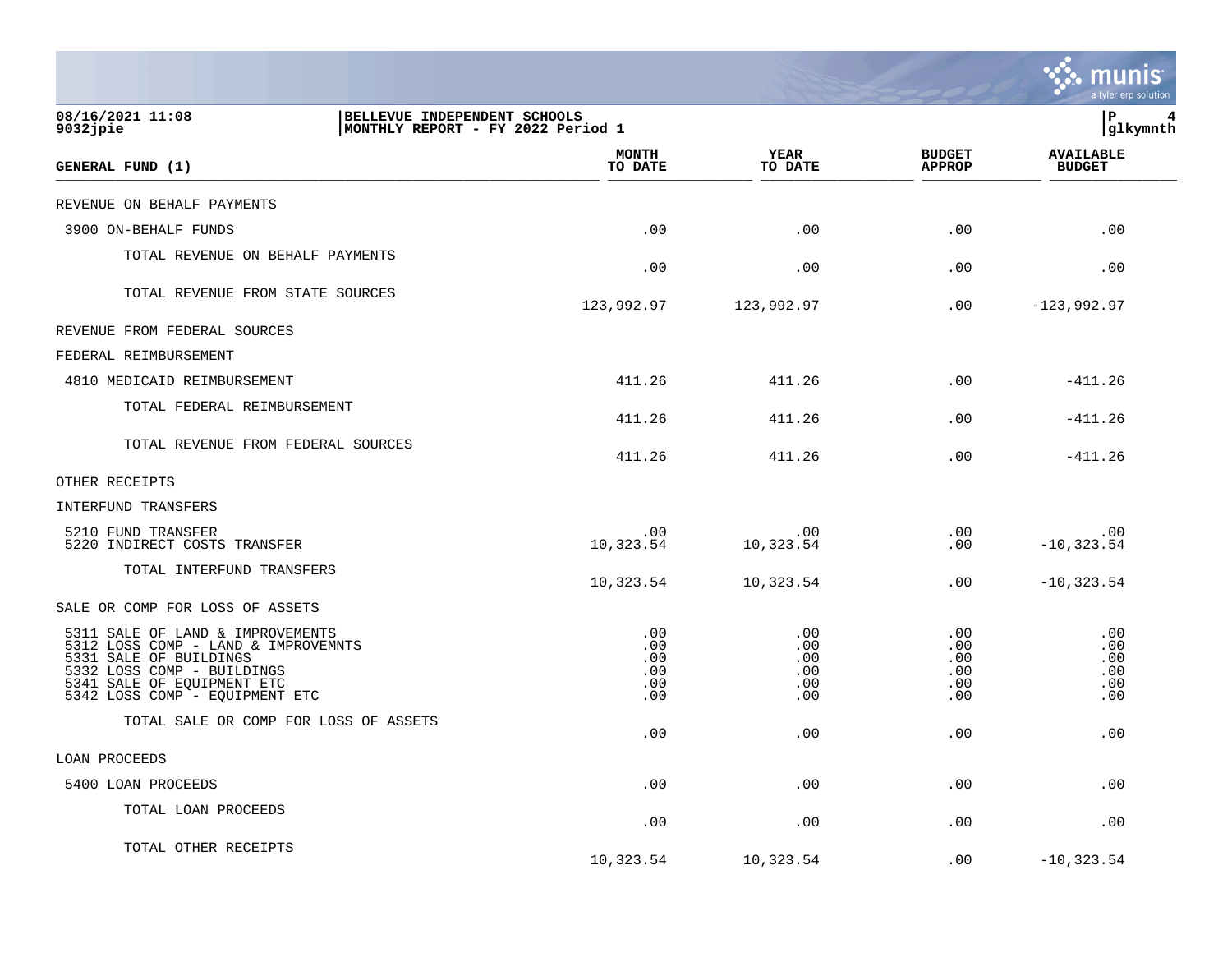|                                                                                                        |                         |                 |                                | <b>munis</b><br>a tyler erp solution |  |
|--------------------------------------------------------------------------------------------------------|-------------------------|-----------------|--------------------------------|--------------------------------------|--|
| 08/16/2021 11:08<br>INDEPENDENT SCHOOLS<br>  BELLEVUE<br>9032jpie<br>MONTHLY REPORT - FY 2022 Period 1 |                         |                 |                                | l P<br>5<br> glkymnth                |  |
| GENERAL FUND (1)                                                                                       | <b>MONTH</b><br>TO DATE | YEAR<br>TO DATE | <b>BUDGET</b><br><b>APPROP</b> | <b>AVAILABLE</b><br><b>BUDGET</b>    |  |
| TOTAL RECEIPTS                                                                                         | 187, 411.43             | 187,411.43      | .00                            | $-187, 411.43$                       |  |
| TOTAL REVENUE                                                                                          | 187, 411.43             | 187, 411.43     | .00                            | $-187, 411.43$                       |  |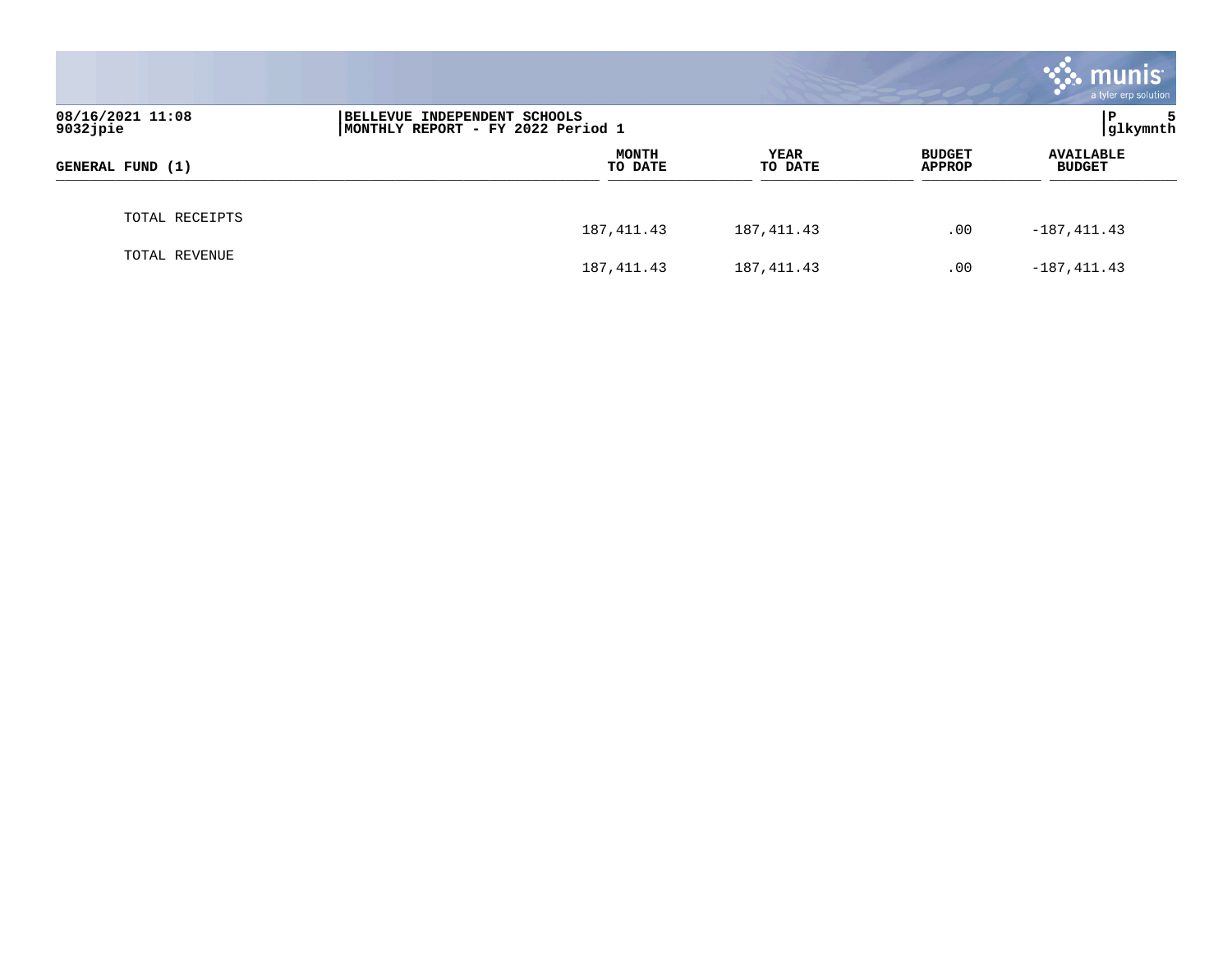|                                                                                                                                                                                                                                                                                                                   |                                                                         |                                                                         |                                                                    | munis<br>a tyler erp solution                                                       |
|-------------------------------------------------------------------------------------------------------------------------------------------------------------------------------------------------------------------------------------------------------------------------------------------------------------------|-------------------------------------------------------------------------|-------------------------------------------------------------------------|--------------------------------------------------------------------|-------------------------------------------------------------------------------------|
| BELLEVUE INDEPENDENT SCHOOLS<br>08/16/2021 11:08<br>9032jpie<br>MONTHLY REPORT - FY 2022 Period 1                                                                                                                                                                                                                 |                                                                         |                                                                         |                                                                    | l P<br>6<br> glkymnth                                                               |
| GENERAL FUND (1)                                                                                                                                                                                                                                                                                                  | <b>MONTH</b><br>TO DATE                                                 | <b>YEAR</b><br>TO DATE                                                  | <b>BUDGET</b><br><b>APPROP</b>                                     | <b>AVAILABLE</b><br><b>BUDGET</b>                                                   |
| EXPENDITURES                                                                                                                                                                                                                                                                                                      |                                                                         |                                                                         |                                                                    |                                                                                     |
| RESTRICT TO REV & BAL SHT ONLY<br>0000                                                                                                                                                                                                                                                                            |                                                                         |                                                                         |                                                                    |                                                                                     |
| UNDEFINED EXP OBJ                                                                                                                                                                                                                                                                                                 | .00                                                                     | .00                                                                     | .00                                                                | .00                                                                                 |
| TOTAL 0000<br>RESTRICT TO REV & BAL SHT ONLY                                                                                                                                                                                                                                                                      | .00                                                                     | .00                                                                     | .00                                                                | .00                                                                                 |
| 1000 INSTRUCTION                                                                                                                                                                                                                                                                                                  |                                                                         |                                                                         |                                                                    |                                                                                     |
| 0100<br>SALARIES PERSONNEL SERVICES<br>0200<br>EMPLOYEE BENEFITS<br>0280<br>ON-BEHALF<br>0300<br>PURCHASED PROF AND TECH SERV<br>0400<br>PURCHASED PROPERTY SERVICES<br>0500<br>OTHER PURCHASED SERVICES<br>0600<br>SUPPLIES<br>0700<br>PROPERTY<br>0800<br>DEBT SERVICE AND MISCELLANEOUS<br>0840<br>CONTINGENCY | .00<br>.00<br>.00<br>95.00<br>741.65<br>.00<br>.00<br>.00<br>.00<br>.00 | .00<br>.00<br>.00<br>95.00<br>741.65<br>.00<br>.00<br>.00<br>.00<br>.00 | .00<br>.00<br>.00<br>.00<br>.00<br>.00<br>.00<br>.00<br>.00<br>.00 | .00<br>.00<br>.00<br>$-95.00$<br>$-741.65$<br>.00<br>.00<br>.00<br>.00<br>.00       |
| TOTAL 1000<br>INSTRUCTION                                                                                                                                                                                                                                                                                         |                                                                         |                                                                         |                                                                    |                                                                                     |
|                                                                                                                                                                                                                                                                                                                   | 836.65                                                                  | 836.65                                                                  | .00                                                                | $-836.65$                                                                           |
| 2100<br>STUDENT SUPPORT SERVICES                                                                                                                                                                                                                                                                                  |                                                                         |                                                                         |                                                                    |                                                                                     |
| 0100<br>SALARIES PERSONNEL SERVICES<br>0200<br>EMPLOYEE BENEFITS<br>0280<br>ON-BEHALF<br>0300<br>PURCHASED PROF AND TECH SERV<br>0500<br>OTHER PURCHASED SERVICES<br>0600<br>SUPPLIES<br>0700<br>PROPERTY<br>0800<br>DEBT SERVICE AND MISCELLANEOUS                                                               | 6,811.54<br>296.26<br>.00<br>.00<br>.00<br>.00<br>3,414.30<br>.00       | 6,811.54<br>296.26<br>.00<br>.00<br>.00<br>.00<br>3, 414.30<br>.00      | .00<br>$.00 \,$<br>.00<br>.00<br>.00<br>.00<br>.00<br>.00          | $-6,811.54$<br>$-296.26$<br>.00<br>.00<br>.00<br>.00<br>$-3,414.30$<br>.00          |
| TOTAL 2100<br>STUDENT SUPPORT SERVICES                                                                                                                                                                                                                                                                            |                                                                         |                                                                         |                                                                    |                                                                                     |
|                                                                                                                                                                                                                                                                                                                   | 10,522.10                                                               | 10,522.10                                                               | .00                                                                | $-10,522.10$                                                                        |
| INSTRUCTIONAL STAFF SUPP SERV<br>2200                                                                                                                                                                                                                                                                             |                                                                         |                                                                         |                                                                    |                                                                                     |
| 0100<br>SALARIES PERSONNEL SERVICES<br>0200<br>EMPLOYEE BENEFITS<br>0280<br>ON-BEHALF<br>0300<br>PURCHASED PROF AND TECH SERV<br>0500<br>OTHER PURCHASED SERVICES<br>0600<br>SUPPLIES<br>0700<br>PROPERTY<br>0900<br>OTHER ITEMS                                                                                  | 14,085.65<br>622.89<br>.00<br>1,000.00<br>.00<br>5,014.00<br>.00<br>.00 | 14,085.65<br>622.89<br>.00<br>1,000.00<br>.00<br>5,014.00<br>.00<br>.00 | .00<br>.00<br>.00<br>.00<br>.00<br>.00<br>.00<br>.00               | $-14,085.65$<br>$-622.89$<br>.00<br>$-1,000.00$<br>.00<br>$-5,014.00$<br>.00<br>.00 |
| TOTAL 2200<br>INSTRUCTIONAL STAFF SUPP SERV                                                                                                                                                                                                                                                                       | 20,722.54                                                               | 20,722.54                                                               | .00                                                                | $-20, 722.54$                                                                       |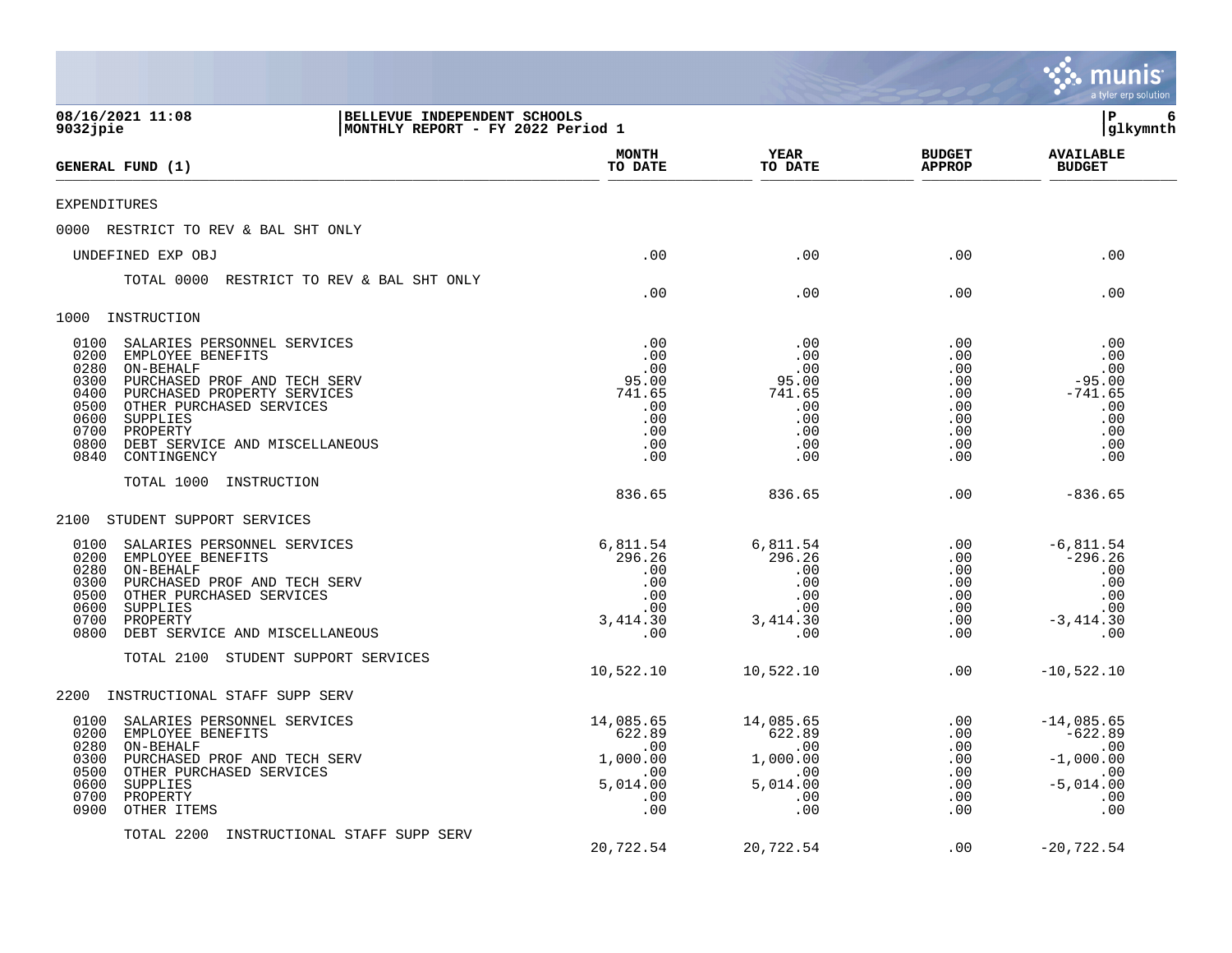

## **08/16/2021 11:08 |BELLEVUE INDEPENDENT SCHOOLS |P 7 9032jpie |MONTHLY REPORT - FY 2022 Period 1 |glkymnth**

| GENERAL FUND (1)                                                                                                                                                                                                                                                                                                                         | <b>MONTH</b><br>TO DATE                                                                                                                                                                                                                                                                                                                                | <b>YEAR</b><br>TO DATE                                                                                                                                                   | <b>BUDGET</b><br><b>APPROP</b> | <b>AVAILABLE</b><br><b>BUDGET</b>                                     |
|------------------------------------------------------------------------------------------------------------------------------------------------------------------------------------------------------------------------------------------------------------------------------------------------------------------------------------------|--------------------------------------------------------------------------------------------------------------------------------------------------------------------------------------------------------------------------------------------------------------------------------------------------------------------------------------------------------|--------------------------------------------------------------------------------------------------------------------------------------------------------------------------|--------------------------------|-----------------------------------------------------------------------|
| 2300 DISTRICT ADMIN SUPPORT                                                                                                                                                                                                                                                                                                              |                                                                                                                                                                                                                                                                                                                                                        |                                                                                                                                                                          |                                |                                                                       |
| 0100<br>SALARIES PERSONNEL SERVICES<br>0200<br>EMPLOYEE BENEFITS<br>0280<br>ON-BEHALF<br>0300<br>PURCHASED PROF AND TECH SERV<br>0400<br>PURCHASED PROPERTY SERVICES<br>0500<br>OTHER PURCHASED SERVICES<br>0600<br>SUPPLIES<br>0700<br>PROPERTY<br>0800<br>DEBT SERVICE AND MISCELLANEOUS<br>0840<br>CONTINGENCY<br>0900<br>OTHER ITEMS | $\begin{array}{cccccc} 20\,, 346\,.\, 02 \, \\ 59\,, 308\,.\, 34 \, \\ 59\,, 308\,.\, 34 \, \\ 00 \, \\ 00 \, \\ 283\,.\, 29 \, \\ 10\,, 955\,.\, 25 \, \\ 10\,.\, 00 \, \\ 00 \, \\ 4\,, 156\,.\, 25 \, \\ 00 \, \\ 00 \, \\ 00 \, \\ 00 \, \\ 00 \, \\ 00 \, \\ 00 \, \\ 00 \, \\ 00 \, \\ 00 \, \\ 00 \, \\ 00 \, \\ $                              |                                                                                                                                                                          |                                |                                                                       |
| TOTAL 2300<br>DISTRICT ADMIN SUPPORT                                                                                                                                                                                                                                                                                                     | 102,479.76                                                                                                                                                                                                                                                                                                                                             | 102,479.76                                                                                                                                                               | $.00 \,$                       | $-102, 479.76$                                                        |
| SCHOOL ADMIN SUPPORT<br>2400                                                                                                                                                                                                                                                                                                             |                                                                                                                                                                                                                                                                                                                                                        |                                                                                                                                                                          |                                |                                                                       |
| 0100<br>SALARIES PERSONNEL SERVICES<br>0200<br>EMPLOYEE BENEFITS<br>0280<br>ON-BEHALF<br>0500<br>OTHER PURCHASED SERVICES<br>0600<br>SUPPLIES<br>0700<br>PROPERTY<br>0800<br>DEBT SERVICE AND MISCELLANEOUS<br>TOTAL 2400<br>SCHOOL ADMIN SUPPORT                                                                                        |                                                                                                                                                                                                                                                                                                                                                        |                                                                                                                                                                          |                                |                                                                       |
|                                                                                                                                                                                                                                                                                                                                          | 32,960.76                                                                                                                                                                                                                                                                                                                                              | 32,960.76                                                                                                                                                                |                                | $-32,960.76$                                                          |
| 2500 BUSINESS SUPPORT SERVICES                                                                                                                                                                                                                                                                                                           |                                                                                                                                                                                                                                                                                                                                                        |                                                                                                                                                                          |                                |                                                                       |
| 0100<br>SALARIES PERSONNEL SERVICES<br>0200<br>EMPLOYEE BENEFITS<br>0280<br>ON-BEHALF<br>0300<br>PURCHASED PROF AND TECH SERV<br>0400<br>PURCHASED PROPERTY SERVICES<br>0500<br>OTHER PURCHASED SERVICES<br>0600<br>SUPPLIES<br>0700<br>PROPERTY<br>0800<br>DEBT SERVICE AND MISCELLANEOUS                                               | $\begin{array}{cccccccc} 15,51867 & & & 15,51867 & & & .00 & & & -15,51867 \\ & & 5,303.61 & & & 5,303.61 & & & .00 & & & -5,303.61 \\ & & & 00 & & & .00 & & & .00 & & & .00 & & & 00 \\ & & & & 00 & & & & 00 & & & & 00 & & & 00 \\ & & & & 00 & & & & 00 & & & & 00 & & & 00 \\ & & & & & 00 & & & & 00 & & & & 00 & & & 00 \\ & & & & & 00 & & &$ |                                                                                                                                                                          |                                |                                                                       |
| TOTAL 2500<br>BUSINESS SUPPORT SERVICES                                                                                                                                                                                                                                                                                                  | 28,983.66                                                                                                                                                                                                                                                                                                                                              | 28,983.66                                                                                                                                                                | .00                            | $-28,983.66$                                                          |
| 2600 PLANT OPERATIONS AND MAINTENANCE                                                                                                                                                                                                                                                                                                    |                                                                                                                                                                                                                                                                                                                                                        |                                                                                                                                                                          |                                |                                                                       |
| SALARIES PERSONNEL SERVICES<br>0100<br>0200<br>EMPLOYEE BENEFITS<br>ON-BEHALF<br>0280<br>0300<br>PURCHASED PROF AND TECH SERV<br>0400<br>PURCHASED PROPERTY SERVICES<br>0500<br>OTHER PURCHASED SERVICES                                                                                                                                 | 20,193.38<br>6,913.00<br>.00<br>852.45<br>538.04<br>2,450.76                                                                                                                                                                                                                                                                                           | $\begin{array}{cccc} 20\,, 193\,.\, 38 & .00\ 6\,, 913\,.\, 00 & .00\ 852\,.\, 45 & .00\ 538\,.\, 04 & .00\ 2\,, 450\,.\, 76 & .00\ \end{array}$<br>6,913.00<br>2,450.76 | .00                            | $-20, 193.38$<br>$-6,913.00$<br>$-852.45$<br>$-538.04$<br>$-2,450.76$ |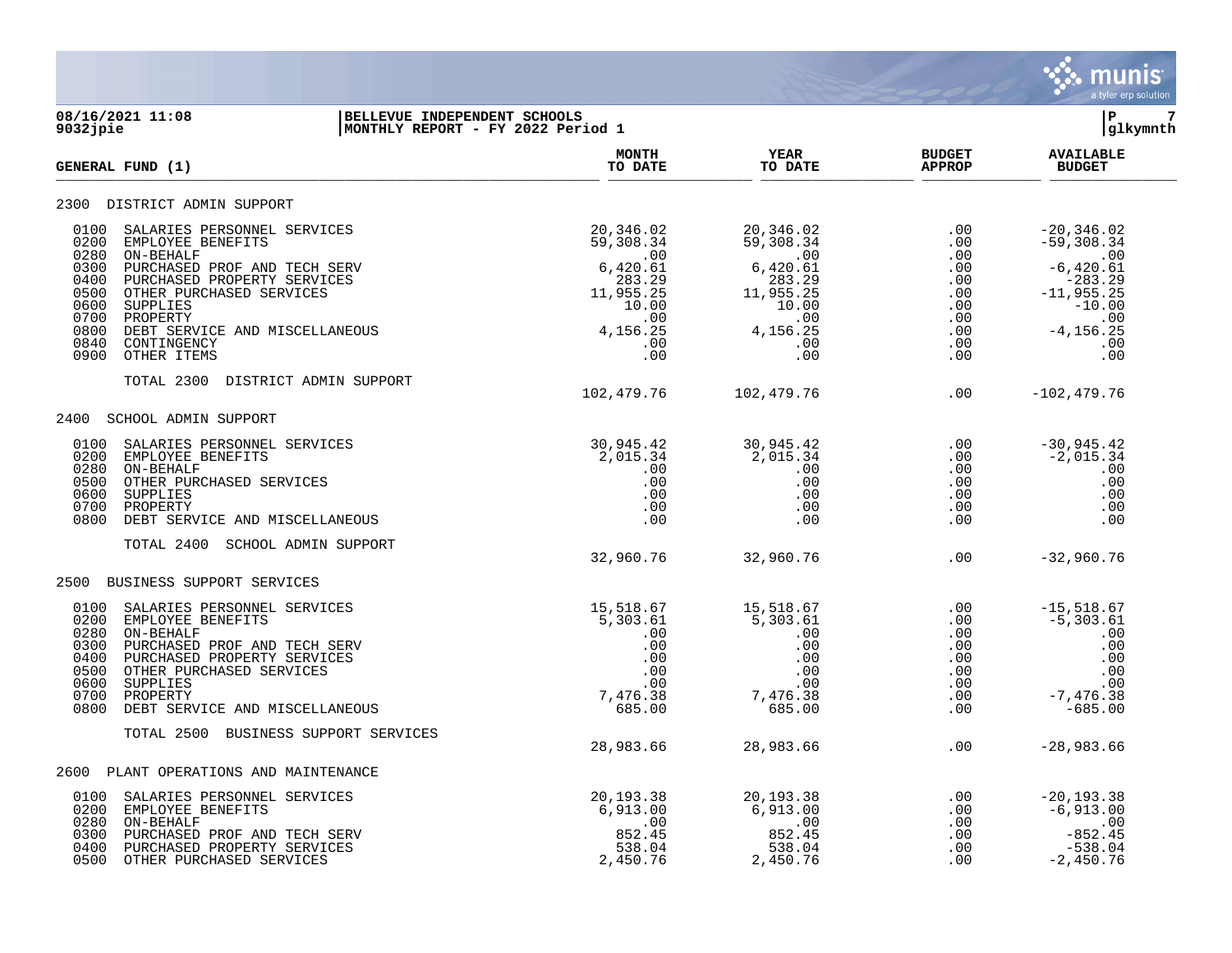|                                                                                                                                                                                                                                                                                                   |                                                                |                                                                |                                                             | a tyler erp solution                                                 |
|---------------------------------------------------------------------------------------------------------------------------------------------------------------------------------------------------------------------------------------------------------------------------------------------------|----------------------------------------------------------------|----------------------------------------------------------------|-------------------------------------------------------------|----------------------------------------------------------------------|
| 08/16/2021 11:08<br>BELLEVUE INDEPENDENT SCHOOLS<br>MONTHLY REPORT - FY 2022 Period 1<br>9032jpie                                                                                                                                                                                                 |                                                                |                                                                |                                                             | l P<br>8<br> glkymnth                                                |
| GENERAL FUND (1)                                                                                                                                                                                                                                                                                  | <b>MONTH</b><br>TO DATE                                        | <b>YEAR</b><br>TO DATE                                         | <b>BUDGET</b><br><b>APPROP</b>                              | <b>AVAILABLE</b><br><b>BUDGET</b>                                    |
| 0600<br>SUPPLIES<br>0700<br>PROPERTY<br>0800<br>DEBT SERVICE AND MISCELLANEOUS                                                                                                                                                                                                                    | 2,554.92<br>29,139.90<br>1,890.00                              | 2,554.92<br>29,139.90<br>1,890.00                              | .00<br>29,139.90<br>.00                                     | $-2,554.92$<br>.00<br>$-1,890.00$                                    |
| TOTAL 2600 PLANT OPERATIONS AND MAINTENANCE                                                                                                                                                                                                                                                       | 64,532.45                                                      | 64,532.45                                                      | 29,139.90                                                   | $-35, 392.55$                                                        |
| 2700<br>STUDENT TRANSPORTATION                                                                                                                                                                                                                                                                    |                                                                |                                                                |                                                             |                                                                      |
| 0100<br>SALARIES PERSONNEL SERVICES<br>0200<br>EMPLOYEE BENEFITS<br>0280<br>ON-BEHALF<br>0300<br>PURCHASED PROF AND TECH SERV<br>0400<br>PURCHASED PROPERTY SERVICES<br>0500<br>OTHER PURCHASED SERVICES<br>0600<br><b>SUPPLIES</b><br>0700<br>PROPERTY<br>0800<br>DEBT SERVICE AND MISCELLANEOUS | 50.11<br>3.84<br>.00<br>.00<br>.00<br>.00<br>.00<br>.00<br>.00 | 50.11<br>3.84<br>.00<br>.00<br>.00<br>.00<br>.00<br>.00<br>.00 | .00<br>.00<br>.00<br>.00<br>.00<br>.00<br>.00<br>.00<br>.00 | $-50.11$<br>$-3.84$<br>.00<br>.00<br>.00<br>.00<br>.00<br>.00<br>.00 |
| TOTAL 2700<br>STUDENT TRANSPORTATION                                                                                                                                                                                                                                                              | 53.95                                                          | 53.95                                                          | .00                                                         | $-53.95$                                                             |
| FOOD SERVICE OPERATION<br>3100                                                                                                                                                                                                                                                                    |                                                                |                                                                |                                                             |                                                                      |
| 0280<br>ON-BEHALF                                                                                                                                                                                                                                                                                 | .00                                                            | .00                                                            | .00                                                         | .00                                                                  |
| FOOD SERVICE OPERATION<br>TOTAL 3100                                                                                                                                                                                                                                                              | .00                                                            | .00                                                            | .00                                                         | .00                                                                  |
| COMMUNITY SERVICES<br>3300                                                                                                                                                                                                                                                                        |                                                                |                                                                |                                                             |                                                                      |
| 0100<br>SALARIES PERSONNEL SERVICES<br>0200<br>EMPLOYEE BENEFITS<br>0280<br>ON-BEHALF<br>0400<br>PURCHASED PROPERTY SERVICES<br>0500<br>OTHER PURCHASED SERVICES<br>0600<br>SUPPLIES<br>0800<br>DEBT SERVICE AND MISCELLANEOUS                                                                    | .00<br>.00<br>.00<br>.00<br>.00<br>.00<br>.00                  | .00<br>.00<br>.00<br>.00<br>.00<br>.00<br>.00                  | .00<br>$.00 \,$<br>.00<br>.00<br>.00<br>.00<br>.00          | .00<br>.00<br>.00<br>.00<br>.00<br>.00<br>.00                        |
| TOTAL 3300<br>COMMUNITY SERVICES                                                                                                                                                                                                                                                                  | .00                                                            | .00                                                            | .00                                                         | .00                                                                  |
| ARCHITECTURAL/ENGIN<br>4300                                                                                                                                                                                                                                                                       |                                                                |                                                                |                                                             |                                                                      |
| 0300<br>PURCHASED PROF AND TECH SERV                                                                                                                                                                                                                                                              | .00                                                            | .00                                                            | .00                                                         | .00                                                                  |
| TOTAL 4300 ARCHITECTURAL/ENGIN                                                                                                                                                                                                                                                                    | .00                                                            | .00                                                            | .00                                                         | .00                                                                  |
| 5100<br>DEBT SERVICE                                                                                                                                                                                                                                                                              |                                                                |                                                                |                                                             |                                                                      |
| DEBT SERVICE AND MISCELLANEOUS<br>0800                                                                                                                                                                                                                                                            | 378.15                                                         | 378.15                                                         | .00                                                         | $-378.15$                                                            |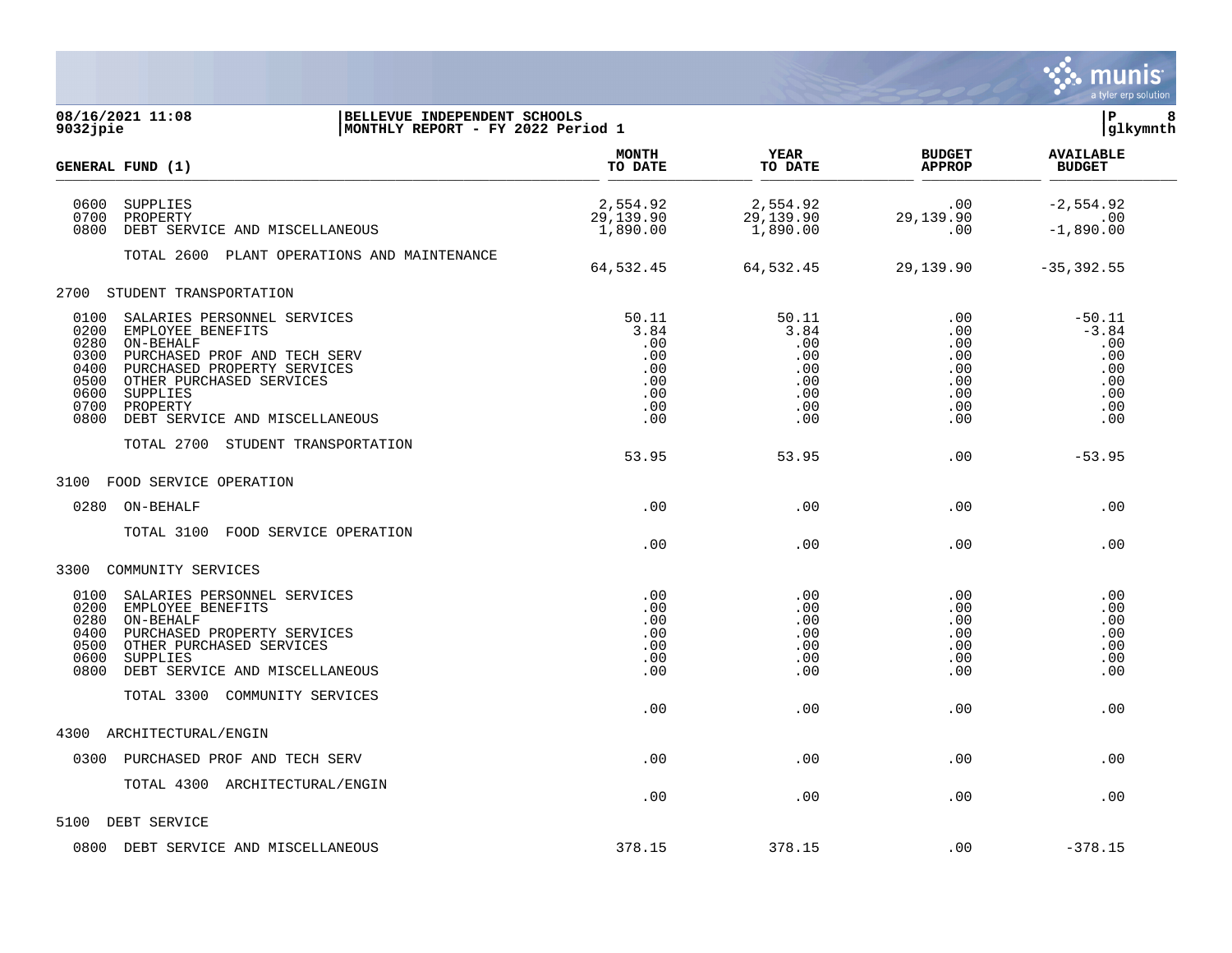

| 08/16/2021 11:08<br>$9032$ jpie | BELLEVUE INDEPENDENT SCHOOLS<br>MONTHLY REPORT - FY 2022 Period 1 |     |                        |                                | l P<br>9<br> glkymnth             |  |
|---------------------------------|-------------------------------------------------------------------|-----|------------------------|--------------------------------|-----------------------------------|--|
| GENERAL FUND (1)                | <b>MONTH</b><br>TO DATE                                           |     | <b>YEAR</b><br>TO DATE | <b>BUDGET</b><br><b>APPROP</b> | <b>AVAILABLE</b><br><b>BUDGET</b> |  |
| TOTAL 5100                      | DEBT SERVICE<br>378.15                                            |     | 378.15                 | .00                            | $-378.15$                         |  |
| 5200<br>FUND TRANSFERS          |                                                                   |     |                        |                                |                                   |  |
| 0900<br>OTHER ITEMS             |                                                                   | .00 | .00                    | .00                            | .00                               |  |
| TOTAL 5200                      | FUND TRANSFERS                                                    | .00 | .00                    | .00                            | .00                               |  |
| 5300 CONTINGENCY                |                                                                   |     |                        |                                |                                   |  |
| 0840<br>CONTINGENCY             |                                                                   | .00 | .00                    | .00                            | .00                               |  |
| TOTAL 5300 CONTINGENCY          |                                                                   | .00 | .00                    | .00                            | .00                               |  |
| TOTAL EXPENDITURES              | 261,470.02                                                        |     | 261,470.02             | 29,139.90                      | $-232, 330.12$                    |  |
| TOTAL FOR GENERAL FUND (1)      | $-74,058.59$                                                      |     | $-74,058.59$           | $-29,139.90$                   | 44,918.69                         |  |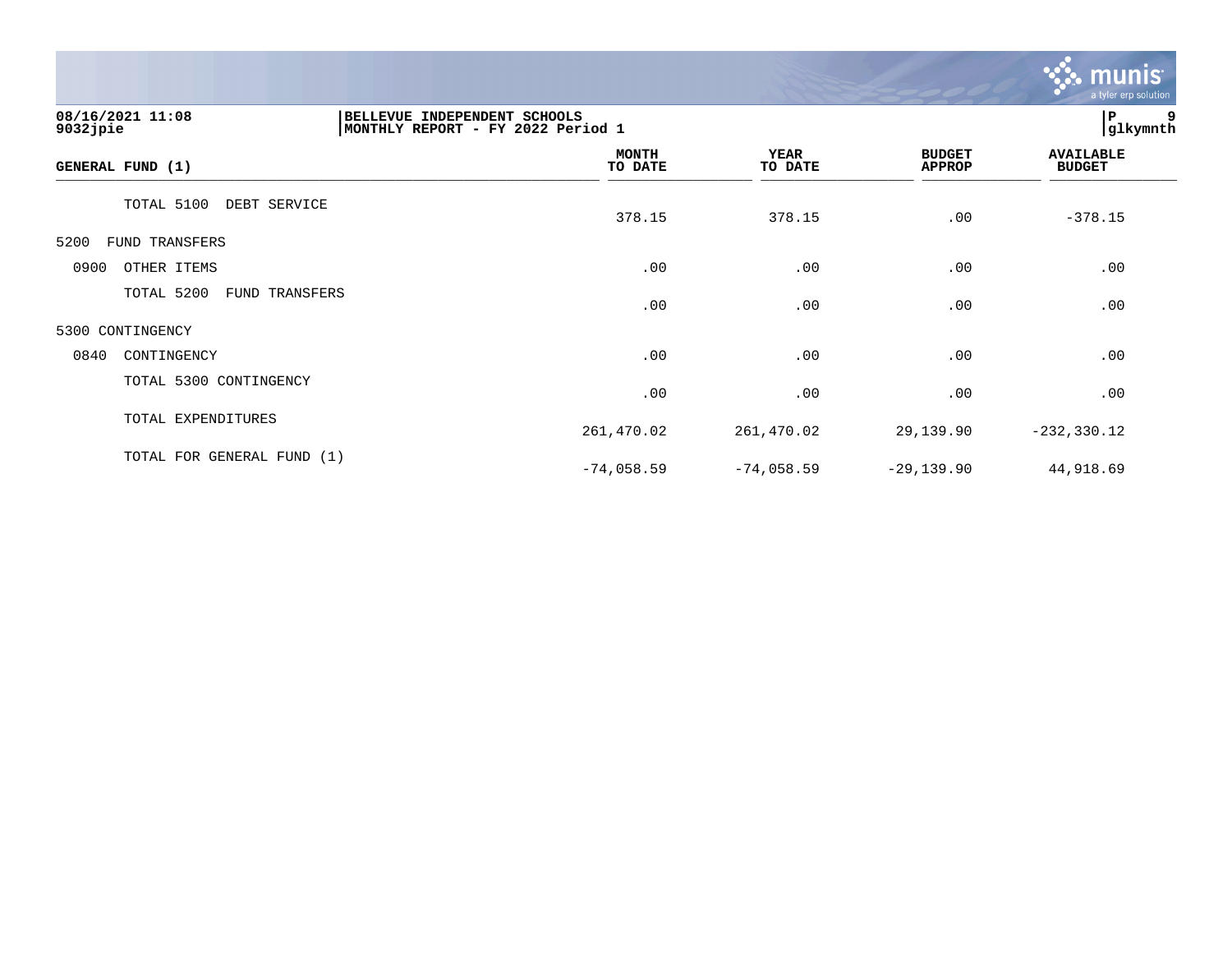|                                                            |                                                                   |                         |                        |                                | <b>A.</b> POSTAGE<br>a tyler erp solution |                |
|------------------------------------------------------------|-------------------------------------------------------------------|-------------------------|------------------------|--------------------------------|-------------------------------------------|----------------|
| 08/16/2021 11:08<br>$9032$ jpie                            | BELLEVUE INDEPENDENT SCHOOLS<br>MONTHLY REPORT - FY 2022 Period 1 |                         |                        |                                | l P                                       | 10<br>glkymnth |
| SPECIAL REVENUE (2)                                        |                                                                   | <b>MONTH</b><br>TO DATE | <b>YEAR</b><br>TO DATE | <b>BUDGET</b><br><b>APPROP</b> | <b>AVAILABLE</b><br><b>BUDGET</b>         |                |
| <b>REVENUES</b>                                            |                                                                   |                         |                        |                                |                                           |                |
| 0999 BEGINNING BALANCE                                     |                                                                   |                         |                        |                                |                                           |                |
| TOTAL 0999 BEGINNING BALANCE                               |                                                                   | .00                     | .00                    | .00                            | .00                                       |                |
| RECEIPTS                                                   |                                                                   |                         |                        |                                |                                           |                |
| REVENUE FROM LOCAL SOURCES                                 |                                                                   |                         |                        |                                |                                           |                |
| EARNINGS ON INVESTMENTS                                    |                                                                   |                         |                        |                                |                                           |                |
| 1510 INTEREST ON INVESTMENTS                               |                                                                   | .00                     | .00                    | .00                            | .00                                       |                |
| TOTAL EARNINGS ON INVESTMENTS                              |                                                                   | .00                     | .00                    | .00                            | .00                                       |                |
| OTHER REVENUE FROM LOCAL SOURCES                           |                                                                   |                         |                        |                                |                                           |                |
| 1920 CONTRIBUTIONS/DONATIONS<br>1990 MISCELLANEOUS REVENUE |                                                                   | 71,507.77<br>.00        | 71,507.77<br>.00       | 318.20<br>.00                  | $-71, 189.57$<br>.00                      |                |
| TOTAL OTHER REVENUE FROM LOCAL SOURCES                     |                                                                   | 71,507.77               | 71,507.77              | 318.20                         | $-71, 189.57$                             |                |
| TOTAL REVENUE FROM LOCAL SOURCES                           |                                                                   | 71,507.77               | 71,507.77              | 318.20                         | $-71, 189.57$                             |                |
| REVENUE FROM STATE SOURCES                                 |                                                                   |                         |                        |                                |                                           |                |
| STATE PROGRAM                                              |                                                                   |                         |                        |                                |                                           |                |
| 3111 SEEK PROGRAM                                          |                                                                   | .00                     | .00                    | .00                            | .00                                       |                |
| TOTAL STATE PROGRAM                                        |                                                                   | .00                     | .00                    | .00                            | .00                                       |                |
| RESTRICTED                                                 |                                                                   |                         |                        |                                |                                           |                |
| 3200 RESTRICTED STATE REVENUE                              |                                                                   | 148,946.23              | 148,946.23             | .00                            | $-148,946.23$                             |                |
| TOTAL RESTRICTED                                           |                                                                   | 148,946.23              | 148,946.23             | .00                            | $-148,946.23$                             |                |
| TOTAL REVENUE FROM STATE SOURCES                           |                                                                   | 148,946.23              | 148,946.23             | .00                            | $-148,946.23$                             |                |
| REVENUE FROM FEDERAL SOURCES                               |                                                                   |                         |                        |                                |                                           |                |

 $\ddot{\cdot}$  munic

RESTRICTED DIRECT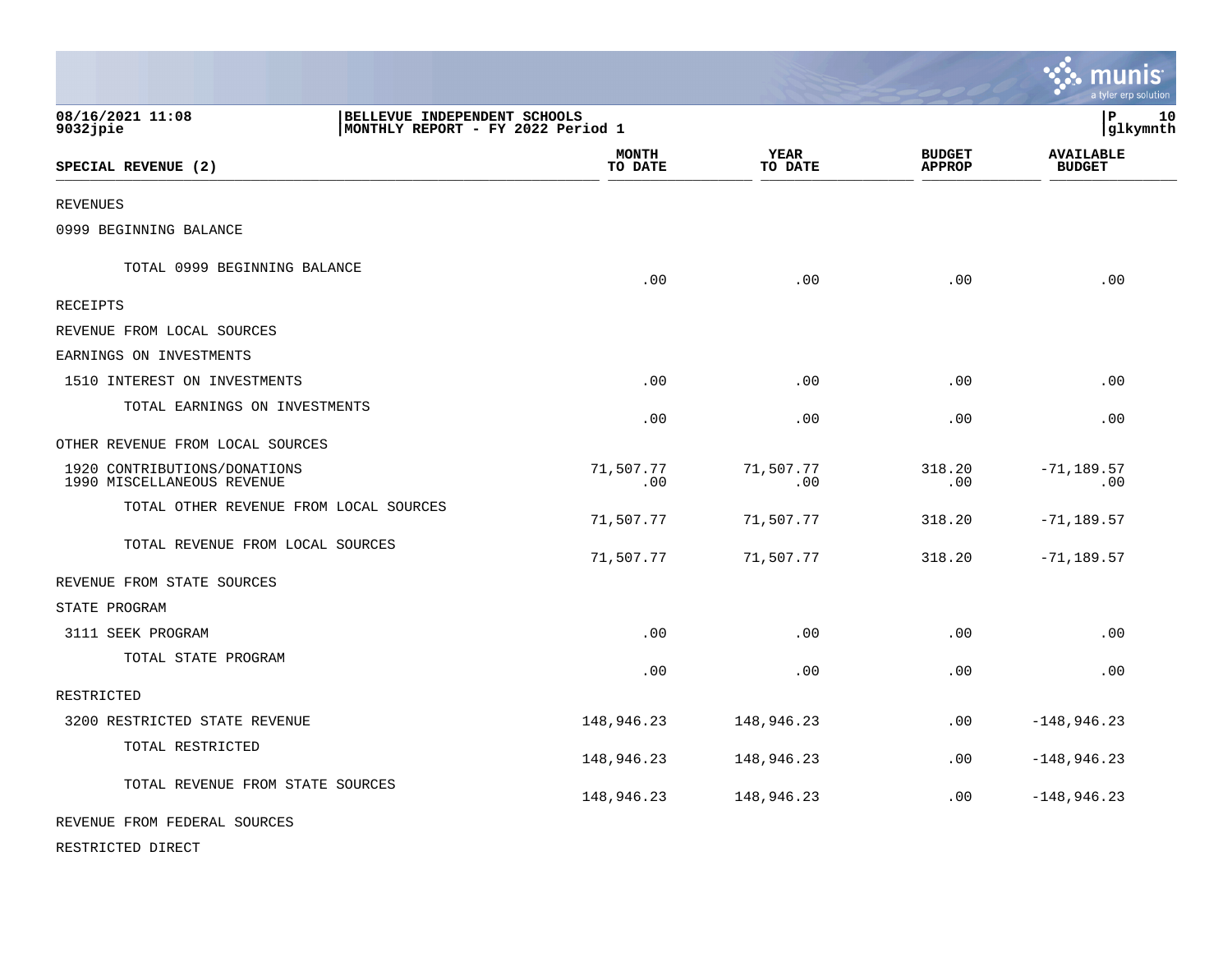

| 08/16/2021 11:08<br>9032jpie                                                                                                                                                         | BELLEVUE INDEPENDENT SCHOOLS<br>MONTHLY REPORT - FY 2022 Period 1 |                                        |                                                       |                                        |  |
|--------------------------------------------------------------------------------------------------------------------------------------------------------------------------------------|-------------------------------------------------------------------|----------------------------------------|-------------------------------------------------------|----------------------------------------|--|
| SPECIAL REVENUE (2)                                                                                                                                                                  | <b>MONTH</b><br>TO DATE                                           | <b>YEAR</b><br>TO DATE                 | <b>BUDGET</b><br><b>APPROP</b>                        | <b>AVAILABLE</b><br><b>BUDGET</b>      |  |
| 4300 RESTRICTED DIRECT FEDERAL                                                                                                                                                       | 10,363.08                                                         | 10,363.08                              | .00                                                   | $-10, 363.08$                          |  |
| TOTAL RESTRICTED DIRECT                                                                                                                                                              | 10,363.08                                                         | 10,363.08                              | .00                                                   | $-10, 363.08$                          |  |
| RESTRICTED THROUGH THE STATE                                                                                                                                                         |                                                                   |                                        |                                                       |                                        |  |
| 4500 RESTRICTED FED THRU STATE                                                                                                                                                       | $-165,924.67$                                                     | $-165,924.67$                          | 6,112.04                                              | 172,036.71                             |  |
| TOTAL RESTRICTED THROUGH THE STATE                                                                                                                                                   | $-165,924.67$                                                     | $-165,924.67$                          | 6,112.04                                              | 172,036.71                             |  |
| TOTAL REVENUE FROM FEDERAL SOURCES                                                                                                                                                   | $-155, 561.59$                                                    | $-155, 561.59$                         | 6,112.04                                              | 161,673.63                             |  |
| OTHER RECEIPTS                                                                                                                                                                       |                                                                   |                                        |                                                       |                                        |  |
| INTERFUND TRANSFERS                                                                                                                                                                  |                                                                   |                                        |                                                       |                                        |  |
| 5210 FUND TRANSFER<br>5232 NCLB TRANSFER FR TITLE IV<br>5234 NCLB TRANSFER FROM TITLE II<br>5251 FLEX FOCUS TRANS FR ESS<br>5253 FUND TRANSFER<br>5261 FLEX FOCUS TRANS TO FLEX OPER | .00<br>.00<br>.00<br>.00<br>.00<br>.00                            | .00<br>.00<br>.00<br>.00<br>.00<br>.00 | $.00 \,$<br>$.00 \,$<br>.00<br>.00<br>$.00 \,$<br>.00 | .00<br>.00<br>.00<br>.00<br>.00<br>.00 |  |
| TOTAL INTERFUND TRANSFERS                                                                                                                                                            | .00                                                               | .00                                    | .00                                                   | .00                                    |  |
| TOTAL OTHER RECEIPTS                                                                                                                                                                 | .00                                                               | .00                                    | .00                                                   | .00                                    |  |
| TOTAL RECEIPTS                                                                                                                                                                       | 64,892.41                                                         | 64,892.41                              | 6,430.24                                              | $-58, 462.17$                          |  |
| TOTAL REVENUE                                                                                                                                                                        | 64,892.41                                                         | 64,892.41                              | 6,430.24                                              | $-58,462.17$                           |  |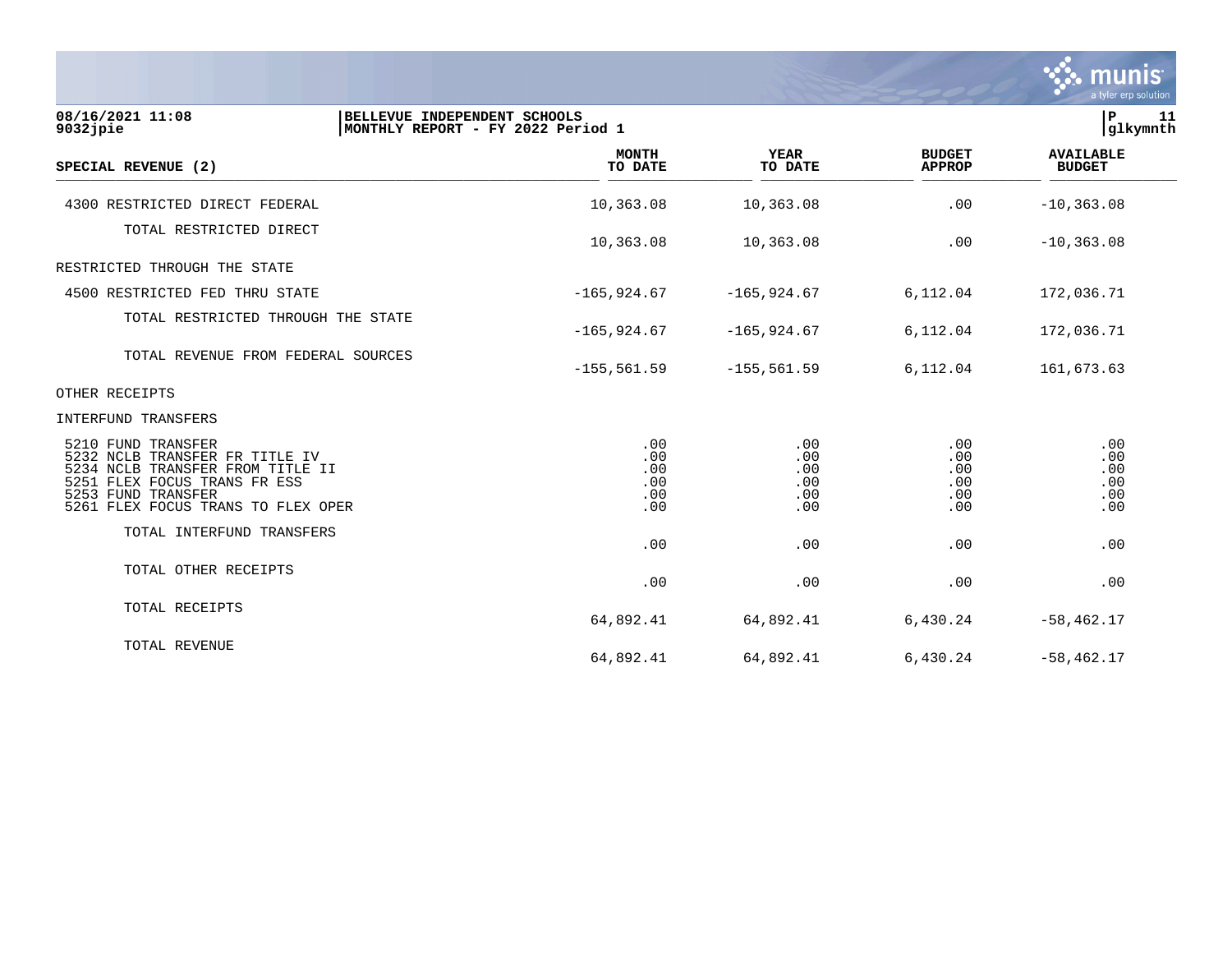

| 9032jpie                                                             | 08/16/2021 11:08<br>BELLEVUE INDEPENDENT SCHOOLS<br>MONTHLY REPORT - FY 2022 Period 1                                                                                                                                |                                                                                   |                                                                                   |                                                                                                      | P.<br>12<br> glkymnth                                                                                           |  |  |
|----------------------------------------------------------------------|----------------------------------------------------------------------------------------------------------------------------------------------------------------------------------------------------------------------|-----------------------------------------------------------------------------------|-----------------------------------------------------------------------------------|------------------------------------------------------------------------------------------------------|-----------------------------------------------------------------------------------------------------------------|--|--|
|                                                                      | SPECIAL REVENUE (2)                                                                                                                                                                                                  | <b>MONTH</b><br>TO DATE                                                           | <b>YEAR</b><br>TO DATE                                                            | <b>BUDGET</b><br><b>APPROP</b>                                                                       | <b>AVAILABLE</b><br><b>BUDGET</b>                                                                               |  |  |
| <b>EXPENDITURES</b>                                                  |                                                                                                                                                                                                                      |                                                                                   |                                                                                   |                                                                                                      |                                                                                                                 |  |  |
|                                                                      | 1000 INSTRUCTION                                                                                                                                                                                                     |                                                                                   |                                                                                   |                                                                                                      |                                                                                                                 |  |  |
| 0100<br>0200<br>0300<br>0400<br>0500<br>0600<br>0700<br>0800<br>0840 | SALARIES PERSONNEL SERVICES<br>EMPLOYEE BENEFITS<br>PURCHASED PROF AND TECH SERV<br>PURCHASED PROPERTY SERVICES<br>OTHER PURCHASED SERVICES<br>SUPPLIES<br>PROPERTY<br>DEBT SERVICE AND MISCELLANEOUS<br>CONTINGENCY | 41,616.53<br>7,369.84<br>.00<br>.00<br>.00<br>2,428.00<br>58,879.07<br>.00<br>.00 | 41,616.53<br>7,369.84<br>.00<br>.00<br>.00<br>2,428.00<br>58,879.07<br>.00<br>.00 | $-77,624.47$<br>$-13,598.67$<br>6,100.00<br>.00<br>.00<br>$-14,492.80$<br>.00<br>$-6, 140.78$<br>.00 | $-119, 241.00$<br>$-20,968.51$<br>6,100.00<br>.00<br>.00<br>$-16,920.80$<br>$-58,879.07$<br>$-6, 140.78$<br>.00 |  |  |
|                                                                      | TOTAL 1000<br>INSTRUCTION                                                                                                                                                                                            | 110,293.44                                                                        | 110,293.44                                                                        | $-105,756.72$                                                                                        | $-216,050.16$                                                                                                   |  |  |
| 2100                                                                 | STUDENT SUPPORT SERVICES                                                                                                                                                                                             |                                                                                   |                                                                                   |                                                                                                      |                                                                                                                 |  |  |
| 0100<br>0200<br>0300<br>0500<br>0600<br>0700<br>0800                 | SALARIES PERSONNEL SERVICES<br>EMPLOYEE BENEFITS<br>PURCHASED PROF AND TECH SERV<br>OTHER PURCHASED SERVICES<br>SUPPLIES<br>PROPERTY<br>DEBT SERVICE AND MISCELLANEOUS                                               | .00<br>.00<br>.00<br>.00<br>.00<br>.00<br>.00                                     | .00<br>.00<br>.00<br>.00<br>.00<br>.00<br>.00                                     | .00<br>.00<br>$.00 \,$<br>.00<br>.00<br>.00<br>.00                                                   | .00<br>.00<br>.00<br>.00<br>.00<br>.00<br>.00                                                                   |  |  |
|                                                                      | TOTAL 2100<br>STUDENT SUPPORT SERVICES                                                                                                                                                                               | .00                                                                               | .00                                                                               | .00                                                                                                  | .00                                                                                                             |  |  |
| 2200                                                                 | INSTRUCTIONAL STAFF SUPP SERV                                                                                                                                                                                        |                                                                                   |                                                                                   |                                                                                                      |                                                                                                                 |  |  |
| 0100<br>0200<br>0300<br>0500<br>0600<br>0700<br>0800<br>0840         | SALARIES PERSONNEL SERVICES<br>EMPLOYEE BENEFITS<br>PURCHASED PROF AND TECH SERV<br>OTHER PURCHASED SERVICES<br>SUPPLIES<br>PROPERTY<br>DEBT SERVICE AND MISCELLANEOUS<br>CONTINGENCY                                | .00<br>.00<br>2,094.00<br>.00<br>.00<br>.00<br>.00<br>.00                         | .00<br>.00<br>2,094.00<br>.00<br>.00<br>.00<br>.00<br>.00                         | .00<br>.00<br>.00<br>.00<br>.00<br>.00<br>.00<br>.00                                                 | .00<br>.00<br>$-2,094.00$<br>.00<br>.00<br>.00<br>.00<br>.00                                                    |  |  |
|                                                                      | TOTAL 2200<br>INSTRUCTIONAL STAFF SUPP SERV                                                                                                                                                                          | 2,094.00                                                                          | 2,094.00                                                                          | .00                                                                                                  | $-2,094.00$                                                                                                     |  |  |
| 2300                                                                 | DISTRICT ADMIN SUPPORT                                                                                                                                                                                               |                                                                                   |                                                                                   |                                                                                                      |                                                                                                                 |  |  |
| 0100<br>0200<br>0500<br>0600                                         | SALARIES PERSONNEL SERVICES<br>EMPLOYEE BENEFITS<br>OTHER PURCHASED SERVICES<br>SUPPLIES                                                                                                                             | .00<br>.00<br>.00<br>.00                                                          | .00<br>.00<br>.00<br>.00                                                          | .00<br>$.00 \,$<br>.00<br>.00                                                                        | .00<br>.00<br>.00<br>.00                                                                                        |  |  |
|                                                                      | TOTAL 2300<br>DISTRICT ADMIN SUPPORT                                                                                                                                                                                 | .00                                                                               | .00                                                                               | .00                                                                                                  | .00                                                                                                             |  |  |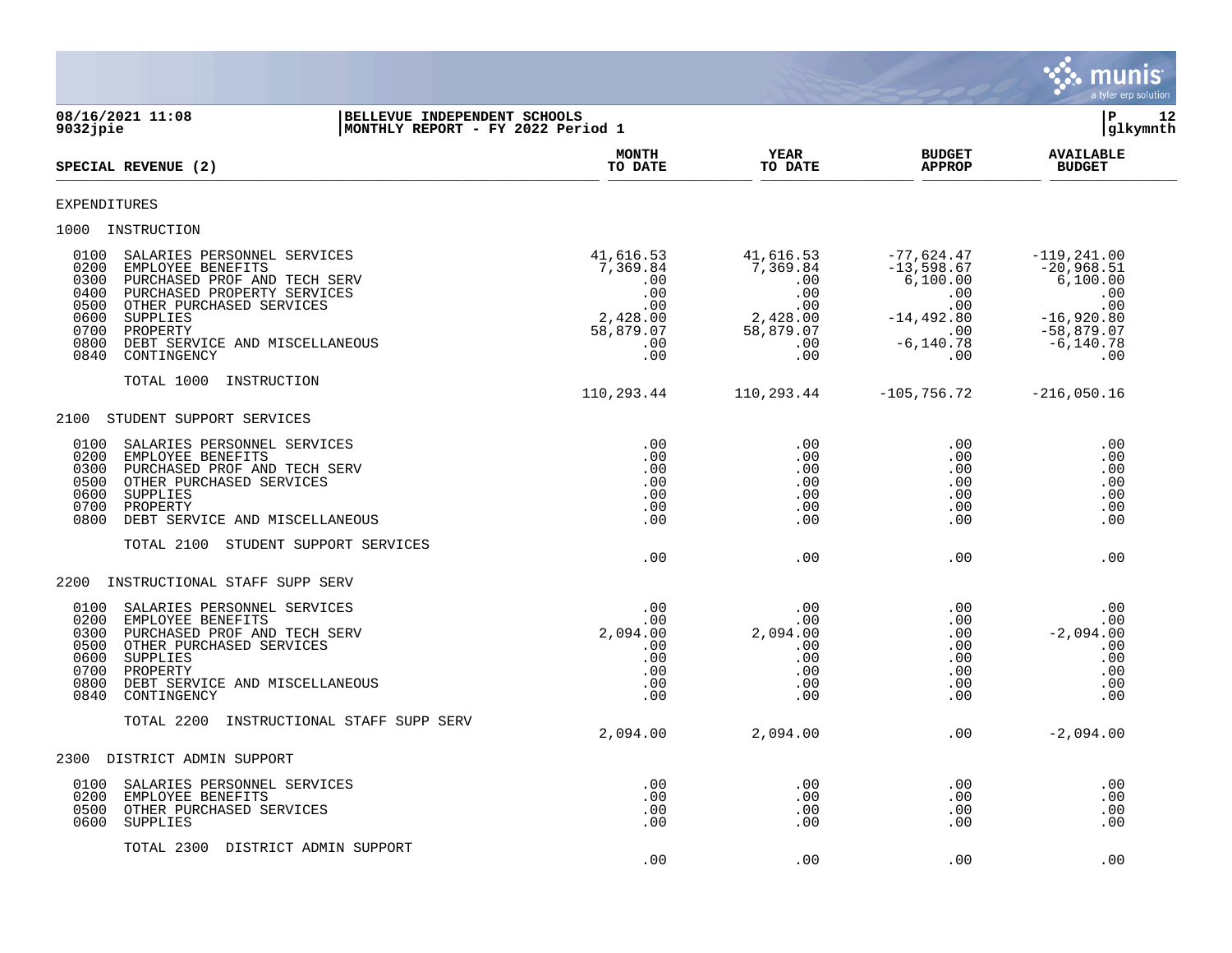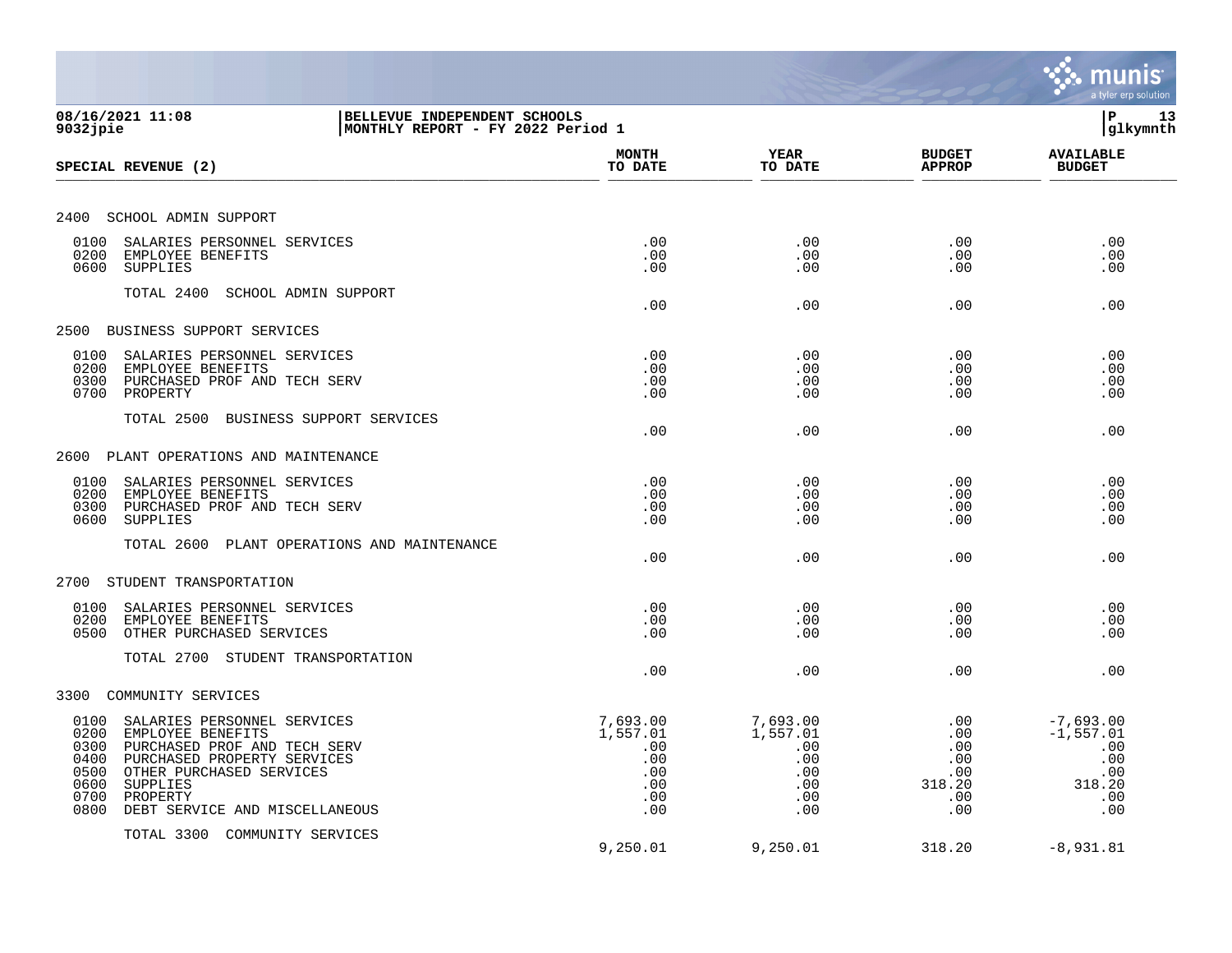

| 08/16/2021 11:08<br>$9032$ jpie | BELLEVUE INDEPENDENT SCHOOLS<br>MONTHLY REPORT - FY 2022 Period 1 |                        |                                | P <br>14<br>glkymnth              |
|---------------------------------|-------------------------------------------------------------------|------------------------|--------------------------------|-----------------------------------|
| SPECIAL REVENUE (2)             | <b>MONTH</b><br>TO DATE                                           | <b>YEAR</b><br>TO DATE | <b>BUDGET</b><br><b>APPROP</b> | <b>AVAILABLE</b><br><b>BUDGET</b> |
| LAND IMPROVEMENTS<br>4200       |                                                                   |                        |                                |                                   |
| 0600<br>SUPPLIES                | .00                                                               | .00                    | .00                            | .00                               |
| TOTAL 4200<br>LAND IMPROVEMENTS | .00                                                               | .00                    | .00                            | .00                               |
| 5200<br>FUND TRANSFERS          |                                                                   |                        |                                |                                   |
| 0900<br>OTHER ITEMS             | 8,301.76                                                          | 8,301.76               | .00                            | $-8,301.76$                       |
| TOTAL 5200<br>FUND TRANSFERS    | 8,301.76                                                          | 8,301.76               | .00                            | $-8,301.76$                       |
| TOTAL EXPENDITURES              | 129,939.21                                                        | 129,939.21             | $-105, 438.52$                 | $-235, 377.73$                    |
| TOTAL FOR SPECIAL REVENUE (2)   | $-65,046.80$                                                      | $-65,046.80$           | 111,868.76                     | 176,915.56                        |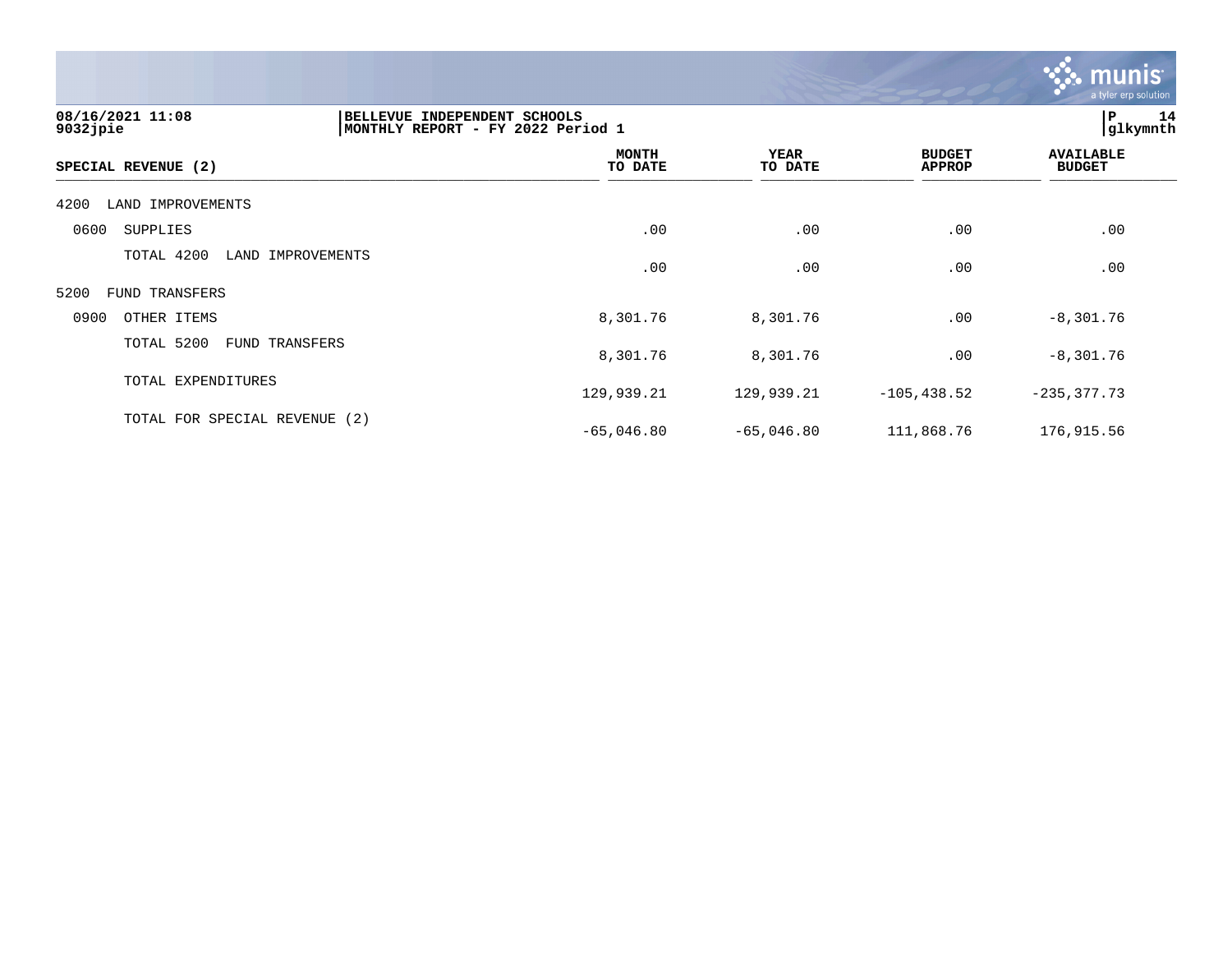|                                                                                                                   |                                                                   |                                 |                                 |                                 | <b>२० munis</b><br>a tyler erp solution |
|-------------------------------------------------------------------------------------------------------------------|-------------------------------------------------------------------|---------------------------------|---------------------------------|---------------------------------|-----------------------------------------|
| 08/16/2021 11:08<br>$9032$ jpie                                                                                   | BELLEVUE INDEPENDENT SCHOOLS<br>MONTHLY REPORT - FY 2022 Period 1 |                                 |                                 |                                 | l P<br>15<br> glkymnth                  |
| DIST ACTIVITY (SPEC REV ANN) (                                                                                    |                                                                   | <b>MONTH</b><br>TO DATE         | YEAR<br>TO DATE                 | <b>BUDGET</b><br><b>APPROP</b>  | <b>AVAILABLE</b><br><b>BUDGET</b>       |
| REVENUES                                                                                                          |                                                                   |                                 |                                 |                                 |                                         |
| 0999 BEGINNING BALANCE                                                                                            |                                                                   |                                 |                                 |                                 |                                         |
| TOTAL 0999 BEGINNING BALANCE                                                                                      |                                                                   | .00                             | .00                             | .00                             | .00                                     |
| RECEIPTS                                                                                                          |                                                                   |                                 |                                 |                                 |                                         |
| REVENUE FROM LOCAL SOURCES                                                                                        |                                                                   |                                 |                                 |                                 |                                         |
| FOOD SERVICE                                                                                                      |                                                                   |                                 |                                 |                                 |                                         |
| 1630 SPECIAL FUNCTIONS<br>1633 GROUPS SALES<br>1637 VENDING                                                       |                                                                   | .00<br>.00<br>.00               | .00<br>.00<br>.00               | .00<br>.00<br>.00               | .00<br>.00<br>.00                       |
| TOTAL FOOD SERVICE                                                                                                |                                                                   | .00                             | .00                             | .00                             | .00                                     |
| STUDENT ACTIVITIES                                                                                                |                                                                   |                                 |                                 |                                 |                                         |
| 1710 ADMISSIONS<br>1720 SALES<br>1740 STUDENT FEES<br>1740 BAND STUDENT FEES<br>1750 REV FR ENTERPRISE ACTIVITIES |                                                                   | .00<br>.00<br>.00<br>.00<br>.00 | .00<br>.00<br>.00<br>.00<br>.00 | .00<br>.00<br>.00<br>.00<br>.00 | .00<br>.00<br>.00<br>.00<br>.00         |
| TOTAL STUDENT ACTIVITIES                                                                                          |                                                                   | .00                             | .00                             | .00                             | .00                                     |
| OTHER REVENUE FROM LOCAL SOURCES                                                                                  |                                                                   |                                 |                                 |                                 |                                         |
| 1920 CONTRIBUTIONS/DONATIONS<br>1990 MISCELLANEOUS REVENUE                                                        |                                                                   | .00<br>.00                      | .00<br>.00                      | .00<br>.00                      | .00<br>.00                              |
| TOTAL OTHER REVENUE FROM LOCAL SOURCES                                                                            |                                                                   | .00                             | .00                             | .00                             | .00                                     |
| TOTAL REVENUE FROM LOCAL SOURCES                                                                                  |                                                                   | .00                             | .00                             | .00                             | .00                                     |
| OTHER RECEIPTS                                                                                                    |                                                                   |                                 |                                 |                                 |                                         |
| INTERFUND TRANSFERS                                                                                               |                                                                   |                                 |                                 |                                 |                                         |
| 5210 FUND TRANSFER                                                                                                |                                                                   | .00                             | .00                             | .00                             | .00                                     |
| TOTAL INTERFUND TRANSFERS                                                                                         |                                                                   | .00                             | .00                             | .00                             | .00                                     |
| TOTAL OTHER RECEIPTS                                                                                              |                                                                   |                                 |                                 |                                 |                                         |

 $\mathcal{L}$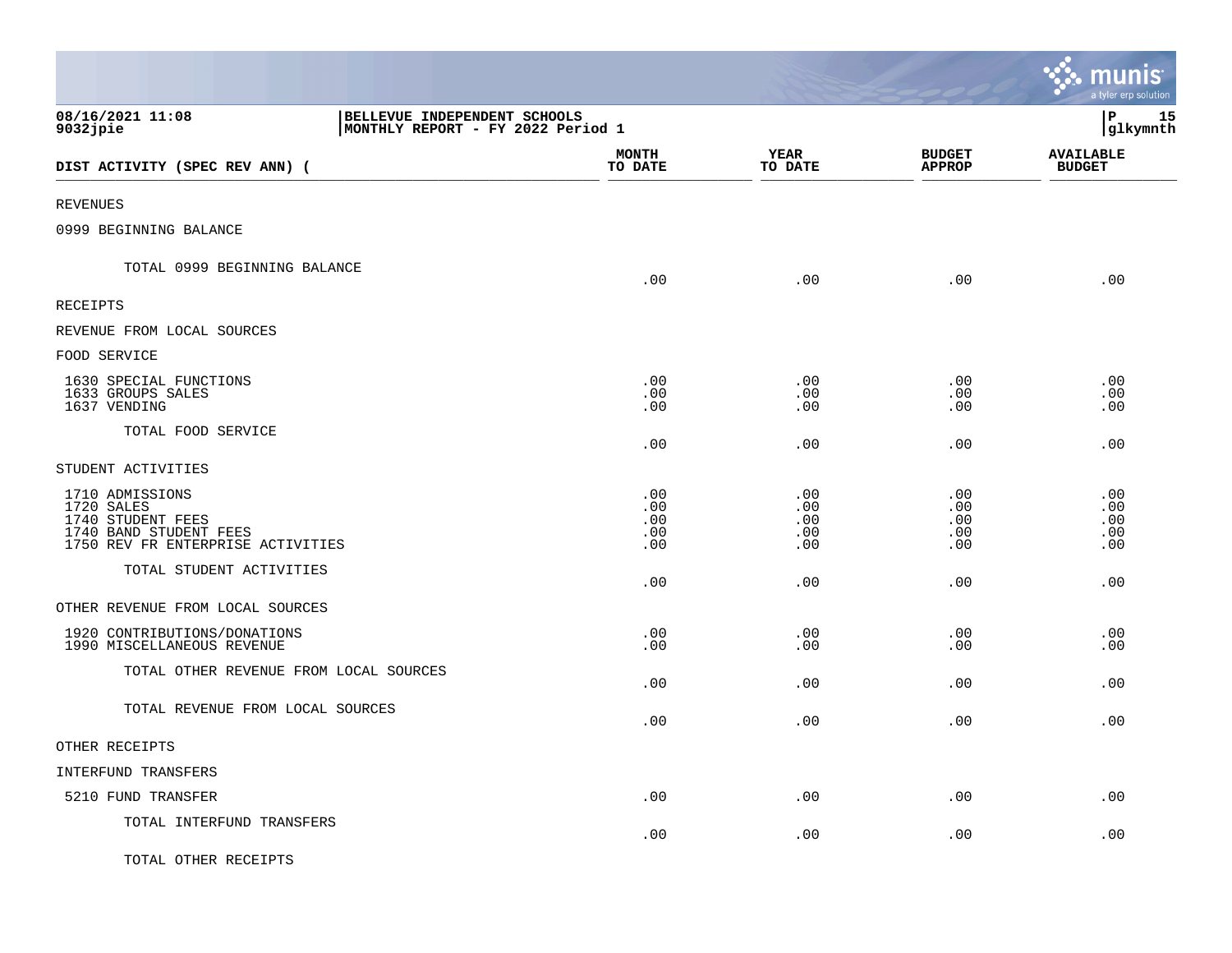|                                |                                                                   |                         |                 |                                | <b>munis</b><br>a tyler erp solution |
|--------------------------------|-------------------------------------------------------------------|-------------------------|-----------------|--------------------------------|--------------------------------------|
| 08/16/2021 11:08<br>9032jpie   | BELLEVUE INDEPENDENT SCHOOLS<br>MONTHLY REPORT - FY 2022 Period 1 |                         |                 |                                | 16<br>P<br>glkymnth                  |
| DIST ACTIVITY (SPEC REV ANN) ( |                                                                   | <b>MONTH</b><br>TO DATE | YEAR<br>TO DATE | <b>BUDGET</b><br><b>APPROP</b> | <b>AVAILABLE</b><br><b>BUDGET</b>    |
|                                |                                                                   | .00                     | .00             | .00                            | .00                                  |
| TOTAL RECEIPTS                 |                                                                   | .00                     | .00             | .00                            | .00                                  |
| TOTAL REVENUE                  |                                                                   | .00                     | .00             | .00                            | .00                                  |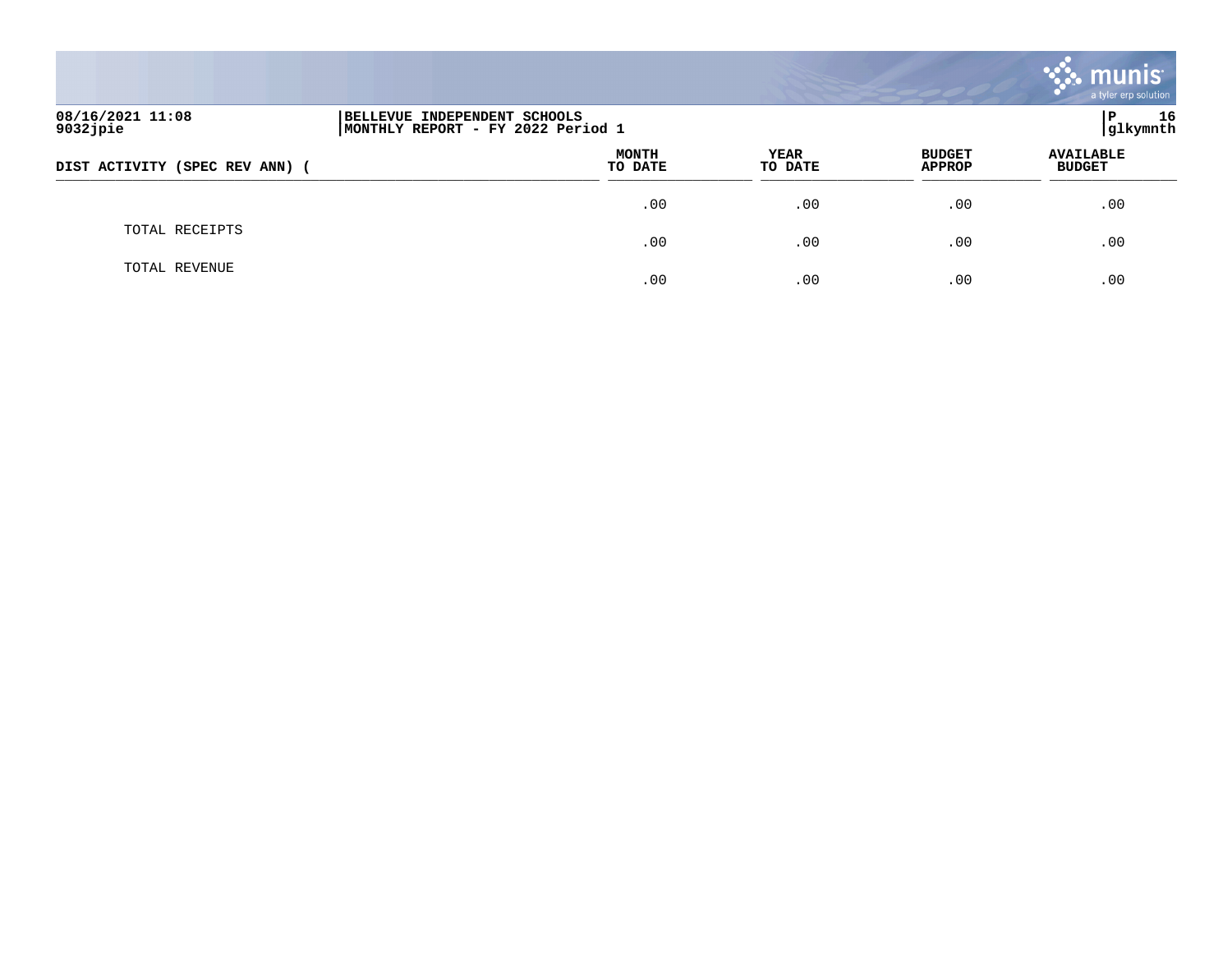

| 08/16/2021 11:08<br>BELLEVUE INDEPENDENT SCHOOLS<br>9032 jpie<br>MONTHLY REPORT - FY 2022 Period 1                                                                                                                             |                                               |                                               |                                               | 17<br>l P<br>glkymnth                         |
|--------------------------------------------------------------------------------------------------------------------------------------------------------------------------------------------------------------------------------|-----------------------------------------------|-----------------------------------------------|-----------------------------------------------|-----------------------------------------------|
| DIST ACTIVITY (SPEC REV ANN) (                                                                                                                                                                                                 | <b>MONTH</b><br>TO DATE                       | <b>YEAR</b><br>TO DATE                        | <b>BUDGET</b><br><b>APPROP</b>                | <b>AVAILABLE</b><br><b>BUDGET</b>             |
| <b>EXPENDITURES</b>                                                                                                                                                                                                            |                                               |                                               |                                               |                                               |
| INSTRUCTION<br>1000                                                                                                                                                                                                            |                                               |                                               |                                               |                                               |
| 0100<br>SALARIES PERSONNEL SERVICES<br>0200<br>EMPLOYEE BENEFITS<br>0300<br>PURCHASED PROF AND TECH SERV<br>0500<br>OTHER PURCHASED SERVICES<br>0600<br>SUPPLIES<br>0700<br>PROPERTY<br>0800<br>DEBT SERVICE AND MISCELLANEOUS | .00<br>.00<br>.00<br>.00<br>.00<br>.00<br>.00 | .00<br>.00<br>.00<br>.00<br>.00<br>.00<br>.00 | .00<br>.00<br>.00<br>.00<br>.00<br>.00<br>.00 | .00<br>.00<br>.00<br>.00<br>.00<br>.00<br>.00 |
| TOTAL 1000<br>INSTRUCTION                                                                                                                                                                                                      | .00                                           | .00                                           | .00                                           | .00                                           |
| INSTRUCTIONAL STAFF SUPP SERV<br>2200                                                                                                                                                                                          |                                               |                                               |                                               |                                               |
| 0600<br>SUPPLIES<br>0700<br>PROPERTY                                                                                                                                                                                           | .00<br>.00                                    | .00<br>.00                                    | .00<br>.00                                    | .00<br>.00                                    |
| TOTAL 2200<br>INSTRUCTIONAL STAFF SUPP SERV                                                                                                                                                                                    | .00                                           | .00                                           | .00                                           | .00                                           |
| 2700<br>STUDENT TRANSPORTATION                                                                                                                                                                                                 |                                               |                                               |                                               |                                               |
| 0800<br>DEBT SERVICE AND MISCELLANEOUS                                                                                                                                                                                         | .00                                           | .00                                           | .00                                           | .00                                           |
| TOTAL 2700<br>STUDENT TRANSPORTATION                                                                                                                                                                                           | .00                                           | .00                                           | .00                                           | .00                                           |
| TOTAL EXPENDITURES                                                                                                                                                                                                             | .00                                           | .00                                           | .00                                           | .00                                           |
| TOTAL FOR DIST ACTIVITY (SPEC REV ANN) (21)                                                                                                                                                                                    | .00                                           | .00                                           | .00                                           | .00                                           |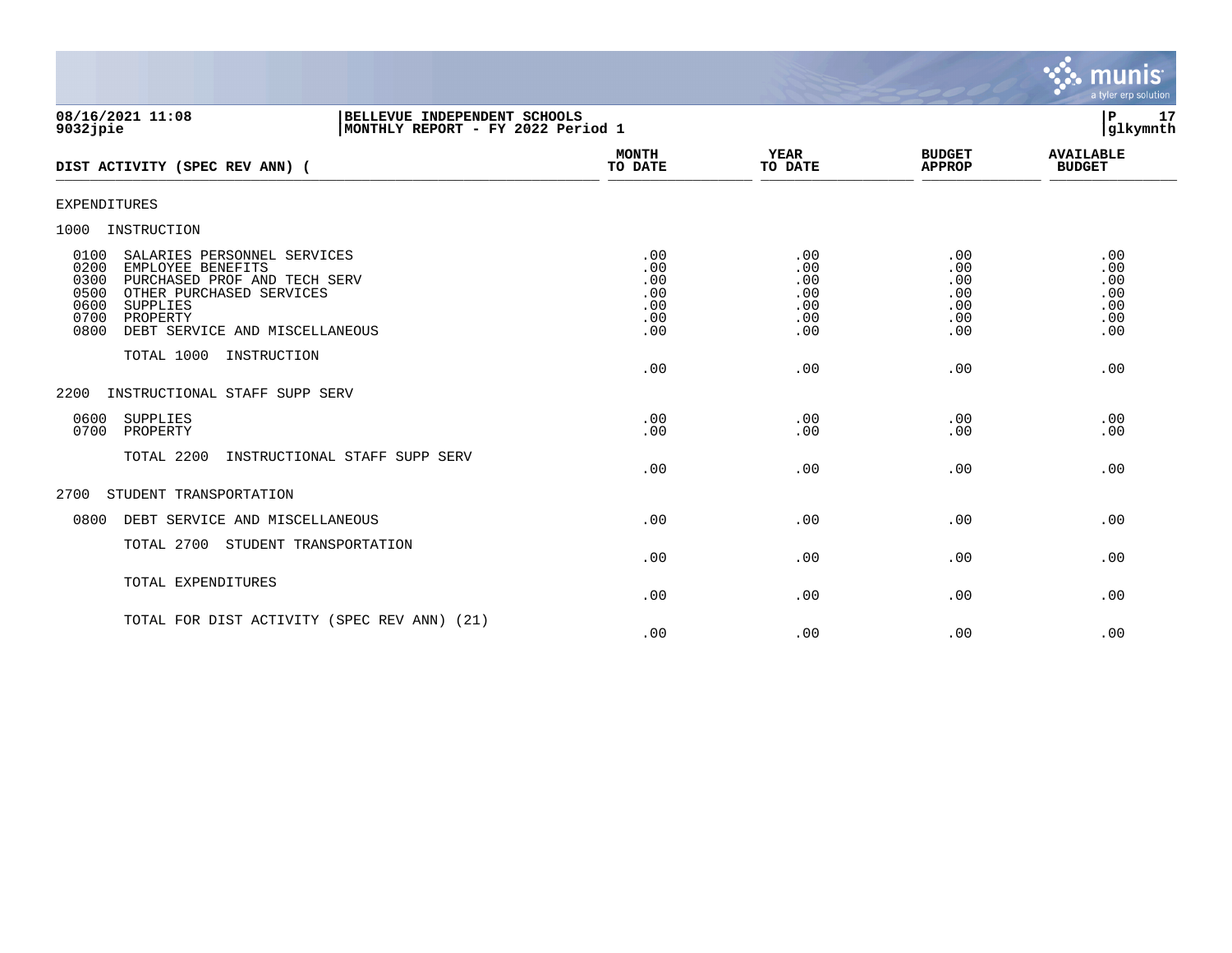

| 08/16/2021 11:08<br>BELLEVUE INDEPENDENT SCHOOLS<br>MONTHLY REPORT - FY 2022 Period 1<br>9032 jpie                                                                                                         |                                        |                                        |                                        | 18<br>l P<br>glkymnth                  |
|------------------------------------------------------------------------------------------------------------------------------------------------------------------------------------------------------------|----------------------------------------|----------------------------------------|----------------------------------------|----------------------------------------|
| SR STUDENT ACTIVITY FUND (AF)                                                                                                                                                                              | MONTH<br>TO DATE                       | YEAR<br>TO DATE                        | <b>BUDGET</b><br><b>APPROP</b>         | <b>AVAILABLE</b><br><b>BUDGET</b>      |
| EXPENDITURES                                                                                                                                                                                               |                                        |                                        |                                        |                                        |
| 1000<br>INSTRUCTION                                                                                                                                                                                        |                                        |                                        |                                        |                                        |
| 0100<br>SALARIES PERSONNEL SERVICES<br>0200<br>EMPLOYEE BENEFITS<br>0300<br>PURCHASED PROF AND TECH SERV<br>0500<br>OTHER PURCHASED SERVICES<br>0600<br>SUPPLIES<br>0800<br>DEBT SERVICE AND MISCELLANEOUS | .00<br>.00<br>.00<br>.00<br>.00<br>.00 | .00<br>.00<br>.00<br>.00<br>.00<br>.00 | .00<br>.00<br>.00<br>.00<br>.00<br>.00 | .00<br>.00<br>.00<br>.00<br>.00<br>.00 |
| TOTAL 1000 INSTRUCTION                                                                                                                                                                                     | .00                                    | .00                                    | .00                                    | .00                                    |
| INSTRUCTIONAL STAFF SUPP SERV<br>2200                                                                                                                                                                      |                                        |                                        |                                        |                                        |
| SUPPLIES<br>0600                                                                                                                                                                                           | .00                                    | .00                                    | .00                                    | .00                                    |
| TOTAL 2200<br>INSTRUCTIONAL STAFF SUPP SERV                                                                                                                                                                | .00                                    | .00                                    | .00                                    | .00                                    |
| 5200<br><b>FUND TRANSFERS</b>                                                                                                                                                                              |                                        |                                        |                                        |                                        |
| 0900<br>OTHER ITEMS                                                                                                                                                                                        | .00                                    | .00                                    | .00                                    | .00                                    |
| TOTAL 5200<br><b>FUND TRANSFERS</b>                                                                                                                                                                        | .00                                    | .00                                    | .00                                    | .00                                    |
| TOTAL EXPENDITURES                                                                                                                                                                                         | .00                                    | .00                                    | .00                                    | .00                                    |
| TOTAL FOR SR STUDENT ACTIVITY FUND (AF) (25)                                                                                                                                                               |                                        |                                        |                                        |                                        |

 $.00$  .  $.00$  .  $.00$  .  $.00$  .  $.00$  .  $.00$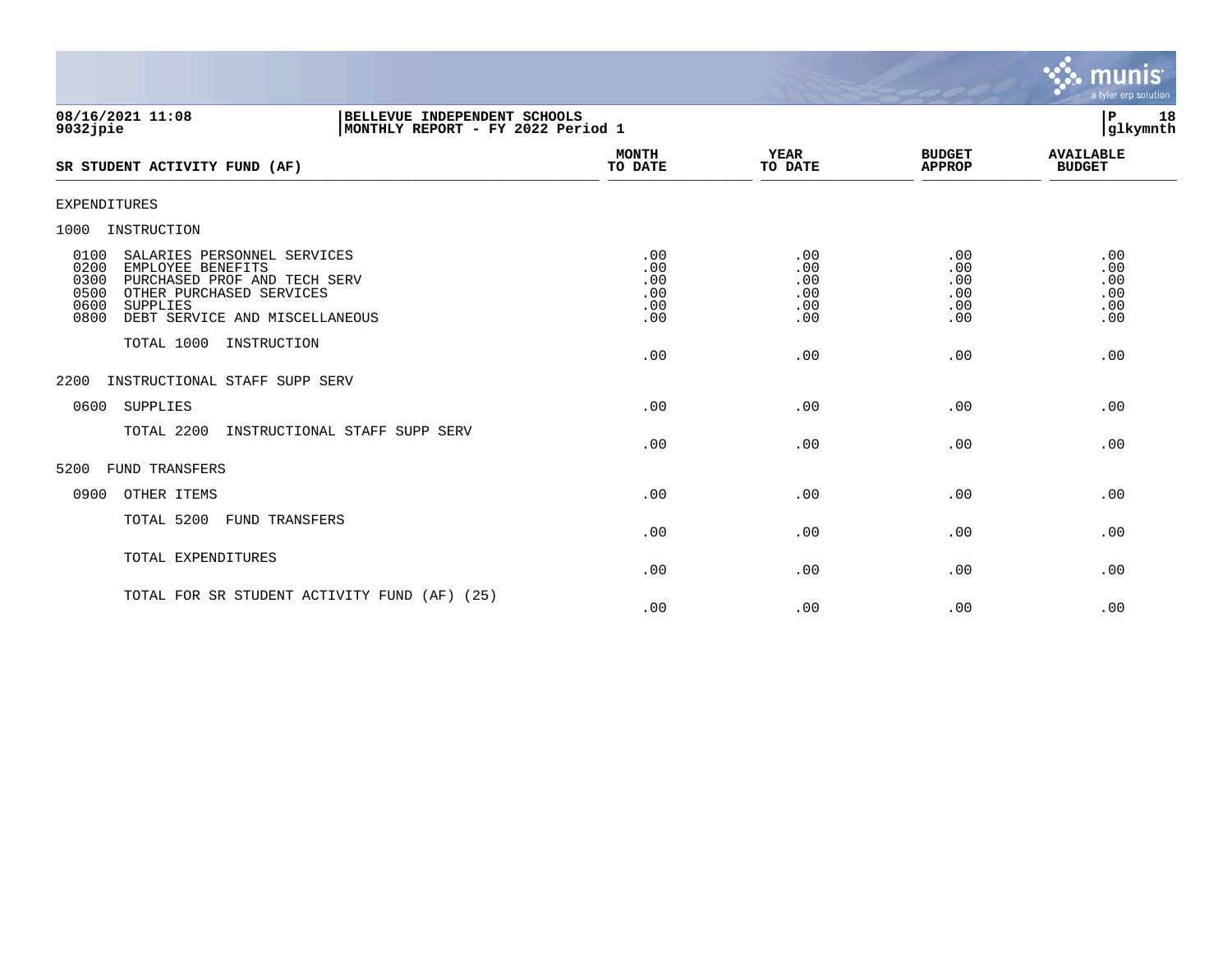|                                  |                                                                   |                         |                        |                                | a tyler erp solutior              |
|----------------------------------|-------------------------------------------------------------------|-------------------------|------------------------|--------------------------------|-----------------------------------|
| 08/16/2021 11:08<br>$9032$ jpie  | BELLEVUE INDEPENDENT SCHOOLS<br>MONTHLY REPORT - FY 2022 Period 1 |                         |                        |                                | P<br>19<br>glkymnth               |
| CAPITAL OUTLAY FUND (310)        |                                                                   | <b>MONTH</b><br>TO DATE | <b>YEAR</b><br>TO DATE | <b>BUDGET</b><br><b>APPROP</b> | <b>AVAILABLE</b><br><b>BUDGET</b> |
| <b>REVENUES</b>                  |                                                                   |                         |                        |                                |                                   |
| 0999 BEGINNING BALANCE           |                                                                   |                         |                        |                                |                                   |
| TOTAL 0999 BEGINNING BALANCE     |                                                                   | .00                     | .00                    | .00                            | .00                               |
| <b>RECEIPTS</b>                  |                                                                   |                         |                        |                                |                                   |
| REVENUE FROM LOCAL SOURCES       |                                                                   |                         |                        |                                |                                   |
| EARNINGS ON INVESTMENTS          |                                                                   |                         |                        |                                |                                   |
| 1510 INTEREST ON INVESTMENTS     |                                                                   | .00                     | .00                    | .00                            | .00                               |
| TOTAL EARNINGS ON INVESTMENTS    |                                                                   | .00                     | .00                    | .00                            | .00                               |
| TOTAL REVENUE FROM LOCAL SOURCES |                                                                   | .00                     | .00                    | .00                            | .00                               |
| REVENUE FROM STATE SOURCES       |                                                                   |                         |                        |                                |                                   |
| RESTRICTED                       |                                                                   |                         |                        |                                |                                   |
| 3200 RESTRICTED STATE REVENUE    |                                                                   | 28,593.00               | 28,593.00              | .00                            | $-28,593.00$                      |
| TOTAL RESTRICTED                 |                                                                   | 28,593.00               | 28,593.00              | .00                            | $-28,593.00$                      |
| TOTAL REVENUE FROM STATE SOURCES |                                                                   | 28,593.00               | 28,593.00              | .00                            | $-28,593.00$                      |
| OTHER RECEIPTS                   |                                                                   |                         |                        |                                |                                   |
| <b>INTERFUND TRANSFERS</b>       |                                                                   |                         |                        |                                |                                   |
| 5210 FUND TRANSFER               |                                                                   | .00                     | .00                    | .00                            | .00                               |
| TOTAL INTERFUND TRANSFERS        |                                                                   | .00                     | .00                    | .00                            | .00                               |
| TOTAL OTHER RECEIPTS             |                                                                   | .00                     | .00                    | .00                            | .00                               |
| TOTAL RECEIPTS                   |                                                                   | 28,593.00               | 28,593.00              | .00                            | $-28,593.00$                      |
| TOTAL REVENUE                    |                                                                   | 28,593.00               | 28,593.00              | .00                            | $-28,593.00$                      |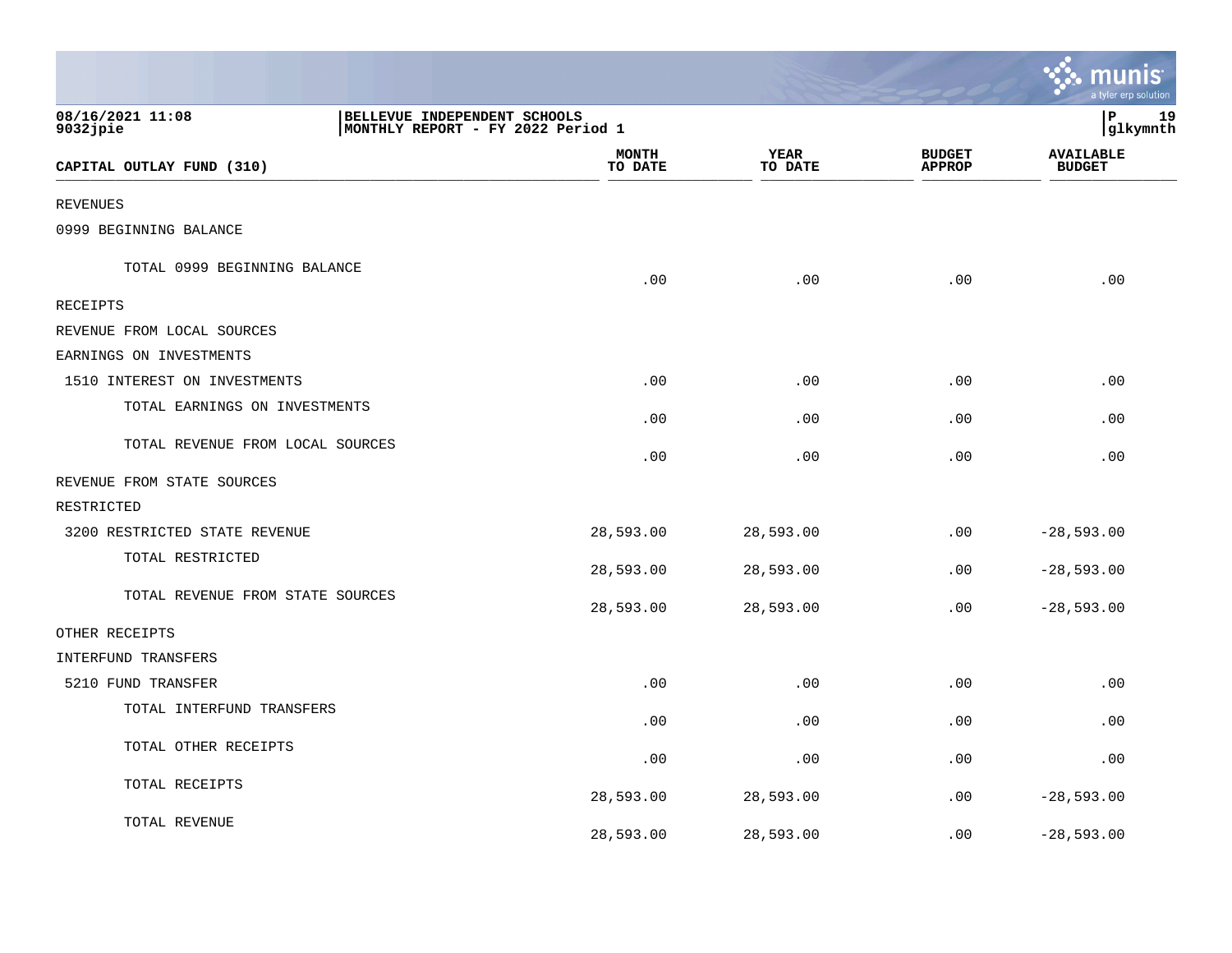|                                                                                                       |                          |                          |                                | <b>munis</b><br>a tyler erp solution |
|-------------------------------------------------------------------------------------------------------|--------------------------|--------------------------|--------------------------------|--------------------------------------|
| 08/16/2021 11:08<br>BELLEVUE INDEPENDENT SCHOOLS<br>MONTHLY REPORT - FY 2022 Period 1<br>$9032$ jpie  |                          |                          |                                | l P<br>20<br>glkymnth                |
| CAPITAL OUTLAY FUND (310)                                                                             | <b>MONTH</b><br>TO DATE  | <b>YEAR</b><br>TO DATE   | <b>BUDGET</b><br><b>APPROP</b> | <b>AVAILABLE</b><br><b>BUDGET</b>    |
| <b>EXPENDITURES</b>                                                                                   |                          |                          |                                |                                      |
| 2600<br>PLANT OPERATIONS AND MAINTENANCE                                                              |                          |                          |                                |                                      |
| PURCHASED PROPERTY SERVICES<br>0400<br>OTHER PURCHASED SERVICES<br>0500                               | .00<br>.00               | .00<br>.00               | .00<br>.00                     | .00<br>.00                           |
| TOTAL 2600 PLANT OPERATIONS AND MAINTENANCE                                                           | .00                      | .00                      | .00                            | .00                                  |
| DEBT SERVICE<br>5100                                                                                  |                          |                          |                                |                                      |
| 0600<br>SUPPLIES<br>0700<br>PROPERTY<br>0800<br>DEBT SERVICE AND MISCELLANEOUS<br>CONTINGENCY<br>0840 | .00<br>.00<br>.00<br>.00 | .00<br>.00<br>.00<br>.00 | .00<br>.00<br>.00<br>.00       | .00<br>.00<br>.00<br>.00             |
| TOTAL 5100<br>DEBT SERVICE                                                                            | .00                      | .00                      | .00                            | .00                                  |
| FUND TRANSFERS<br>5200                                                                                |                          |                          |                                |                                      |
| OTHER ITEMS<br>0900                                                                                   | .00                      | .00                      | .00                            | .00                                  |
| TOTAL 5200<br>FUND TRANSFERS                                                                          | .00                      | .00                      | .00                            | .00                                  |
| TOTAL EXPENDITURES                                                                                    | .00                      | .00                      | .00                            | .00                                  |
| TOTAL FOR CAPITAL OUTLAY FUND (310)                                                                   | 28,593.00                | 28,593.00                | .00                            | $-28,593.00$                         |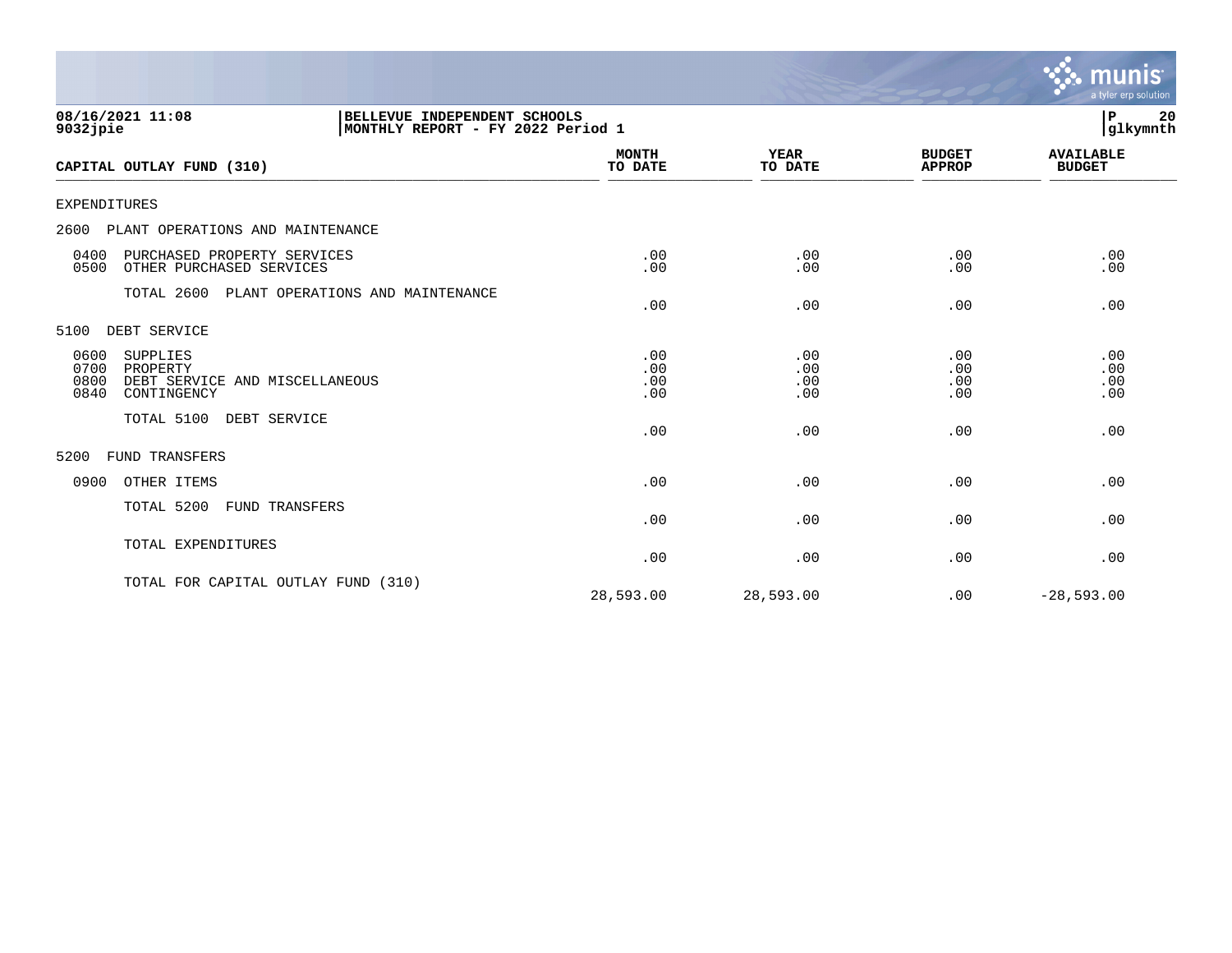|                                                                                                              |                          |                          |                                | ः munis<br>a tyler erp solution   |
|--------------------------------------------------------------------------------------------------------------|--------------------------|--------------------------|--------------------------------|-----------------------------------|
| 08/16/2021 11:08<br>BELLEVUE INDEPENDENT SCHOOLS<br>$9032$ jpie<br>MONTHLY REPORT - FY 2022 Period 1         |                          |                          |                                | l P<br>21<br> glkymnth            |
| BUILDING FUND (5 CENT LEVY) (3                                                                               | <b>MONTH</b><br>TO DATE  | YEAR<br>TO DATE          | <b>BUDGET</b><br><b>APPROP</b> | <b>AVAILABLE</b><br><b>BUDGET</b> |
| <b>REVENUES</b>                                                                                              |                          |                          |                                |                                   |
| 0999 BEGINNING BALANCE                                                                                       |                          |                          |                                |                                   |
| TOTAL 0999 BEGINNING BALANCE                                                                                 | .00                      | .00                      | .00                            | .00                               |
| RECEIPTS                                                                                                     |                          |                          |                                |                                   |
| REVENUE FROM LOCAL SOURCES                                                                                   |                          |                          |                                |                                   |
| AD VALOREM TAXES                                                                                             |                          |                          |                                |                                   |
| 1111 GENERAL PROPERTY TAX<br>1113 PSC PROPERTY TAX<br>1115 DELINQUENT PROPERTY TAX<br>1117 MOTOR VEHICLE TAX | .00<br>.00<br>.00<br>.00 | .00<br>.00<br>.00<br>.00 | .00<br>.00<br>.00<br>.00       | .00<br>.00<br>.00<br>.00          |
| TOTAL AD VALOREM TAXES                                                                                       | .00                      | .00                      | .00                            | .00                               |
| OTHER TAXES                                                                                                  |                          |                          |                                |                                   |
| 1191 OMITTED PROPERTY TAX                                                                                    | .00                      | .00                      | .00                            | .00                               |
| TOTAL OTHER TAXES                                                                                            | .00                      | .00                      | .00                            | .00                               |
| EARNINGS ON INVESTMENTS                                                                                      |                          |                          |                                |                                   |
| 1510 INTEREST ON INVESTMENTS                                                                                 | .00                      | .00                      | .00                            | .00                               |
| TOTAL EARNINGS ON INVESTMENTS                                                                                | .00                      | .00                      | .00                            | .00                               |
| TOTAL REVENUE FROM LOCAL SOURCES                                                                             | .00                      | .00                      | .00                            | .00                               |
| REVENUE FROM STATE SOURCES                                                                                   |                          |                          |                                |                                   |
| RESTRICTED                                                                                                   |                          |                          |                                |                                   |
| 3200 RESTRICTED STATE REVENUE                                                                                | 12,797.00                | 12,797.00                | .00                            | $-12,797.00$                      |
| TOTAL RESTRICTED                                                                                             | 12,797.00                | 12,797.00                | .00                            | $-12,797.00$                      |
| TOTAL REVENUE FROM STATE SOURCES                                                                             | 12,797.00                | 12,797.00                | .00                            | $-12,797.00$                      |

 $\mathcal{L}$ 

OTHER RECEIPTS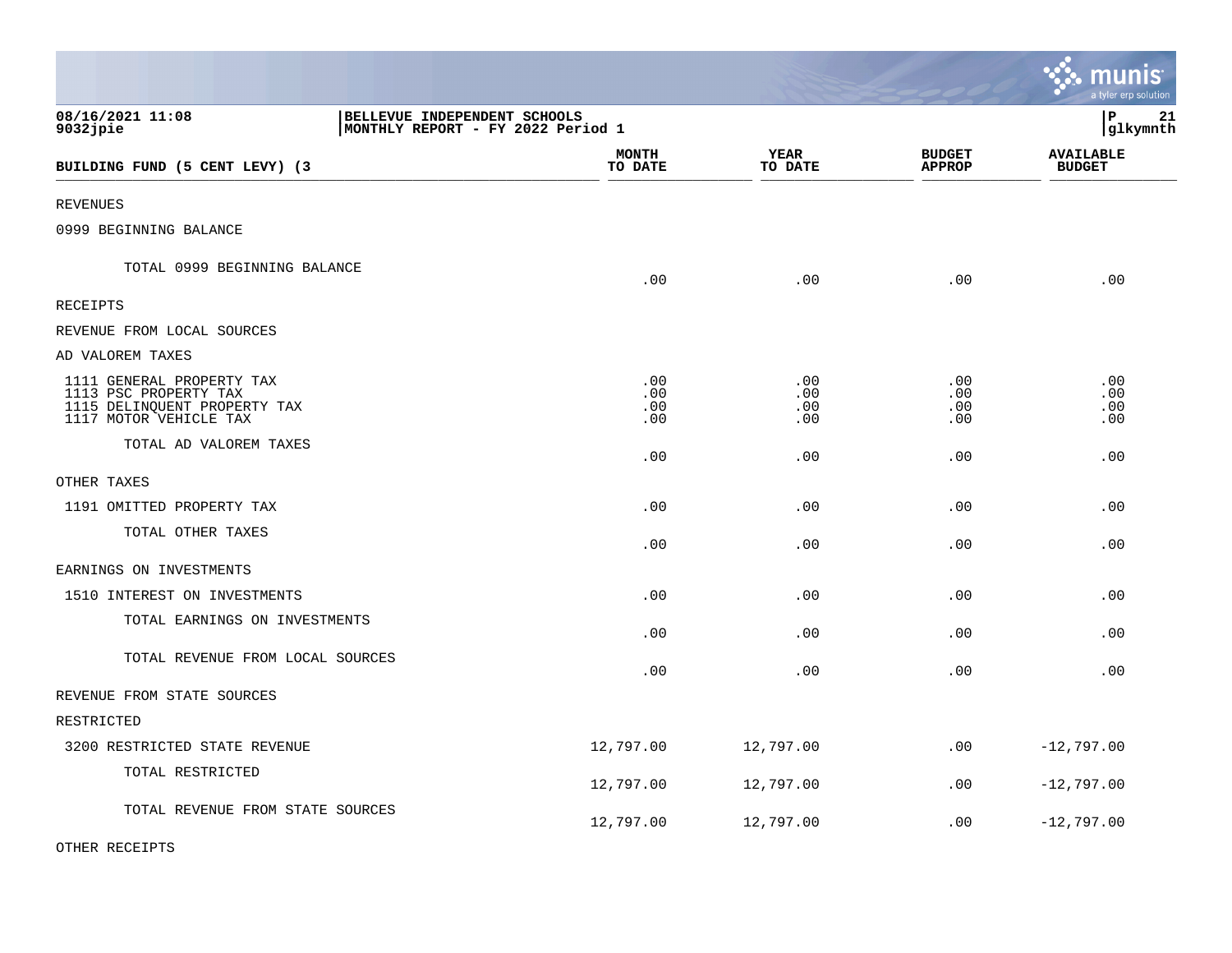

| 08/16/2021 11:08<br>$9032$ jpie | BELLEVUE INDEPENDENT SCHOOLS<br> MONTHLY REPORT - FY 2022 Period 1 | 22<br>P<br>glkymnth    |                                |                                   |
|---------------------------------|--------------------------------------------------------------------|------------------------|--------------------------------|-----------------------------------|
| BUILDING FUND (5 CENT LEVY) (3  | <b>MONTH</b><br>TO DATE                                            | <b>YEAR</b><br>TO DATE | <b>BUDGET</b><br><b>APPROP</b> | <b>AVAILABLE</b><br><b>BUDGET</b> |
| BOND ISSUANCE                   |                                                                    |                        |                                |                                   |
| 5110 BOND PRINCIPAL PROCEEDS    | .00                                                                | .00                    | .00                            | .00                               |
| TOTAL BOND ISSUANCE             | .00                                                                | .00                    | .00                            | .00                               |
| INTERFUND TRANSFERS             |                                                                    |                        |                                |                                   |
| 5210 FUND TRANSFER              | .00                                                                | .00                    | .00                            | .00                               |
| TOTAL INTERFUND TRANSFERS       | .00                                                                | .00                    | .00                            | .00                               |
| TOTAL OTHER RECEIPTS            | .00                                                                | .00                    | .00                            | .00                               |
| TOTAL RECEIPTS                  | 12,797.00                                                          | 12,797.00              | .00                            | $-12,797.00$                      |
| TOTAL REVENUE                   | 12,797.00                                                          | 12,797.00              | .00                            | $-12,797.00$                      |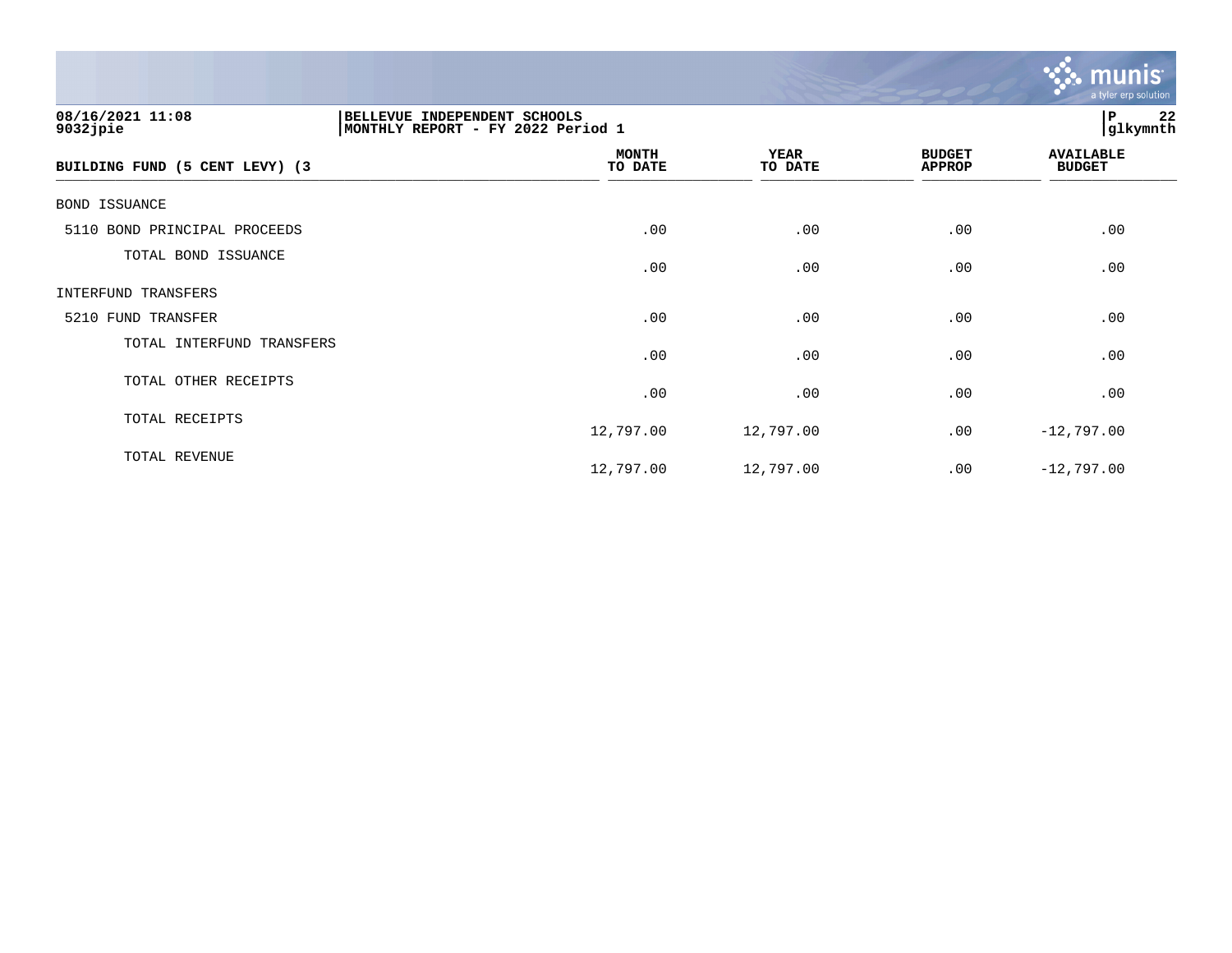

| $9032$ jpie                  | 08/16/2021 11:08                                                                         | BELLEVUE INDEPENDENT SCHOOLS<br> MONTHLY REPORT - FY 2022 Period 1 |                          |                          |                                | 23<br>P<br>glkymnth               |
|------------------------------|------------------------------------------------------------------------------------------|--------------------------------------------------------------------|--------------------------|--------------------------|--------------------------------|-----------------------------------|
|                              | BUILDING FUND (5 CENT LEVY) (3                                                           |                                                                    | <b>MONTH</b><br>TO DATE  | <b>YEAR</b><br>TO DATE   | <b>BUDGET</b><br><b>APPROP</b> | <b>AVAILABLE</b><br><b>BUDGET</b> |
| <b>EXPENDITURES</b>          |                                                                                          |                                                                    |                          |                          |                                |                                   |
| 5100                         | DEBT SERVICE                                                                             |                                                                    |                          |                          |                                |                                   |
| 0400<br>0600<br>0800<br>0840 | PURCHASED PROPERTY SERVICES<br>SUPPLIES<br>DEBT SERVICE AND MISCELLANEOUS<br>CONTINGENCY |                                                                    | .00<br>.00<br>.00<br>.00 | .00<br>.00<br>.00<br>.00 | .00<br>.00<br>.00<br>.00       | .00<br>.00<br>.00<br>.00          |
|                              | TOTAL 5100<br>DEBT SERVICE                                                               |                                                                    | .00                      | .00                      | .00                            | .00                               |
| 5200                         | FUND TRANSFERS                                                                           |                                                                    |                          |                          |                                |                                   |
| 0900                         | OTHER ITEMS                                                                              |                                                                    | .00                      | .00                      | .00                            | .00                               |
|                              | TOTAL 5200<br>FUND TRANSFERS                                                             |                                                                    | .00                      | .00                      | .00                            | .00                               |
|                              | TOTAL EXPENDITURES                                                                       |                                                                    | .00                      | .00                      | .00                            | .00                               |
|                              |                                                                                          | TOTAL FOR BUILDING FUND (5 CENT LEVY) (320)                        | 12,797.00                | 12,797.00                | .00                            | $-12,797.00$                      |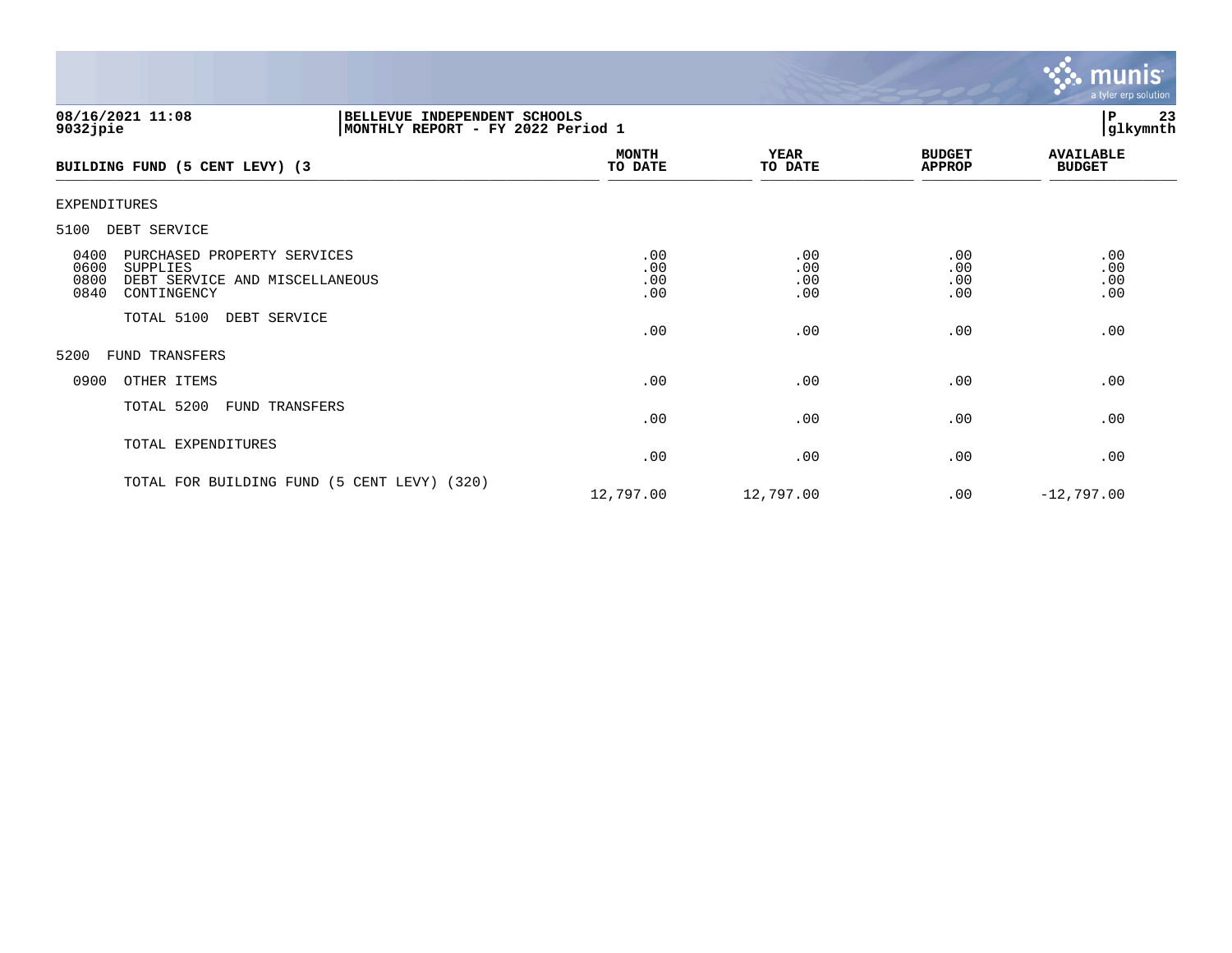|                                        |                                                                    |                         |                        |                                | a tyler erp solution              |
|----------------------------------------|--------------------------------------------------------------------|-------------------------|------------------------|--------------------------------|-----------------------------------|
| 08/16/2021 11:08<br>$9032$ jpie        | BELLEVUE INDEPENDENT SCHOOLS<br> MONTHLY REPORT - FY 2022 Period 1 |                         |                        |                                | ΙP<br>24<br> glkymnth             |
| CONSTRUCTION FUND (360)                |                                                                    | <b>MONTH</b><br>TO DATE | <b>YEAR</b><br>TO DATE | <b>BUDGET</b><br><b>APPROP</b> | <b>AVAILABLE</b><br><b>BUDGET</b> |
| <b>REVENUES</b>                        |                                                                    |                         |                        |                                |                                   |
| 0999 BEGINNING BALANCE                 |                                                                    |                         |                        |                                |                                   |
| TOTAL 0999 BEGINNING BALANCE           |                                                                    | .00                     | .00                    | .00                            | .00                               |
| RECEIPTS                               |                                                                    |                         |                        |                                |                                   |
| REVENUE FROM LOCAL SOURCES             |                                                                    |                         |                        |                                |                                   |
| EARNINGS ON INVESTMENTS                |                                                                    |                         |                        |                                |                                   |
| 1510 INTEREST ON INVESTMENTS           |                                                                    | .00                     | .00                    | .00                            | .00                               |
| TOTAL EARNINGS ON INVESTMENTS          |                                                                    | .00                     | .00                    | .00                            | .00                               |
| OTHER REVENUE FROM LOCAL SOURCES       |                                                                    |                         |                        |                                |                                   |
| 1920 CONTRIBUTIONS/DONATIONS           |                                                                    | .00                     | .00                    | .00                            | .00                               |
| TOTAL OTHER REVENUE FROM LOCAL SOURCES |                                                                    | .00                     | .00                    | .00                            | .00                               |
| TOTAL REVENUE FROM LOCAL SOURCES       |                                                                    | .00                     | .00                    | .00                            | .00                               |
| REVENUE FROM STATE SOURCES             |                                                                    |                         |                        |                                |                                   |
| RESTRICTED                             |                                                                    |                         |                        |                                |                                   |
| 3200 RESTRICTED STATE REVENUE          |                                                                    | .00                     | .00                    | .00                            | .00                               |
| TOTAL RESTRICTED                       |                                                                    | .00                     | .00                    | .00                            | .00                               |
| TOTAL REVENUE FROM STATE SOURCES       |                                                                    | $.00 \,$                | .00                    | .00                            | .00                               |
| OTHER RECEIPTS                         |                                                                    |                         |                        |                                |                                   |
| BOND ISSUANCE                          |                                                                    |                         |                        |                                |                                   |
| 5110 BOND PRINCIPAL PROCEEDS           |                                                                    | .00                     | .00                    | 615, 276.50                    | 615, 276.50                       |
| TOTAL BOND ISSUANCE                    |                                                                    | .00                     | .00                    | 615, 276.50                    | 615, 276.50                       |
| INTERFUND TRANSFERS                    |                                                                    |                         |                        |                                |                                   |
| 5210 FUND TRANSFER                     |                                                                    | .00                     | .00                    | $-526,824.14$                  | $-526,824.14$                     |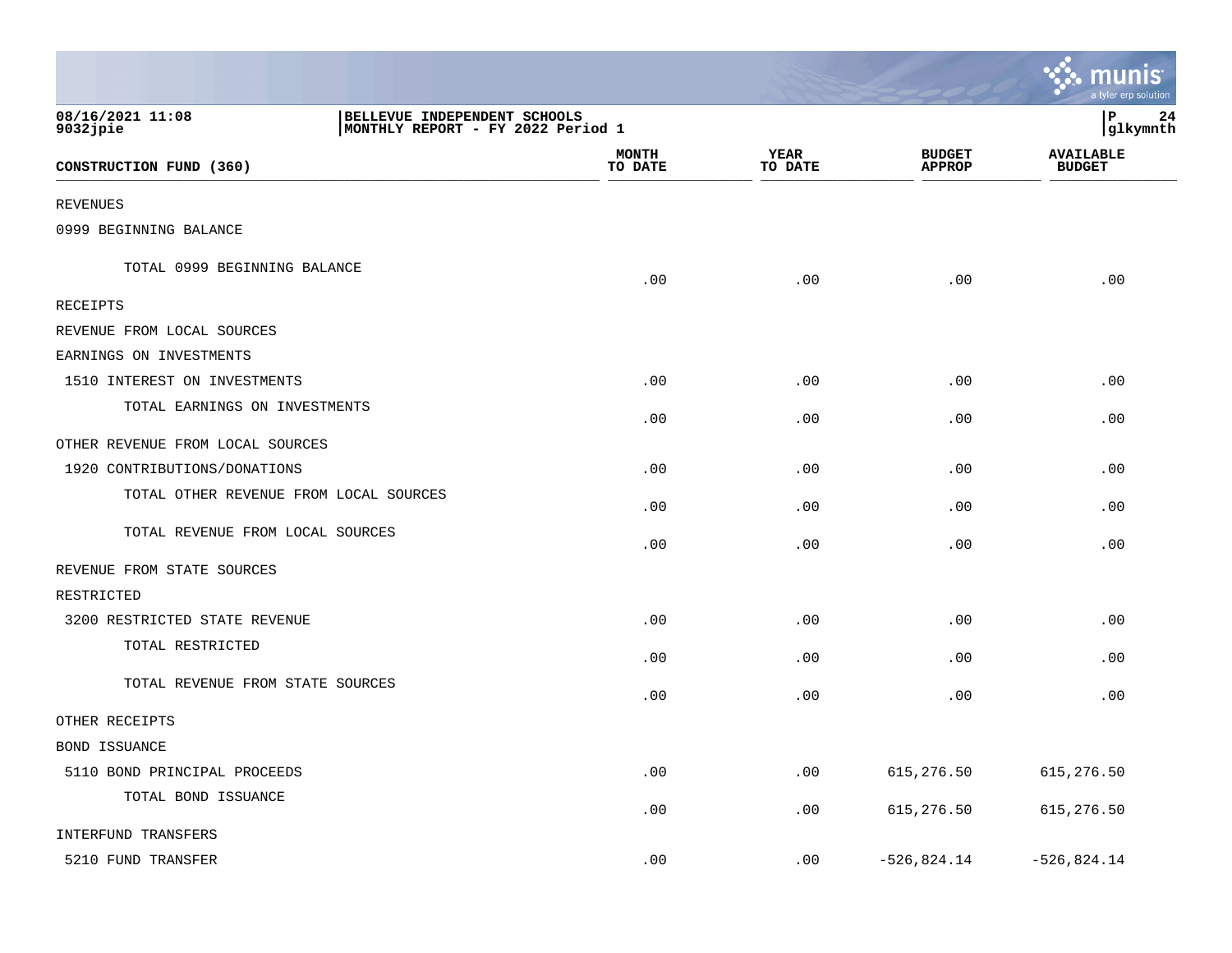

| 08/16/2021 11:08<br>9032jpie | 25<br>l P<br>BELLEVUE INDEPENDENT SCHOOLS<br>glkymnth<br>MONTHLY REPORT - FY 2022 Period 1 |                         |                 |                                |                                   |
|------------------------------|--------------------------------------------------------------------------------------------|-------------------------|-----------------|--------------------------------|-----------------------------------|
| CONSTRUCTION FUND (360)      |                                                                                            | <b>MONTH</b><br>TO DATE | YEAR<br>TO DATE | <b>BUDGET</b><br><b>APPROP</b> | <b>AVAILABLE</b><br><b>BUDGET</b> |
| TOTAL INTERFUND TRANSFERS    |                                                                                            | .00                     | .00             | $-526,824.14$                  | $-526,824.14$                     |
| TOTAL OTHER RECEIPTS         |                                                                                            | .00                     | .00             | 88,452.36                      | 88,452.36                         |
| TOTAL RECEIPTS               |                                                                                            | .00                     | .00             | 88,452.36                      | 88,452.36                         |
| TOTAL REVENUE                |                                                                                            | .00                     | .00             | 88,452.36                      | 88,452.36                         |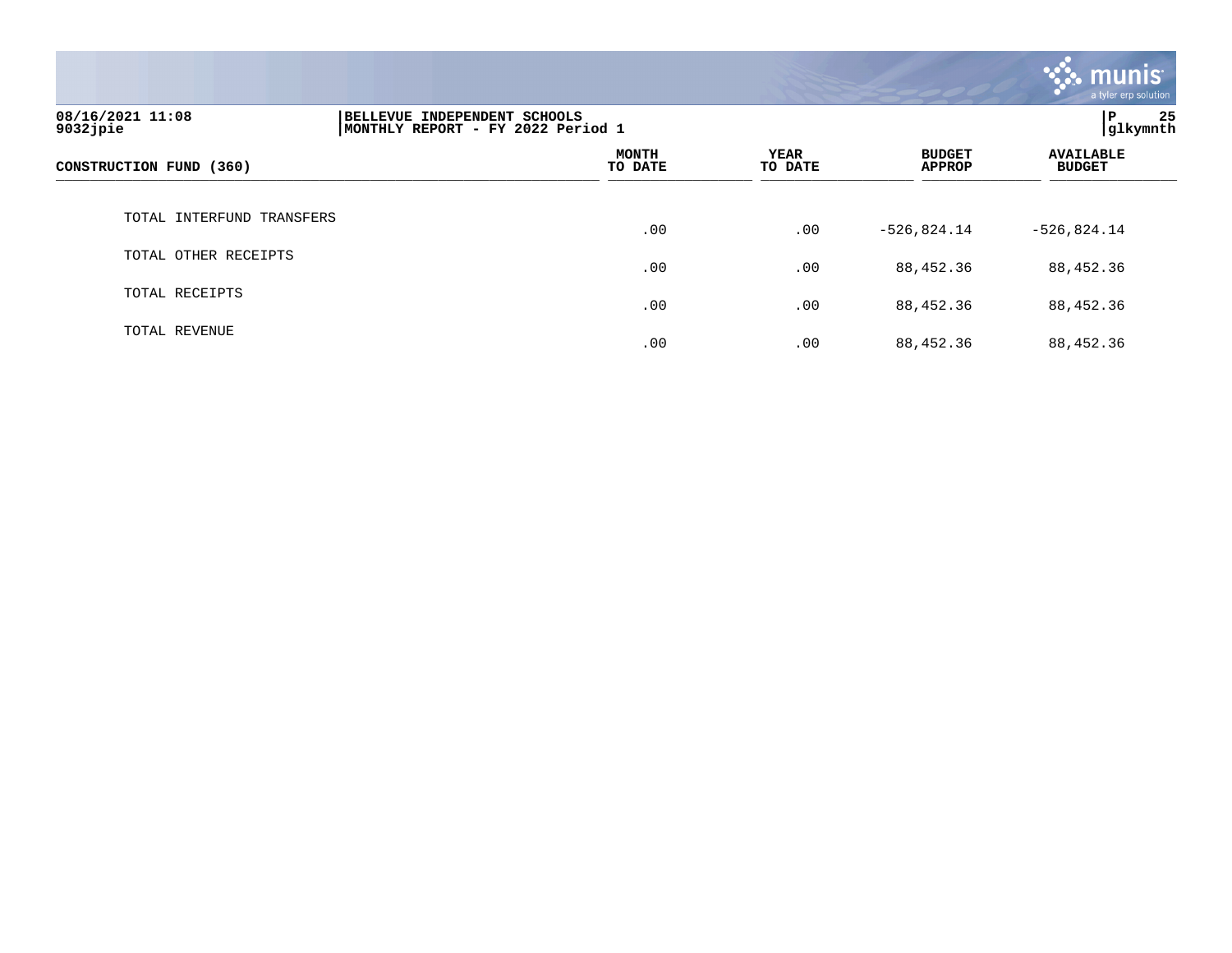|                                                                                                                                                                                                                                                                                                                     |                                                                   |                                                                         |                                                                         |                                                                                     | a tyler erp solution                                                                |
|---------------------------------------------------------------------------------------------------------------------------------------------------------------------------------------------------------------------------------------------------------------------------------------------------------------------|-------------------------------------------------------------------|-------------------------------------------------------------------------|-------------------------------------------------------------------------|-------------------------------------------------------------------------------------|-------------------------------------------------------------------------------------|
| 08/16/2021 11:08<br>9032jpie                                                                                                                                                                                                                                                                                        | BELLEVUE INDEPENDENT SCHOOLS<br>MONTHLY REPORT - FY 2022 Period 1 |                                                                         |                                                                         |                                                                                     | 26<br>ΙP<br>glkymnth                                                                |
| CONSTRUCTION FUND (360)                                                                                                                                                                                                                                                                                             |                                                                   | <b>MONTH</b><br>TO DATE                                                 | <b>YEAR</b><br>TO DATE                                                  | <b>BUDGET</b><br><b>APPROP</b>                                                      | <b>AVAILABLE</b><br><b>BUDGET</b>                                                   |
| EXPENDITURES                                                                                                                                                                                                                                                                                                        |                                                                   |                                                                         |                                                                         |                                                                                     |                                                                                     |
| 4300<br>ARCHITECTURAL/ENGIN                                                                                                                                                                                                                                                                                         |                                                                   |                                                                         |                                                                         |                                                                                     |                                                                                     |
| 0300<br>PURCHASED PROF AND TECH SERV                                                                                                                                                                                                                                                                                |                                                                   | .00                                                                     | .00                                                                     | 59,815.00                                                                           | 59,815.00                                                                           |
| TOTAL 4300<br>ARCHITECTURAL/ENGIN                                                                                                                                                                                                                                                                                   |                                                                   | .00                                                                     | .00                                                                     | 59,815.00                                                                           | 59,815.00                                                                           |
| SITE IMPROVEMENT<br>4600                                                                                                                                                                                                                                                                                            |                                                                   |                                                                         |                                                                         |                                                                                     |                                                                                     |
| 0600<br>SUPPLIES<br>0700<br>PROPERTY<br>0900<br>OTHER ITEMS                                                                                                                                                                                                                                                         |                                                                   | .00<br>.00<br>.00                                                       | .00<br>.00<br>.00                                                       | .00<br>.00<br>.00                                                                   | .00<br>.00<br>.00                                                                   |
| TOTAL 4600<br>SITE IMPROVEMENT                                                                                                                                                                                                                                                                                      |                                                                   | .00                                                                     | .00                                                                     | .00                                                                                 | .00                                                                                 |
| 4700<br>BUILDING IMPROVEMENTS                                                                                                                                                                                                                                                                                       |                                                                   |                                                                         |                                                                         |                                                                                     |                                                                                     |
| 0100<br>SALARIES PERSONNEL SERVICES<br>0200<br>EMPLOYEE BENEFITS<br>0300<br>PURCHASED PROF AND TECH SERV<br>0400<br>PURCHASED PROPERTY SERVICES<br>0500<br>OTHER PURCHASED SERVICES<br>0600<br>SUPPLIES<br>0700<br>PROPERTY<br>0800<br>DEBT SERVICE AND MISCELLANEOUS<br>0840<br>CONTINGENCY<br>0900<br>OTHER ITEMS |                                                                   | .00<br>.00<br>3,258.87<br>.00<br>.00<br>.00<br>.00<br>.00<br>.00<br>.00 | .00<br>.00<br>3,258.87<br>.00<br>.00<br>.00<br>.00<br>.00<br>.00<br>.00 | .00<br>.00<br>$-417, 205.36$<br>58,762.13<br>.00<br>.00<br>.00<br>.00<br>.00<br>.00 | .00<br>.00<br>$-420, 464.23$<br>58,762.13<br>.00<br>.00<br>.00<br>.00<br>.00<br>.00 |
| TOTAL 4700<br>BUILDING IMPROVEMENTS                                                                                                                                                                                                                                                                                 |                                                                   | 3,258.87                                                                | 3,258.87                                                                | $-358, 443.23$                                                                      | $-361,702.10$                                                                       |
| 5200<br><b>FUND TRANSFERS</b>                                                                                                                                                                                                                                                                                       |                                                                   |                                                                         |                                                                         |                                                                                     |                                                                                     |
| 0900<br>OTHER ITEMS                                                                                                                                                                                                                                                                                                 |                                                                   | .00                                                                     | .00                                                                     | .00                                                                                 | .00                                                                                 |
| TOTAL 5200<br><b>FUND TRANSFERS</b>                                                                                                                                                                                                                                                                                 |                                                                   | .00                                                                     | .00                                                                     | .00                                                                                 | .00                                                                                 |
| TOTAL EXPENDITURES                                                                                                                                                                                                                                                                                                  |                                                                   | 3,258.87                                                                | 3,258.87                                                                | $-298,628.23$                                                                       | $-301,887.10$                                                                       |
| TOTAL FOR CONSTRUCTION FUND (360)                                                                                                                                                                                                                                                                                   |                                                                   | $-3, 258.87$                                                            | $-3, 258.87$                                                            | 387,080.59                                                                          | 390, 339.46                                                                         |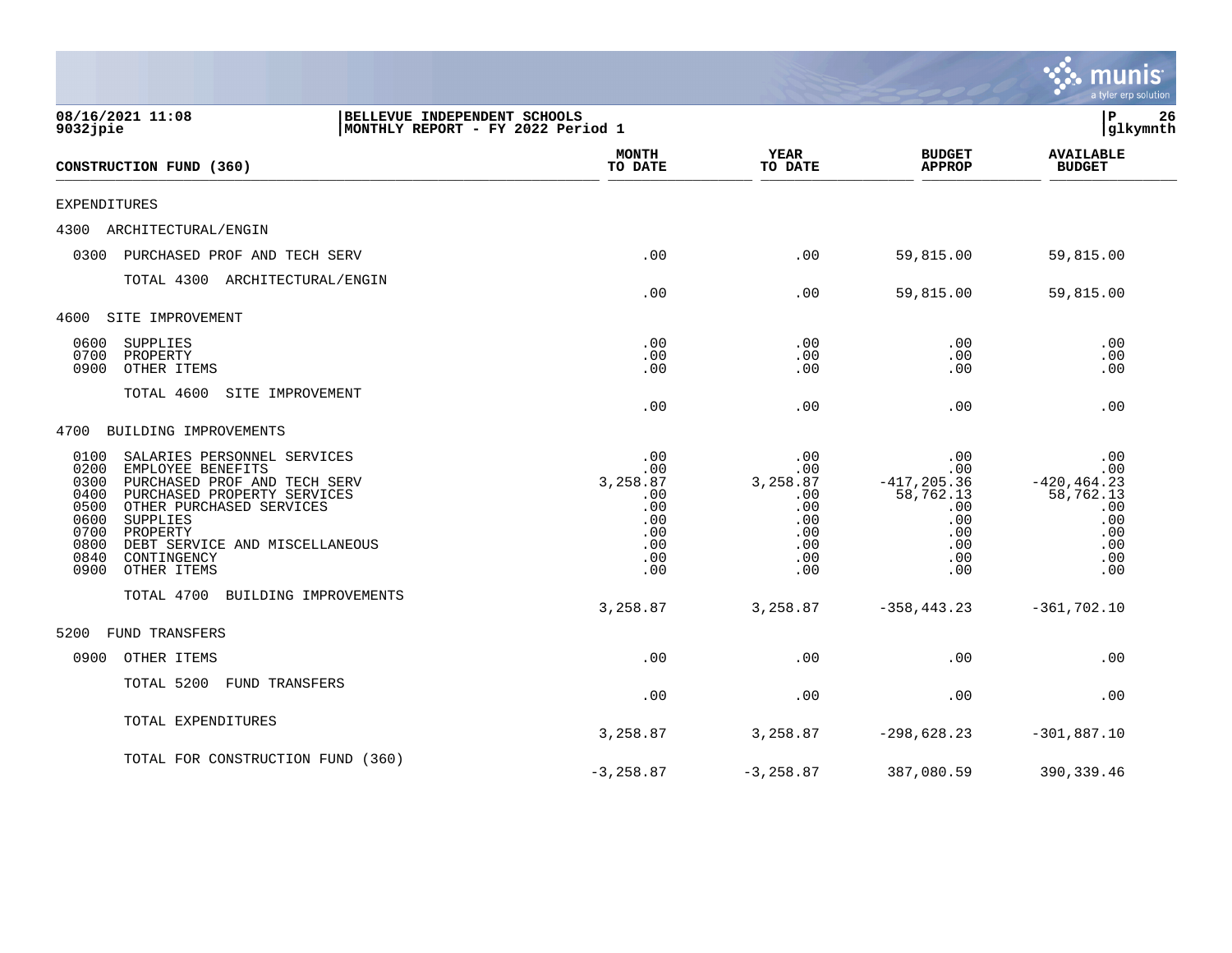|                                  |                                                                   |                        |                                | mu<br>a tyler erp solution        |
|----------------------------------|-------------------------------------------------------------------|------------------------|--------------------------------|-----------------------------------|
| 08/16/2021 11:08<br>9032jpie     | BELLEVUE INDEPENDENT SCHOOLS<br>MONTHLY REPORT - FY 2022 Period 1 |                        |                                |                                   |
| DEBT SERVICE FUND (400)          | <b>MONTH</b><br>TO DATE                                           | <b>YEAR</b><br>TO DATE | <b>BUDGET</b><br><b>APPROP</b> | <b>AVAILABLE</b><br><b>BUDGET</b> |
| <b>REVENUES</b>                  |                                                                   |                        |                                |                                   |
| <b>RECEIPTS</b>                  |                                                                   |                        |                                |                                   |
| REVENUE FROM STATE SOURCES       |                                                                   |                        |                                |                                   |
| RESTRICTED                       |                                                                   |                        |                                |                                   |
| 3200 RESTRICTED STATE REVENUE    | .00                                                               | .00                    | .00                            | .00                               |
| TOTAL RESTRICTED                 | .00                                                               | .00                    | .00                            | .00                               |
| REVENUE ON BEHALF PAYMENTS       |                                                                   |                        |                                |                                   |
| 3900 ON-BEHALF FUNDS             | .00                                                               | .00                    | .00                            | .00                               |
| TOTAL REVENUE ON BEHALF PAYMENTS | .00                                                               | .00                    | .00                            | .00                               |
| TOTAL REVENUE FROM STATE SOURCES | .00                                                               | .00                    | .00                            | .00                               |
| OTHER RECEIPTS                   |                                                                   |                        |                                |                                   |
| INTERFUND TRANSFERS              |                                                                   |                        |                                |                                   |
| 5210 FUND TRANSFER               | .00                                                               | .00                    | .00                            | .00                               |
| TOTAL INTERFUND TRANSFERS        | .00                                                               | .00                    | .00                            | .00                               |
| TOTAL OTHER RECEIPTS             | .00                                                               | .00                    | .00                            | .00                               |
| TOTAL RECEIPTS                   | .00                                                               | .00                    | .00                            | .00                               |
| TOTAL REVENUE                    | .00                                                               | .00                    | .00                            | .00                               |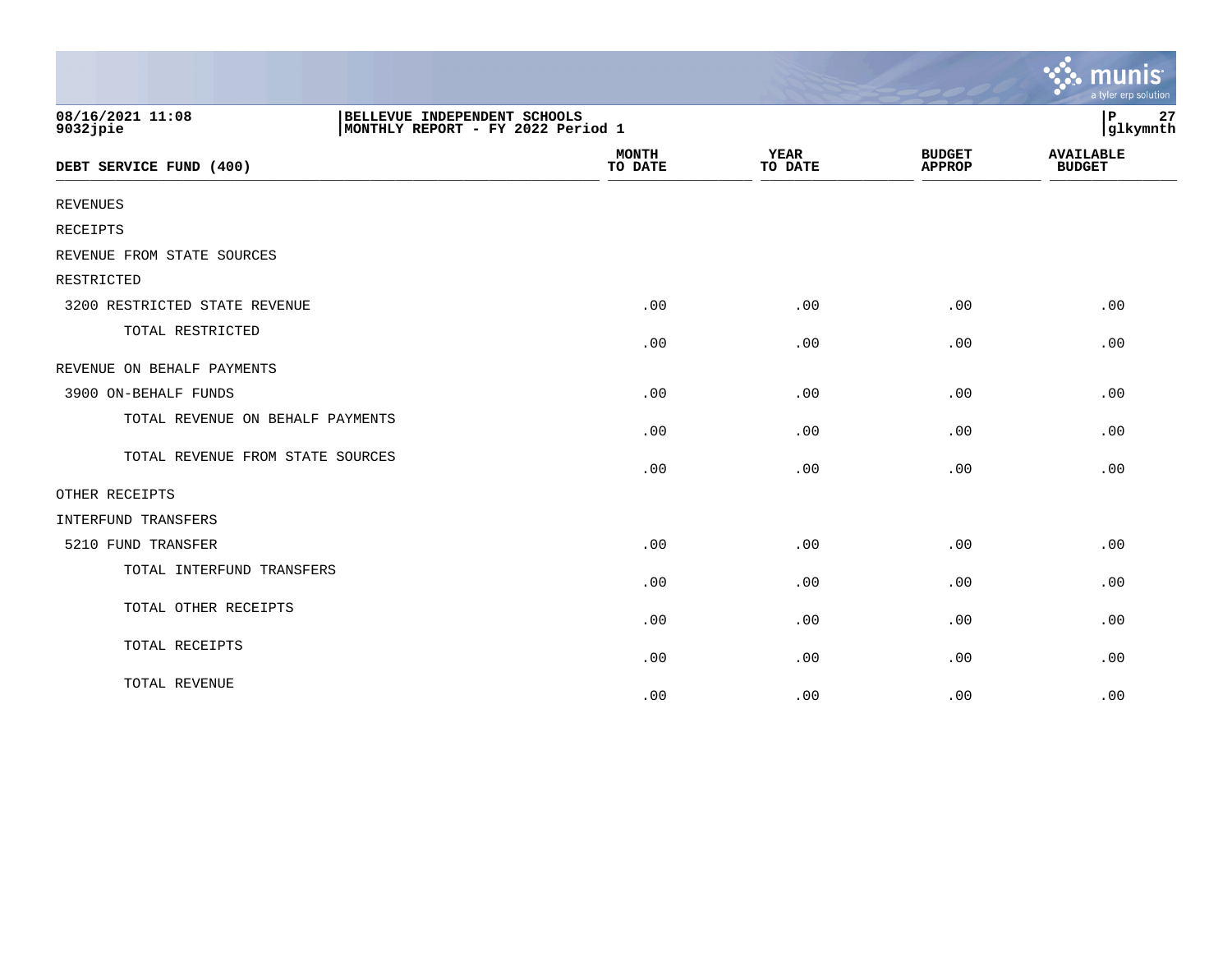

| 08/16/2021 11:08<br>$9032$ jpie        | INDEPENDENT SCHOOLS<br><b>BELLEVUE</b><br>MONTHLY REPORT - FY 2022 Period 1 |                         |                 |                                | 28<br>l P<br>glkymnth             |
|----------------------------------------|-----------------------------------------------------------------------------|-------------------------|-----------------|--------------------------------|-----------------------------------|
| DEBT SERVICE FUND (400)                |                                                                             | <b>MONTH</b><br>TO DATE | YEAR<br>TO DATE | <b>BUDGET</b><br><b>APPROP</b> | <b>AVAILABLE</b><br><b>BUDGET</b> |
| EXPENDITURES                           |                                                                             |                         |                 |                                |                                   |
| DEBT SERVICE<br>5100                   |                                                                             |                         |                 |                                |                                   |
| 0800<br>DEBT SERVICE AND MISCELLANEOUS |                                                                             | .00                     | .00             | .00                            | .00                               |
| TOTAL 5100<br>DEBT SERVICE             |                                                                             | .00                     | .00             | .00                            | .00                               |
| TOTAL EXPENDITURES                     |                                                                             | .00                     | .00             | .00                            | .00                               |
| TOTAL FOR DEBT SERVICE FUND            | (400)                                                                       | .00                     | .00             | .00                            | .00                               |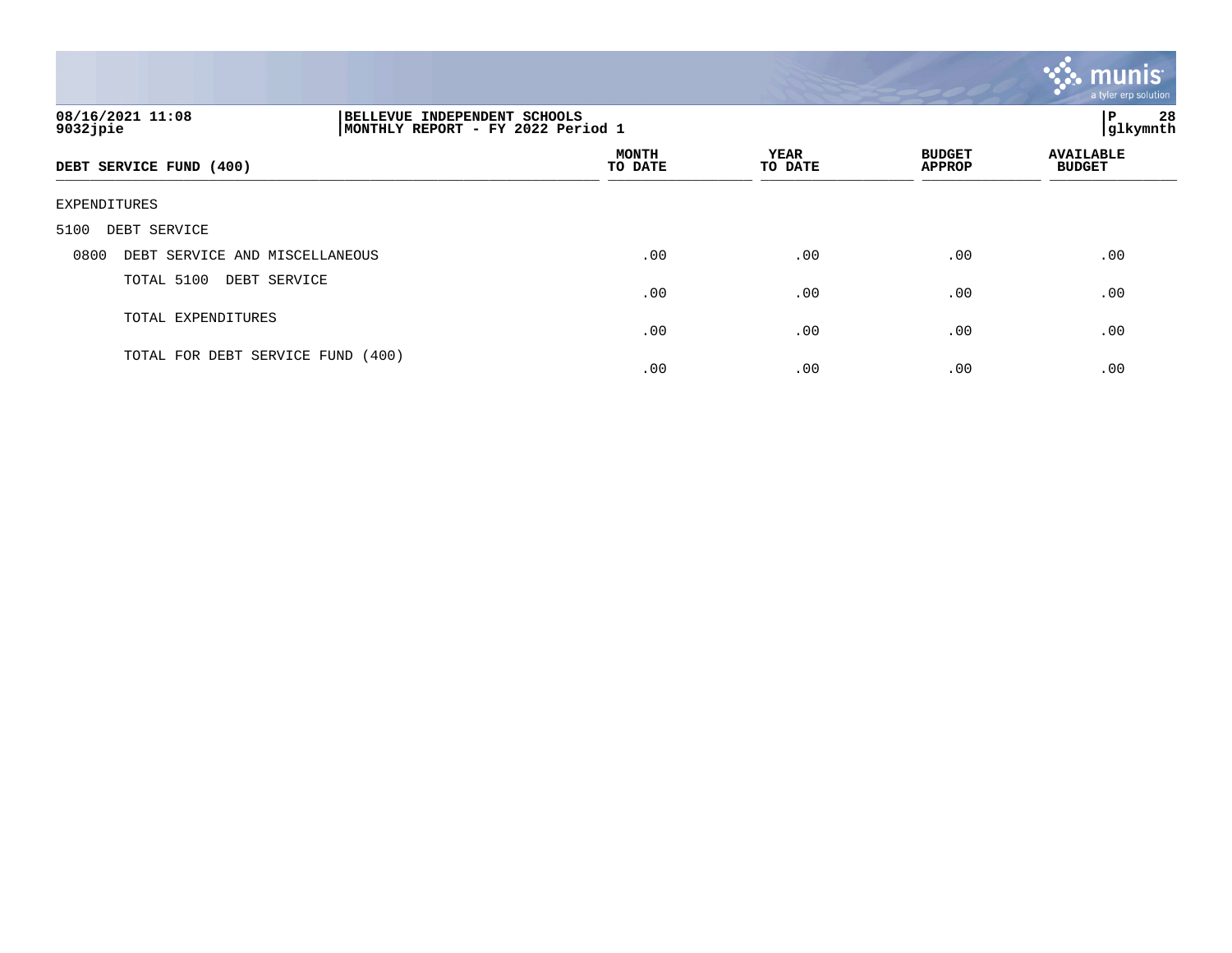|                                                                                                                                                                                                                                                                                                                                                                                                                                                                                                                                                                                                          |                                                                                                              |                                                                                                              |                                                                                                              | munis<br>a tyler erp solution                                                                                  |
|----------------------------------------------------------------------------------------------------------------------------------------------------------------------------------------------------------------------------------------------------------------------------------------------------------------------------------------------------------------------------------------------------------------------------------------------------------------------------------------------------------------------------------------------------------------------------------------------------------|--------------------------------------------------------------------------------------------------------------|--------------------------------------------------------------------------------------------------------------|--------------------------------------------------------------------------------------------------------------|----------------------------------------------------------------------------------------------------------------|
| 08/16/2021 11:08<br>BELLEVUE INDEPENDENT SCHOOLS<br>9032jpie                                                                                                                                                                                                                                                                                                                                                                                                                                                                                                                                             | MONTHLY REPORT - FY 2022 Period 1                                                                            |                                                                                                              |                                                                                                              | ${\bf P}$<br>29<br> glkymnth                                                                                   |
| FOOD SERVICE FUND (51)                                                                                                                                                                                                                                                                                                                                                                                                                                                                                                                                                                                   | <b>MONTH</b><br>TO DATE                                                                                      | YEAR<br>TO DATE                                                                                              | <b>BUDGET</b><br><b>APPROP</b>                                                                               | <b>AVAILABLE</b><br><b>BUDGET</b>                                                                              |
| <b>REVENUES</b>                                                                                                                                                                                                                                                                                                                                                                                                                                                                                                                                                                                          |                                                                                                              |                                                                                                              |                                                                                                              |                                                                                                                |
| 0999 BEGINNING BALANCE                                                                                                                                                                                                                                                                                                                                                                                                                                                                                                                                                                                   |                                                                                                              |                                                                                                              |                                                                                                              |                                                                                                                |
| TOTAL 0999 BEGINNING BALANCE                                                                                                                                                                                                                                                                                                                                                                                                                                                                                                                                                                             | .00                                                                                                          | .00                                                                                                          | .00                                                                                                          | .00                                                                                                            |
| RECEIPTS                                                                                                                                                                                                                                                                                                                                                                                                                                                                                                                                                                                                 |                                                                                                              |                                                                                                              |                                                                                                              |                                                                                                                |
| REVENUE FROM LOCAL SOURCES                                                                                                                                                                                                                                                                                                                                                                                                                                                                                                                                                                               |                                                                                                              |                                                                                                              |                                                                                                              |                                                                                                                |
| EARNINGS ON INVESTMENTS                                                                                                                                                                                                                                                                                                                                                                                                                                                                                                                                                                                  |                                                                                                              |                                                                                                              |                                                                                                              |                                                                                                                |
| 1510 INTEREST ON INVESTMENTS                                                                                                                                                                                                                                                                                                                                                                                                                                                                                                                                                                             | .00                                                                                                          | .00                                                                                                          | .00                                                                                                          | .00                                                                                                            |
| TOTAL EARNINGS ON INVESTMENTS                                                                                                                                                                                                                                                                                                                                                                                                                                                                                                                                                                            | .00                                                                                                          | .00                                                                                                          | .00                                                                                                          | .00                                                                                                            |
| FOOD SERVICE                                                                                                                                                                                                                                                                                                                                                                                                                                                                                                                                                                                             |                                                                                                              |                                                                                                              |                                                                                                              |                                                                                                                |
| 1611 REIMBURSABLE SCHOOL LUNCH PROG<br>1611 FREE LUNCH REIMBURSABLE<br>1611 REDUCED LUNCH REIMBURSABLE<br>1611 PAID LUNCHES HEARTLAND<br>1612 REIMBURSABLE SCH BREAKFAST PRG<br>1612 FREE BREAKFAST REIMBURSABLE<br>1612 REDUCED BREAKFAST REIMBURSABLE<br>1613 REIMBURSABLE SPECIAL MILK PROG<br>1621 NON-REIMBURSABLE LUNCH PROG<br>1622 NON-REIMBURSABLE BREAKFAST PRG<br>1624 NON-REIMBURSBLE A LA CARTE PRG<br>1625 NON-REIMB A LA CARTE BKFST PRG<br>1626 NON-REIMB A LA CARTE LUNCH PRG<br>1629 NON-REIMBURSBLE OTHER FOOD PRG<br>1630 SPECIAL FUNCTIONS<br>1636 IN SERVICE<br>TOTAL FOOD SERVICE | .00<br>.00<br>.00<br>.00<br>.00<br>.00<br>.00<br>.00<br>.00<br>.00<br>.00<br>.00<br>.00<br>.00<br>.00<br>.00 | .00<br>.00<br>.00<br>.00<br>.00<br>.00<br>.00<br>.00<br>.00<br>.00<br>.00<br>.00<br>.00<br>.00<br>.00<br>.00 | .00<br>.00<br>.00<br>.00<br>.00<br>.00<br>.00<br>.00<br>.00<br>.00<br>.00<br>.00<br>.00<br>.00<br>.00<br>.00 | .00<br>.00<br>.00.<br>.00<br>.00<br>.00<br>.00<br>.00<br>.00<br>.00<br>.00<br>.00<br>.00.<br>.00<br>.00<br>.00 |
|                                                                                                                                                                                                                                                                                                                                                                                                                                                                                                                                                                                                          | .00                                                                                                          | .00                                                                                                          | .00                                                                                                          | .00                                                                                                            |
| OTHER REVENUE FROM LOCAL SOURCES                                                                                                                                                                                                                                                                                                                                                                                                                                                                                                                                                                         |                                                                                                              |                                                                                                              |                                                                                                              |                                                                                                                |
| 1920 CONTRIBUTIONS/DONATIONS<br>1980 REFUND OF PRIOR YR EXPENDITURE<br>1990 MISCELLANEOUS REVENUE<br>1990 MISC REV COVID-19                                                                                                                                                                                                                                                                                                                                                                                                                                                                              | .00<br>.00<br>.00<br>.00                                                                                     | .00<br>.00<br>.00<br>.00                                                                                     | .00<br>.00<br>.00<br>.00                                                                                     | .00<br>.00<br>.00<br>.00                                                                                       |
| TOTAL OTHER REVENUE FROM LOCAL SOURCES                                                                                                                                                                                                                                                                                                                                                                                                                                                                                                                                                                   | .00                                                                                                          | .00                                                                                                          | .00                                                                                                          | .00                                                                                                            |
| TOTAL REVENUE FROM LOCAL SOURCES                                                                                                                                                                                                                                                                                                                                                                                                                                                                                                                                                                         | .00                                                                                                          | .00                                                                                                          | .00                                                                                                          | .00                                                                                                            |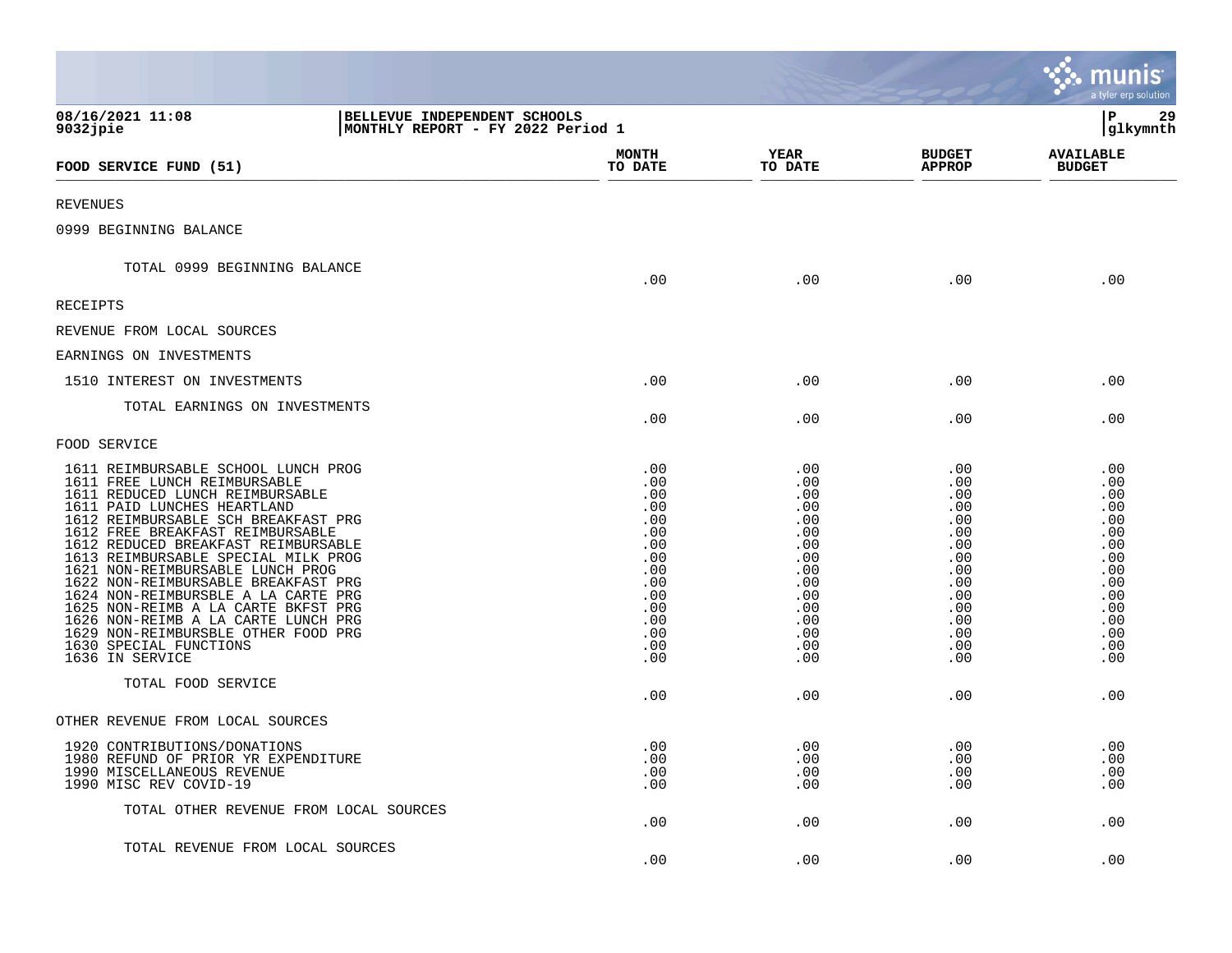|                                                              |                                                                   |                         |                        |                                | a tyler erp solution              |
|--------------------------------------------------------------|-------------------------------------------------------------------|-------------------------|------------------------|--------------------------------|-----------------------------------|
| 08/16/2021 11:08<br>$9032$ jpie                              | BELLEVUE INDEPENDENT SCHOOLS<br>MONTHLY REPORT - FY 2022 Period 1 |                         |                        |                                | 30<br>ΙP<br>glkymnth              |
| FOOD SERVICE FUND (51)                                       |                                                                   | <b>MONTH</b><br>TO DATE | <b>YEAR</b><br>TO DATE | <b>BUDGET</b><br><b>APPROP</b> | <b>AVAILABLE</b><br><b>BUDGET</b> |
| REVENUE FROM STATE SOURCES                                   |                                                                   |                         |                        |                                |                                   |
| RESTRICTED                                                   |                                                                   |                         |                        |                                |                                   |
| 3200 RESTRICTED STATE REVENUE                                |                                                                   | .00                     | .00                    | .00                            | .00                               |
| TOTAL RESTRICTED                                             |                                                                   | .00                     | .00                    | .00                            | .00                               |
| REVENUE ON BEHALF PAYMENTS                                   |                                                                   |                         |                        |                                |                                   |
| 3900 ON-BEHALF FUNDS                                         |                                                                   | .00                     | .00                    | .00                            | .00                               |
| TOTAL REVENUE ON BEHALF PAYMENTS                             |                                                                   | .00                     | .00                    | .00                            | .00                               |
| TOTAL REVENUE FROM STATE SOURCES                             |                                                                   | .00                     | .00                    | .00                            | .00                               |
| REVENUE FROM FEDERAL SOURCES                                 |                                                                   |                         |                        |                                |                                   |
| RESTRICTED THROUGH THE STATE                                 |                                                                   |                         |                        |                                |                                   |
| 4500 RESTRICTED FED THRU STATE                               |                                                                   | .00                     | .00                    | .00                            | .00                               |
| TOTAL RESTRICTED THROUGH THE STATE                           |                                                                   | .00                     | .00                    | .00                            | .00                               |
| CHILD NUTRITION PROGRAM DONATED COMMODIT                     |                                                                   |                         |                        |                                |                                   |
| 4950 CHILD NUTR PRG DONATED COMMOD                           |                                                                   | .00                     | .00                    | .00                            | .00                               |
| TOTAL CHILD NUTRITION PROGRAM DONATED COMMODIT               |                                                                   | .00                     | .00                    | .00                            | .00                               |
| TOTAL REVENUE FROM FEDERAL SOURCES                           |                                                                   | .00                     | .00                    | .00                            | .00                               |
| OTHER RECEIPTS                                               |                                                                   |                         |                        |                                |                                   |
| <b>INTERFUND TRANSFERS</b>                                   |                                                                   |                         |                        |                                |                                   |
| 5210 FUND TRANSFER                                           |                                                                   | .00                     | .00                    | .00                            | .00                               |
| TOTAL INTERFUND TRANSFERS                                    |                                                                   | .00                     | .00                    | .00                            | .00                               |
| SALE OR COMP FOR LOSS OF ASSETS                              |                                                                   |                         |                        |                                |                                   |
| 5341 SALE OF EQUIPMENT ETC<br>5342 LOSS COMP - EQUIPMENT ETC |                                                                   | .00<br>.00              | .00<br>.00             | .00<br>.00                     | .00<br>.00                        |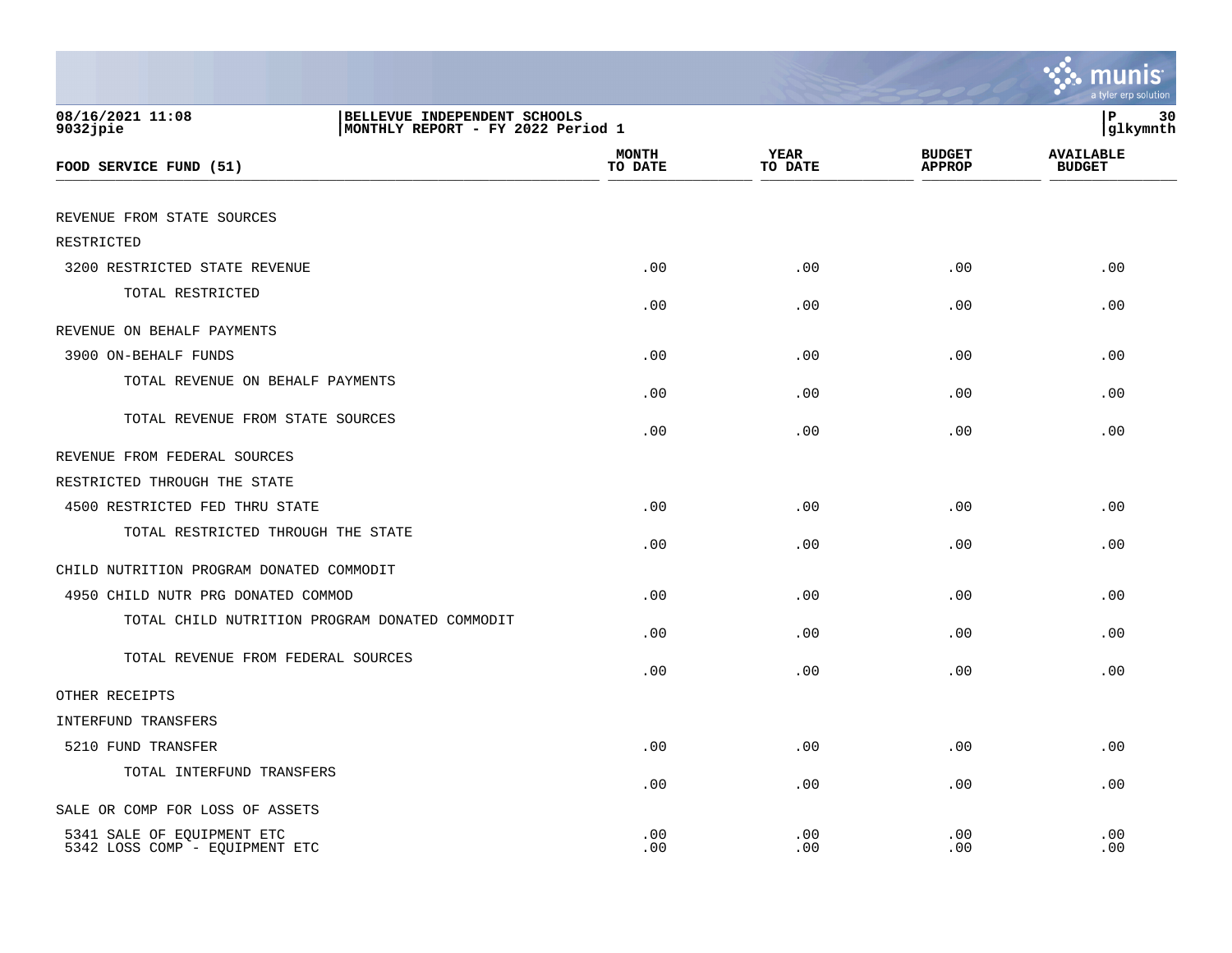

| 08/16/2021 11:08<br>$9032$ jpie       | BELLEVUE INDEPENDENT SCHOOLS<br>MONTHLY REPORT - FY 2022 Period 1 |                  |                 |                                | 31<br>l P<br> glkymnth            |  |
|---------------------------------------|-------------------------------------------------------------------|------------------|-----------------|--------------------------------|-----------------------------------|--|
| FOOD SERVICE FUND (51)                |                                                                   | MONTH<br>TO DATE | YEAR<br>TO DATE | <b>BUDGET</b><br><b>APPROP</b> | <b>AVAILABLE</b><br><b>BUDGET</b> |  |
| TOTAL SALE OR COMP FOR LOSS OF ASSETS |                                                                   | .00              | .00             | .00                            | .00                               |  |
| OTHER RECEIPTS<br>TOTAL               |                                                                   | .00              | .00             | .00                            | .00                               |  |
| TOTAL RECEIPTS                        |                                                                   | .00              | .00             | .00                            | .00                               |  |
| TOTAL REVENUE                         |                                                                   | .00              | .00             | .00                            | .00                               |  |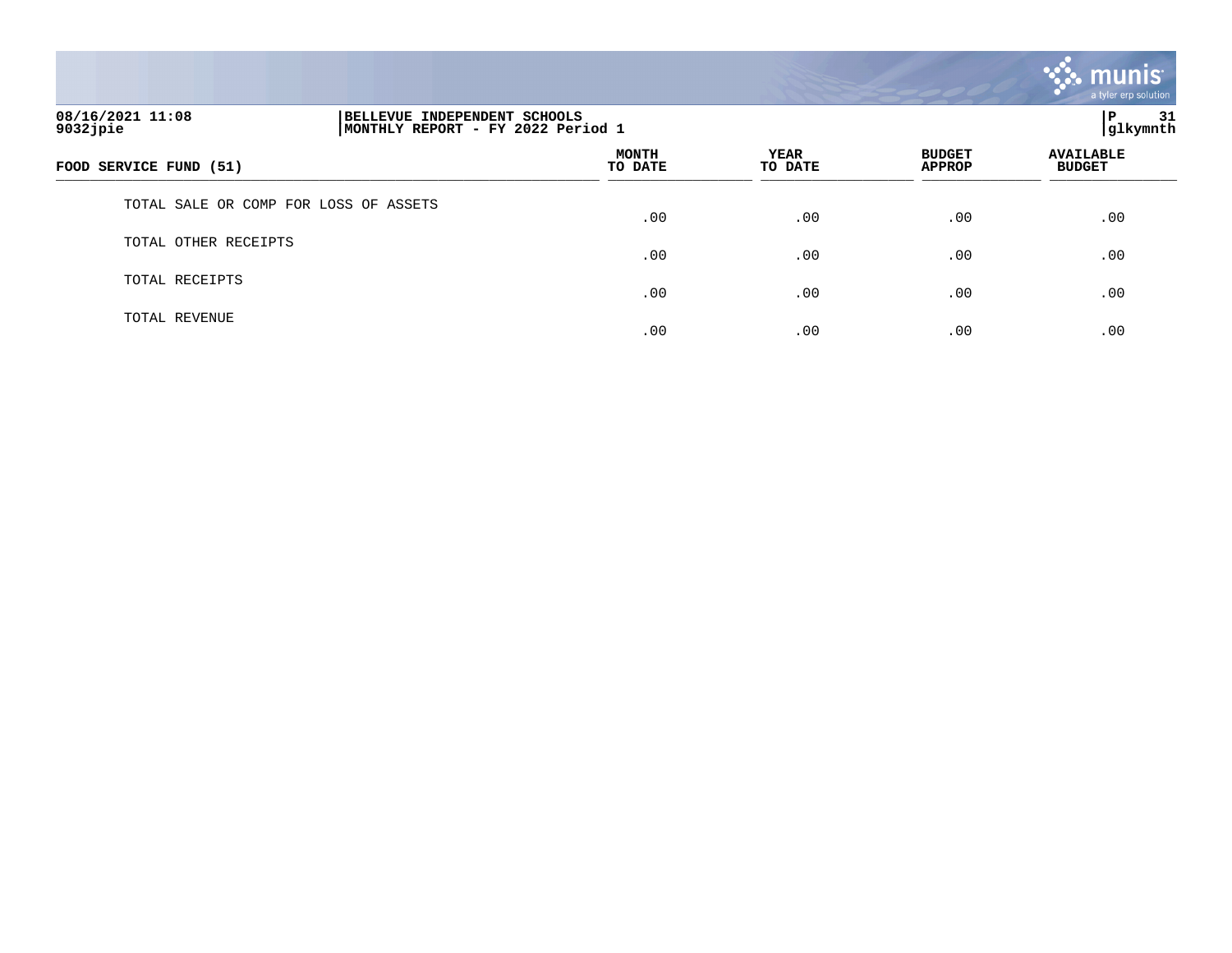|                                                                                                                                                                                                                                                                                                                                          |                                                                                     |                                                                                     |                                                                           | munis<br>a tyler erp solution                                                              |
|------------------------------------------------------------------------------------------------------------------------------------------------------------------------------------------------------------------------------------------------------------------------------------------------------------------------------------------|-------------------------------------------------------------------------------------|-------------------------------------------------------------------------------------|---------------------------------------------------------------------------|--------------------------------------------------------------------------------------------|
| 08/16/2021 11:08<br>BELLEVUE INDEPENDENT SCHOOLS<br>MONTHLY REPORT - FY 2022 Period 1<br>9032jpie                                                                                                                                                                                                                                        |                                                                                     |                                                                                     |                                                                           | ΙP<br>32<br>glkymnth                                                                       |
| FOOD SERVICE FUND (51)                                                                                                                                                                                                                                                                                                                   | <b>MONTH</b><br>TO DATE                                                             | <b>YEAR</b><br>TO DATE                                                              | <b>BUDGET</b><br><b>APPROP</b>                                            | <b>AVAILABLE</b><br><b>BUDGET</b>                                                          |
| <b>EXPENDITURES</b>                                                                                                                                                                                                                                                                                                                      |                                                                                     |                                                                                     |                                                                           |                                                                                            |
| 2200<br>INSTRUCTIONAL STAFF SUPP SERV                                                                                                                                                                                                                                                                                                    |                                                                                     |                                                                                     |                                                                           |                                                                                            |
| 0100<br>SALARIES PERSONNEL SERVICES<br>0200<br>EMPLOYEE BENEFITS                                                                                                                                                                                                                                                                         | .00<br>.00                                                                          | .00<br>.00                                                                          | .00<br>.00                                                                | .00<br>.00                                                                                 |
| TOTAL 2200<br>INSTRUCTIONAL STAFF SUPP SERV                                                                                                                                                                                                                                                                                              | .00                                                                                 | .00                                                                                 | .00                                                                       | .00                                                                                        |
| 3100<br>FOOD SERVICE OPERATION                                                                                                                                                                                                                                                                                                           |                                                                                     |                                                                                     |                                                                           |                                                                                            |
| 0100<br>SALARIES PERSONNEL SERVICES<br>0200<br>EMPLOYEE BENEFITS<br>0280<br>ON-BEHALF<br>0300<br>PURCHASED PROF AND TECH SERV<br>0400<br>PURCHASED PROPERTY SERVICES<br>0500<br>OTHER PURCHASED SERVICES<br>0600<br>SUPPLIES<br>0700<br>PROPERTY<br>0800<br>DEBT SERVICE AND MISCELLANEOUS<br>0840<br>CONTINGENCY<br>OTHER ITEMS<br>0900 | 7,595.54<br>2,490.51<br>.00<br>.00<br>.00<br>.00<br>.00<br>.00<br>.00<br>.00<br>.00 | 7,595.54<br>2,490.51<br>.00<br>.00<br>.00<br>.00<br>.00<br>.00<br>.00<br>.00<br>.00 | .00<br>.00<br>.00<br>.00<br>.00<br>.00<br>.00<br>.00<br>.00<br>.00<br>.00 | $-7, 595.54$<br>$-2,490.51$<br>.00<br>.00<br>.00<br>.00<br>.00<br>.00<br>.00<br>.00<br>.00 |
| TOTAL 3100<br>FOOD SERVICE OPERATION                                                                                                                                                                                                                                                                                                     | 10,086.05                                                                           | 10,086.05                                                                           | .00                                                                       | $-10,086.05$                                                                               |
| 5200<br><b>FUND TRANSFERS</b>                                                                                                                                                                                                                                                                                                            |                                                                                     |                                                                                     |                                                                           |                                                                                            |
| 0900<br>OTHER ITEMS                                                                                                                                                                                                                                                                                                                      | 2,021.78                                                                            | 2,021.78                                                                            | .00                                                                       | $-2,021.78$                                                                                |
| TOTAL 5200<br>FUND TRANSFERS                                                                                                                                                                                                                                                                                                             | 2,021.78                                                                            | 2,021.78                                                                            | .00                                                                       | $-2,021.78$                                                                                |
| TOTAL EXPENDITURES                                                                                                                                                                                                                                                                                                                       | 12,107.83                                                                           | 12,107.83                                                                           | .00                                                                       | $-12, 107.83$                                                                              |
| TOTAL FOR FOOD SERVICE FUND (51)                                                                                                                                                                                                                                                                                                         | $-12, 107.83$                                                                       | $-12, 107.83$                                                                       | .00                                                                       | 12,107.83                                                                                  |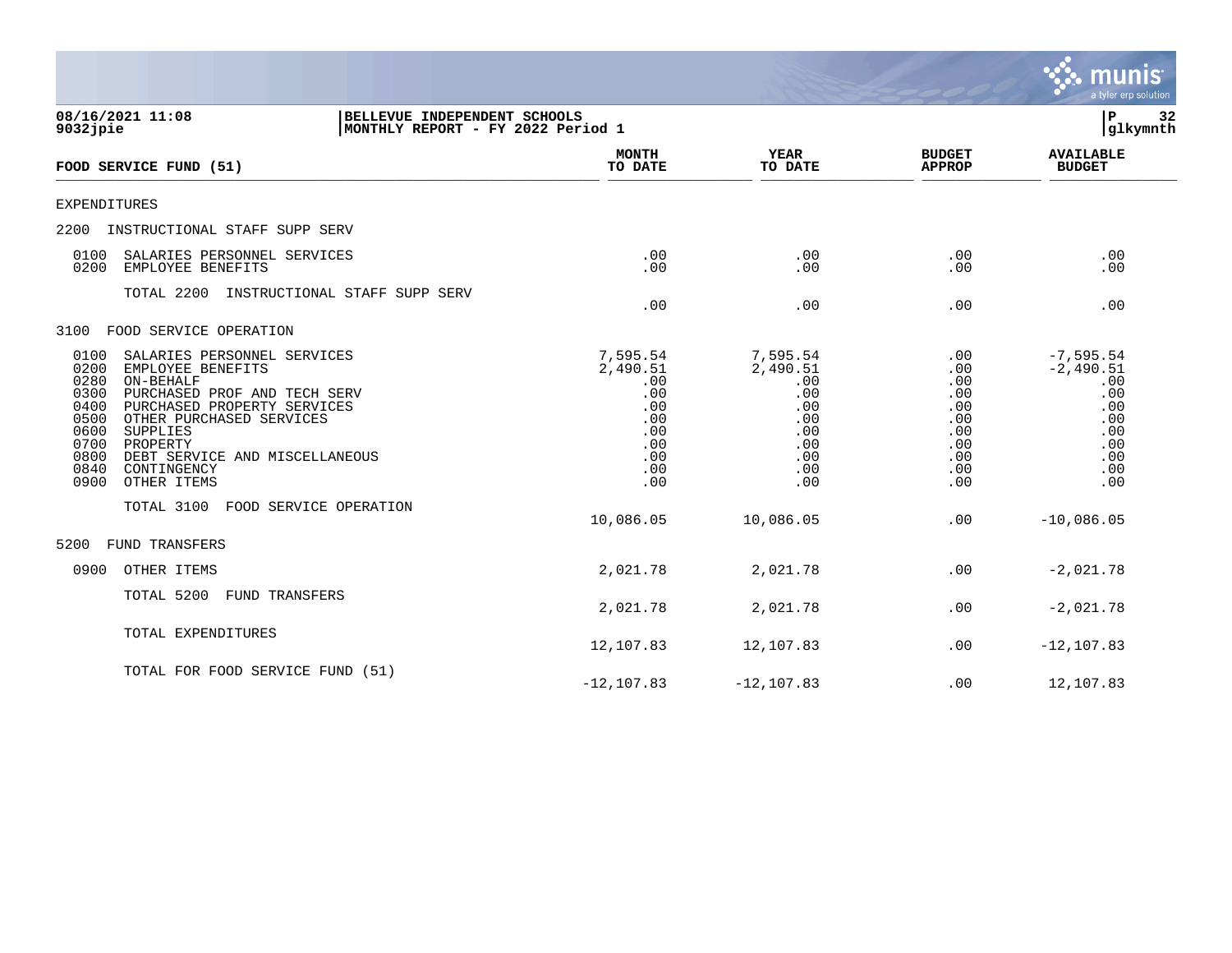|                                  |                                                                   |                         |                        |                                | a tyler erp solution              |
|----------------------------------|-------------------------------------------------------------------|-------------------------|------------------------|--------------------------------|-----------------------------------|
| 08/16/2021 11:08<br>$9032$ jpie  | BELLEVUE INDEPENDENT SCHOOLS<br>MONTHLY REPORT - FY 2022 Period 1 |                         |                        |                                | 33<br>$\mathbf P$<br>glkymnth     |
| TRUST/AGENCY FUNDS (7000)        |                                                                   | <b>MONTH</b><br>TO DATE | <b>YEAR</b><br>TO DATE | <b>BUDGET</b><br><b>APPROP</b> | <b>AVAILABLE</b><br><b>BUDGET</b> |
| <b>REVENUES</b>                  |                                                                   |                         |                        |                                |                                   |
| 0999 BEGINNING BALANCE           |                                                                   |                         |                        |                                |                                   |
| TOTAL 0999 BEGINNING BALANCE     |                                                                   | .00                     | .00                    | .00                            | .00                               |
| <b>RECEIPTS</b>                  |                                                                   |                         |                        |                                |                                   |
| REVENUE FROM LOCAL SOURCES       |                                                                   |                         |                        |                                |                                   |
| EARNINGS ON INVESTMENTS          |                                                                   |                         |                        |                                |                                   |
| 1510 INTEREST ON INVESTMENTS     |                                                                   | .00                     | .00                    | .00                            | .00                               |
| TOTAL EARNINGS ON INVESTMENTS    |                                                                   | .00                     | .00                    | .00                            | .00                               |
| STUDENT ACTIVITIES               |                                                                   |                         |                        |                                |                                   |
| 1750 DONATIONS (ACTIVITY FND)    |                                                                   | .00                     | .00                    | .00                            | .00                               |
| TOTAL STUDENT ACTIVITIES         |                                                                   | .00                     | .00                    | .00                            | .00                               |
| OTHER REVENUE FROM LOCAL SOURCES |                                                                   |                         |                        |                                |                                   |
| 1920 CONTRIBUTIONS/DONATIONS     |                                                                   | .00                     | .00                    | .00                            | .00                               |
|                                  | TOTAL OTHER REVENUE FROM LOCAL SOURCES                            | .00                     | .00                    | .00                            | .00                               |
| TOTAL REVENUE FROM LOCAL SOURCES |                                                                   | .00                     | .00                    | .00                            | .00                               |
| TOTAL RECEIPTS                   |                                                                   | .00                     | .00                    | .00                            | .00                               |
| TOTAL REVENUE                    |                                                                   | .00                     | .00                    | .00                            | .00                               |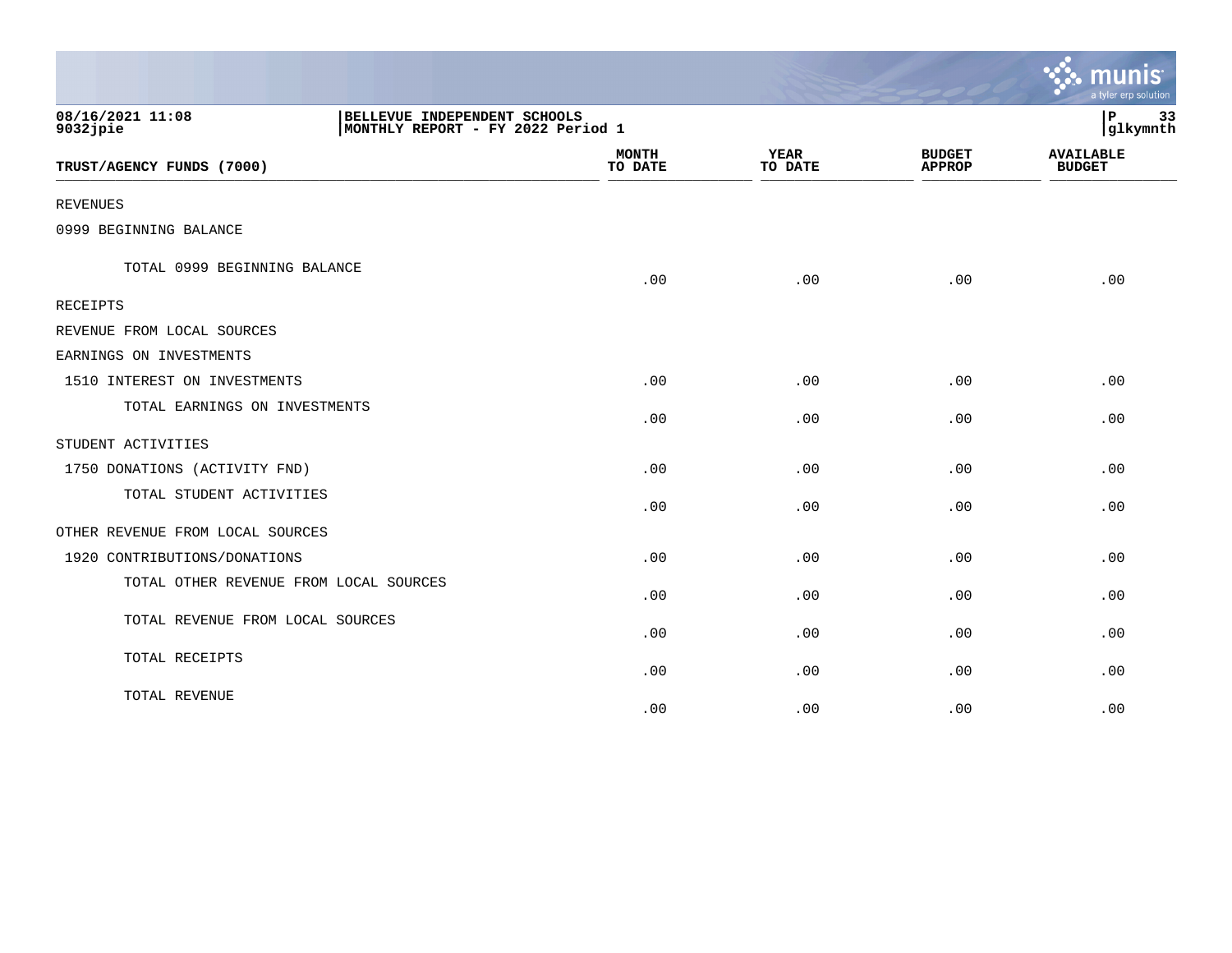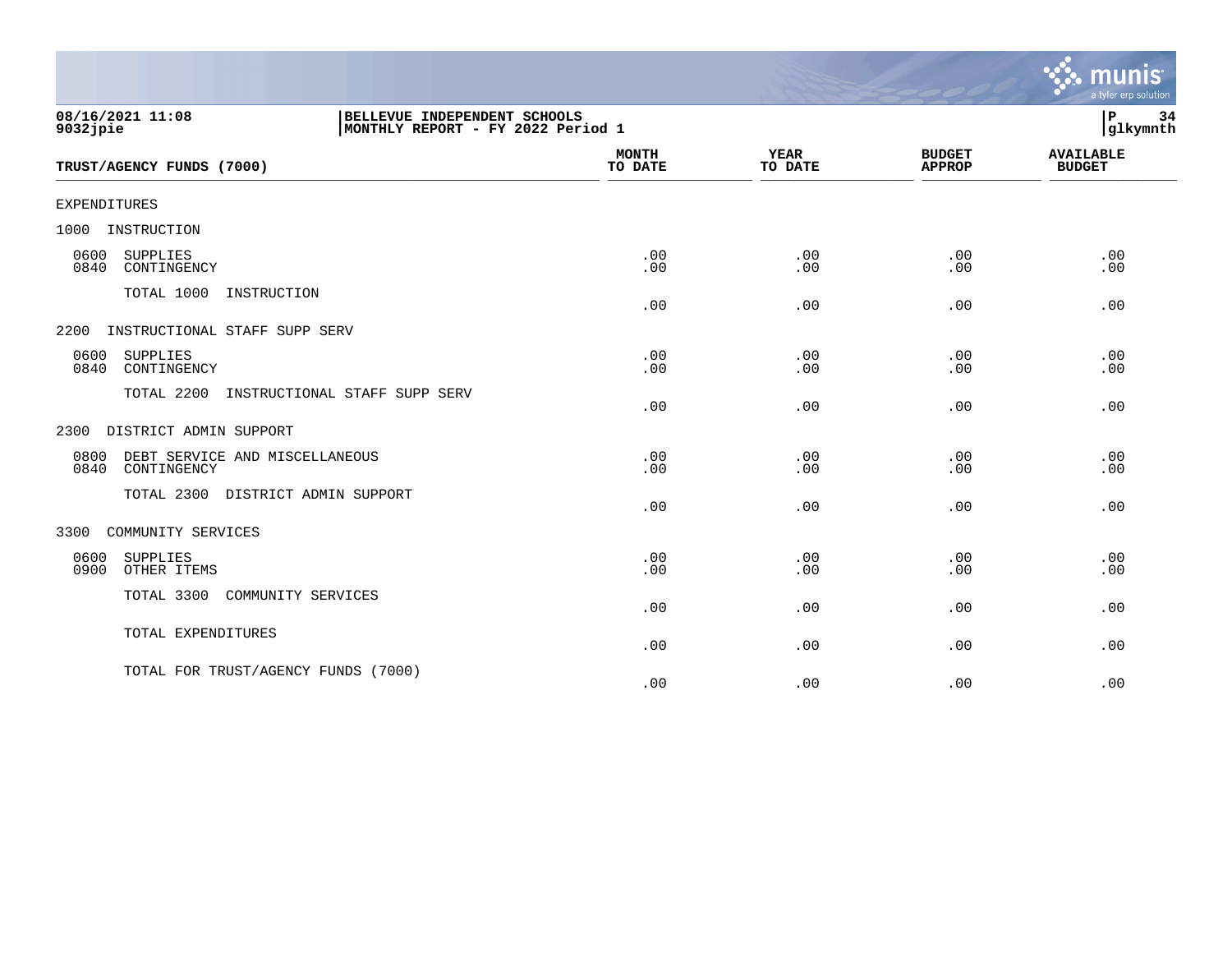|                                                                                                      |                         |                        |                                | munis<br>a tyler erp solution     |
|------------------------------------------------------------------------------------------------------|-------------------------|------------------------|--------------------------------|-----------------------------------|
| 08/16/2021 11:08<br>BELLEVUE INDEPENDENT SCHOOLS<br>MONTHLY REPORT - FY 2022 Period 1<br>$9032$ jpie |                         |                        |                                | P.<br>35<br>glkymnth              |
| <b>GOVERNMENTAL ASSETS (8)</b>                                                                       | <b>MONTH</b><br>TO DATE | <b>YEAR</b><br>TO DATE | <b>BUDGET</b><br><b>APPROP</b> | <b>AVAILABLE</b><br><b>BUDGET</b> |
| <b>REVENUES</b>                                                                                      |                         |                        |                                |                                   |
| RECEIPTS                                                                                             |                         |                        |                                |                                   |
| REVENUE FROM LOCAL SOURCES                                                                           |                         |                        |                                |                                   |
| OTHER REVENUE FROM LOCAL SOURCES                                                                     |                         |                        |                                |                                   |
| 1930 GAIN/LOSS SALE OF FIXED ASSET                                                                   | .00                     | .00                    | .00                            | .00                               |
| TOTAL OTHER REVENUE FROM LOCAL SOURCES                                                               | .00                     | .00                    | .00                            | .00                               |
| TOTAL REVENUE FROM LOCAL SOURCES                                                                     | .00                     | .00                    | .00                            | .00                               |
| OTHER RECEIPTS                                                                                       |                         |                        |                                |                                   |
| SALE OR COMP FOR LOSS OF ASSETS                                                                      |                         |                        |                                |                                   |
| 5311 SALE OF LAND & IMPROVEMENTS<br>5331 SALE OF BUILDINGS<br>5341 SALE OF EQUIPMENT ETC             | .00<br>.00<br>.00       | .00<br>.00<br>.00      | .00<br>.00<br>.00              | .00<br>.00<br>.00                 |
| TOTAL SALE OR COMP FOR LOSS OF ASSETS                                                                | .00                     | .00                    | .00                            | .00                               |
| TOTAL OTHER RECEIPTS                                                                                 | .00                     | .00                    | .00                            | .00                               |
| TOTAL RECEIPTS                                                                                       | .00                     | .00                    | .00                            | .00                               |
| TOTAL REVENUE                                                                                        | .00                     | .00                    | .00                            | .00                               |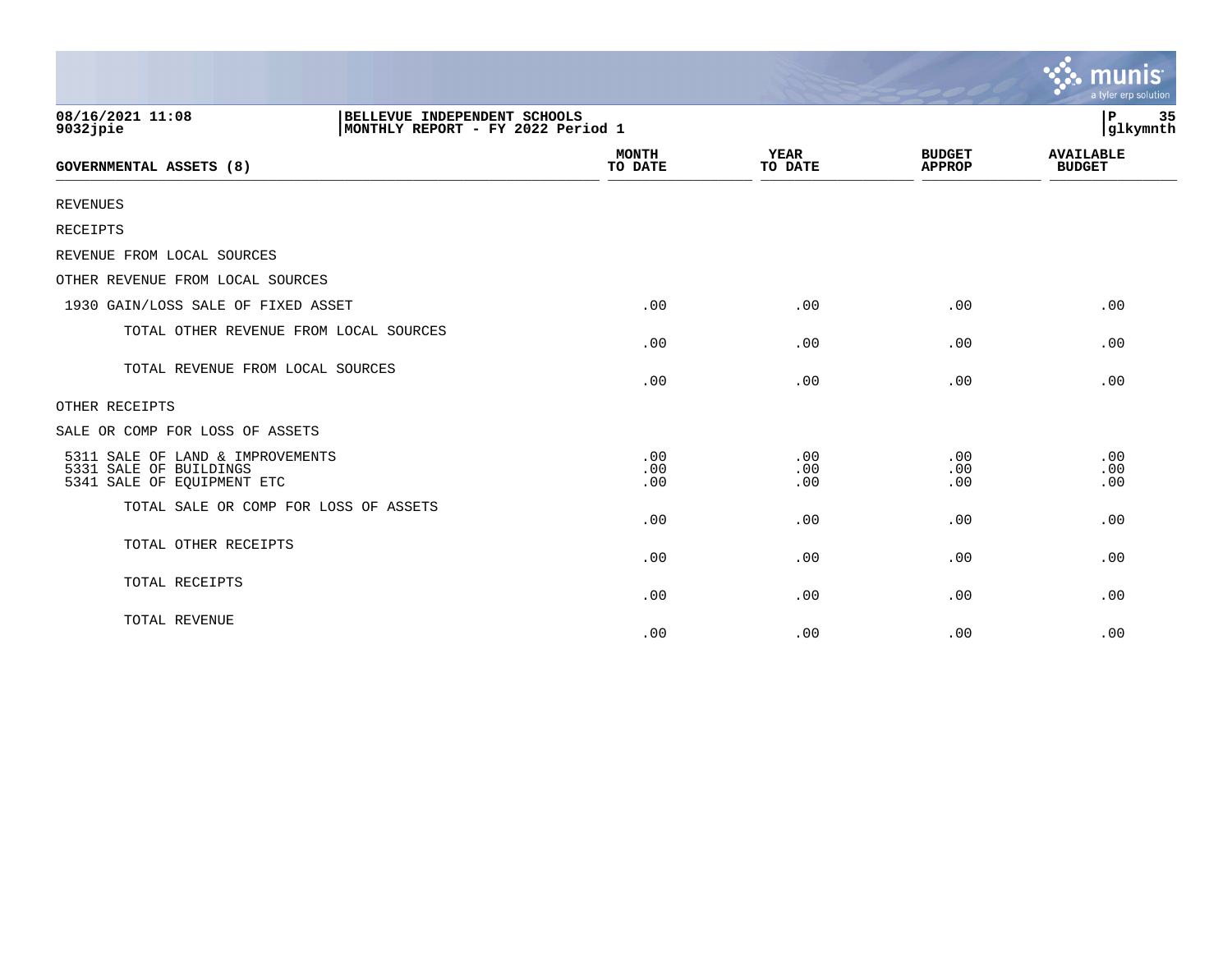|                                                                                                      |                         |                        |                                | mu<br>a tyler erp solution        |
|------------------------------------------------------------------------------------------------------|-------------------------|------------------------|--------------------------------|-----------------------------------|
| 08/16/2021 11:08<br>BELLEVUE INDEPENDENT SCHOOLS<br>$9032$ jpie<br>MONTHLY REPORT - FY 2022 Period 1 |                         |                        |                                | 36<br>Р<br>glkymnth               |
| <b>GOVERNMENTAL ASSETS (8)</b>                                                                       | <b>MONTH</b><br>TO DATE | <b>YEAR</b><br>TO DATE | <b>BUDGET</b><br><b>APPROP</b> | <b>AVAILABLE</b><br><b>BUDGET</b> |
| <b>EXPENDITURES</b>                                                                                  |                         |                        |                                |                                   |
| 1000<br>INSTRUCTION                                                                                  |                         |                        |                                |                                   |
| PROPERTY<br>0700                                                                                     | .00                     | .00                    | .00                            | .00                               |
| TOTAL 1000<br>INSTRUCTION                                                                            | .00                     | .00                    | .00                            | .00                               |
| 2200<br>INSTRUCTIONAL STAFF SUPP SERV                                                                |                         |                        |                                |                                   |
| 0700<br>PROPERTY                                                                                     | .00                     | .00                    | .00                            | .00                               |
| TOTAL 2200<br>INSTRUCTIONAL STAFF SUPP SERV                                                          | .00                     | .00                    | .00.                           | .00                               |
| 2300<br>DISTRICT ADMIN SUPPORT                                                                       |                         |                        |                                |                                   |
| 0700<br>PROPERTY                                                                                     | .00                     | .00                    | .00                            | .00                               |
| TOTAL 2300<br>DISTRICT ADMIN SUPPORT                                                                 | .00                     | .00                    | .00                            | .00                               |
| SCHOOL ADMIN SUPPORT<br>2400                                                                         |                         |                        |                                |                                   |
| 0700<br>PROPERTY                                                                                     | .00                     | .00                    | .00                            | .00                               |
| TOTAL 2400<br>SCHOOL ADMIN SUPPORT                                                                   | .00                     | .00                    | .00                            | .00                               |
| PLANT OPERATIONS AND MAINTENANCE<br>2600                                                             |                         |                        |                                |                                   |
| PROPERTY<br>0700                                                                                     | .00                     | .00                    | .00                            | .00                               |
| TOTAL 2600<br>PLANT OPERATIONS AND MAINTENANCE                                                       | .00                     | .00                    | .00                            | .00                               |
| STUDENT TRANSPORTATION<br>2700                                                                       |                         |                        |                                |                                   |
| PROPERTY<br>0700                                                                                     | .00                     | .00                    | .00                            | .00                               |
| TOTAL 2700<br>STUDENT TRANSPORTATION                                                                 | .00                     | .00                    | .00                            | .00                               |
| 3300 COMMUNITY SERVICES                                                                              |                         |                        |                                |                                   |
| 0700 PROPERTY                                                                                        | .00                     | .00                    | .00                            | .00                               |
| TOTAL 3300 COMMUNITY SERVICES                                                                        | .00                     | .00                    | .00                            | .00                               |
| TOTAL EXPENDITURES                                                                                   | .00                     | .00                    | .00                            | .00                               |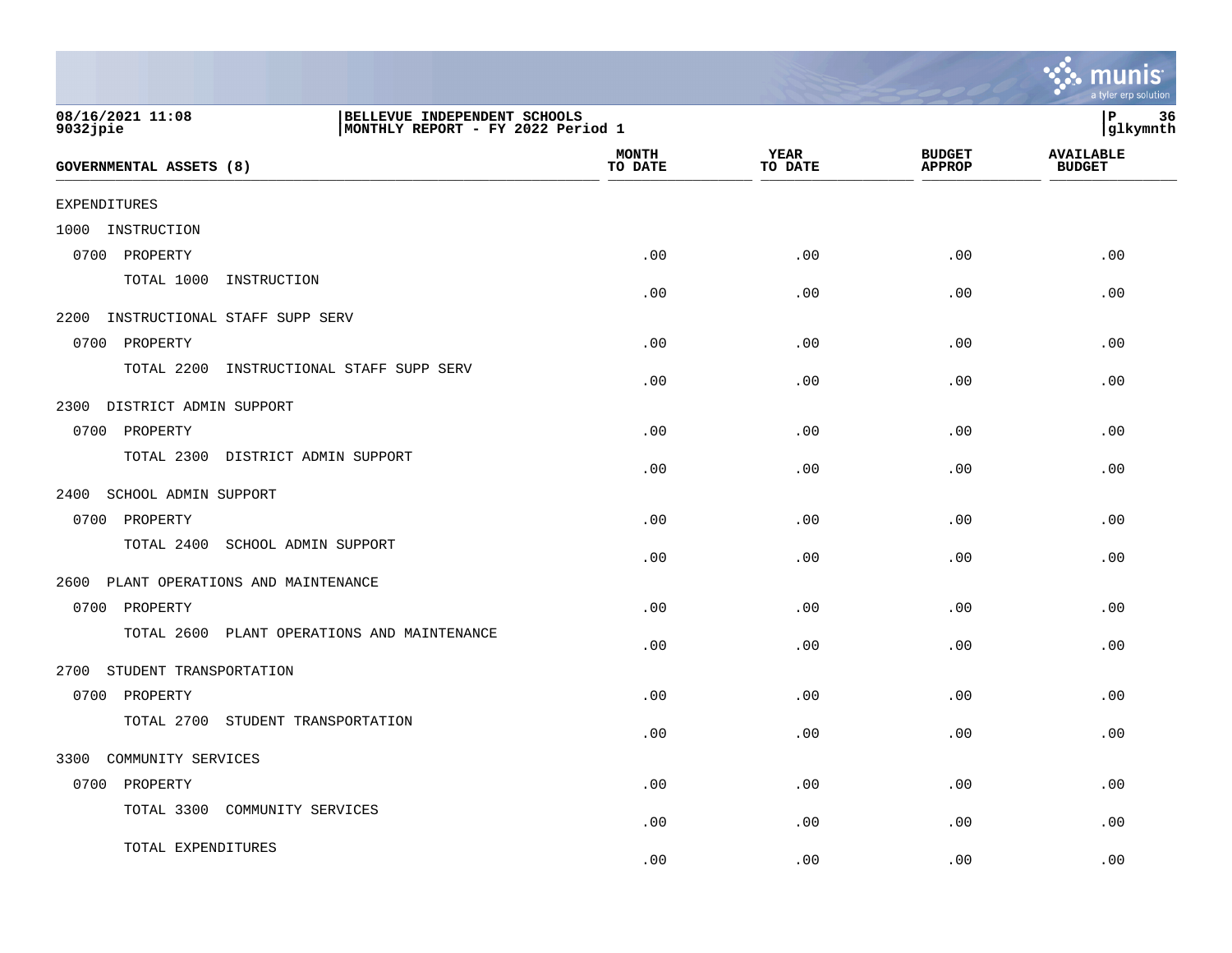|                                   |                                                                   |                         |                 |                                | munis <sup>®</sup><br>a tyler erp solution |
|-----------------------------------|-------------------------------------------------------------------|-------------------------|-----------------|--------------------------------|--------------------------------------------|
| 08/16/2021 11:08<br>9032jpie      | BELLEVUE INDEPENDENT SCHOOLS<br>MONTHLY REPORT - FY 2022 Period 1 |                         |                 |                                | 37<br>glkymnth                             |
| GOVERNMENTAL ASSETS (8)           |                                                                   | <b>MONTH</b><br>TO DATE | YEAR<br>TO DATE | <b>BUDGET</b><br><b>APPROP</b> | <b>AVAILABLE</b><br><b>BUDGET</b>          |
| TOTAL FOR GOVERNMENTAL ASSETS (8) |                                                                   | .00                     | .00             | .00                            | .00                                        |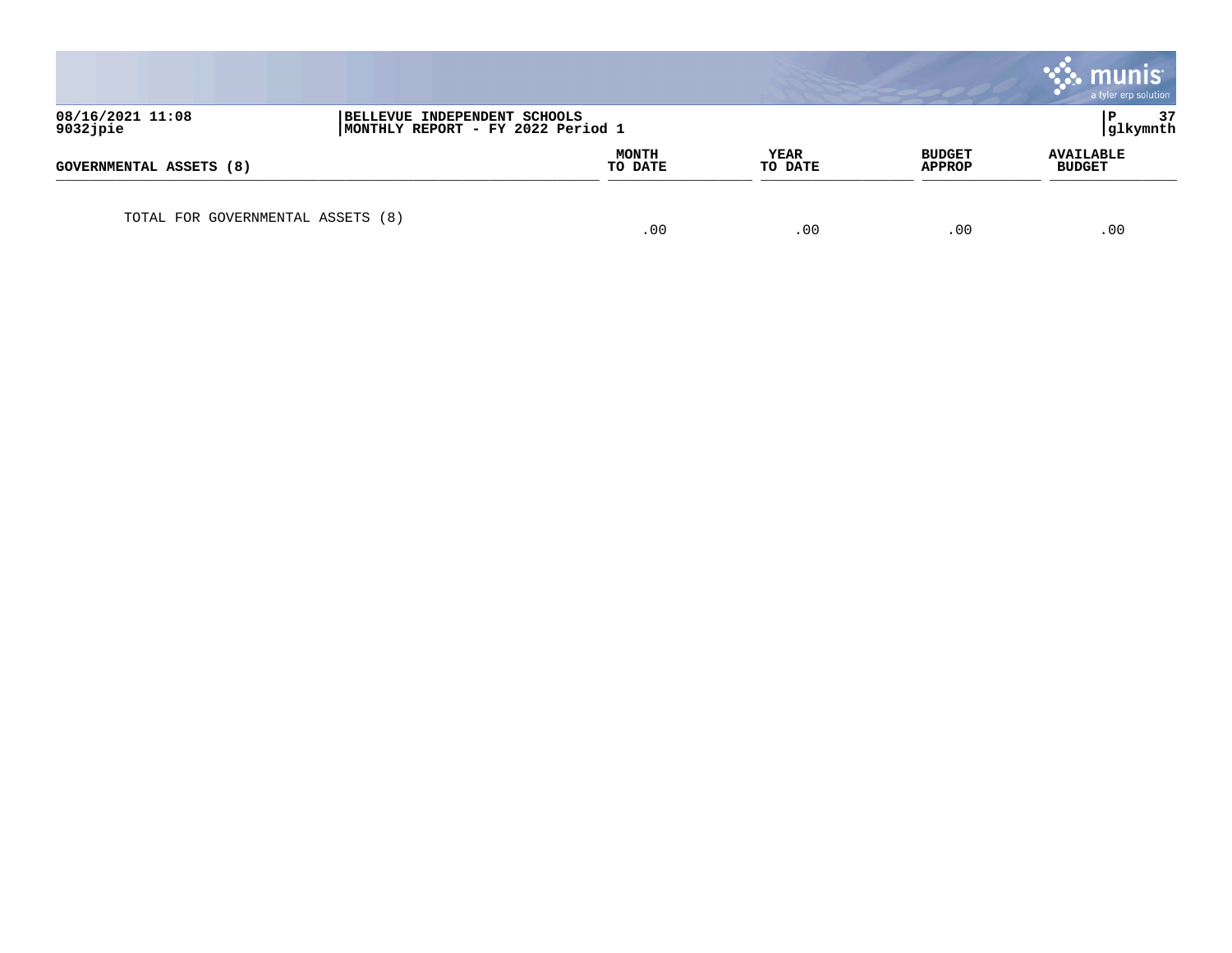|                                                                                                   |                         |                        |                                | $m$ unis<br>a tyler erp solution  |
|---------------------------------------------------------------------------------------------------|-------------------------|------------------------|--------------------------------|-----------------------------------|
| 08/16/2021 11:08<br>BELLEVUE INDEPENDENT SCHOOLS<br>9032jpie<br>MONTHLY REPORT - FY 2022 Period 1 |                         |                        |                                | 38<br>$\, {\bf P}$<br>glkymnth    |
| FOOD SERVICE ASSETS (81)                                                                          | <b>MONTH</b><br>TO DATE | <b>YEAR</b><br>TO DATE | <b>BUDGET</b><br><b>APPROP</b> | <b>AVAILABLE</b><br><b>BUDGET</b> |
| <b>REVENUES</b>                                                                                   |                         |                        |                                |                                   |
| <b>RECEIPTS</b>                                                                                   |                         |                        |                                |                                   |
| REVENUE FROM LOCAL SOURCES                                                                        |                         |                        |                                |                                   |
| OTHER REVENUE FROM LOCAL SOURCES                                                                  |                         |                        |                                |                                   |
| 1930 GAIN/LOSS SALE OF FIXED ASSET                                                                | .00                     | .00                    | .00                            | .00                               |
| TOTAL OTHER REVENUE FROM LOCAL SOURCES                                                            | .00                     | .00                    | .00                            | .00                               |
| TOTAL REVENUE FROM LOCAL SOURCES                                                                  | .00                     | .00                    | .00                            | .00                               |
| TOTAL RECEIPTS                                                                                    | .00                     | .00                    | .00                            | .00                               |
| TOTAL REVENUE                                                                                     | .00                     | .00                    | .00                            | .00                               |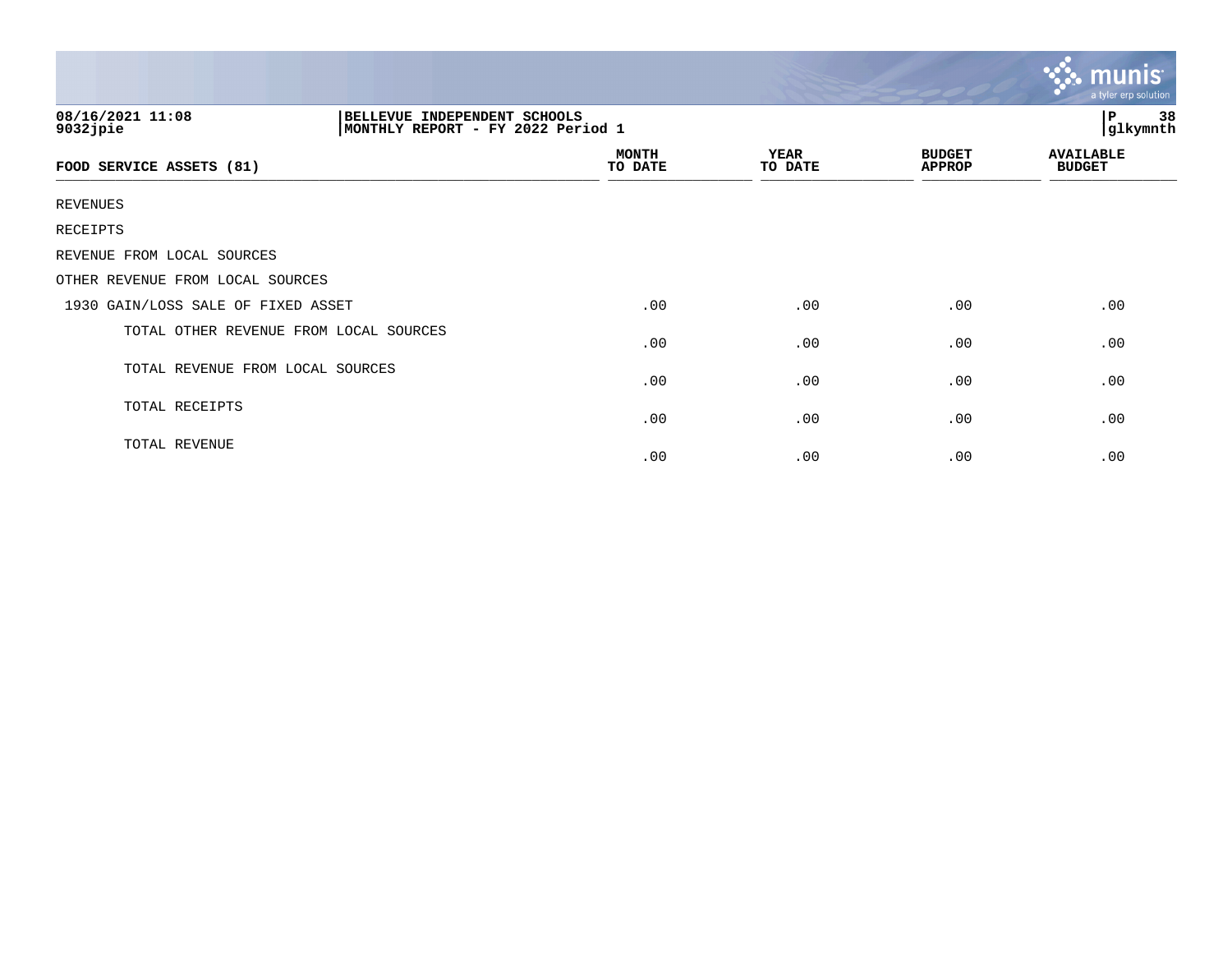

| 08/16/2021 11:08<br>$9032$ jpie      | BELLEVUE INDEPENDENT SCHOOLS<br>MONTHLY REPORT - FY 2022 Period 1 |                         |                 |                                | 39<br>l P<br> glkymnth            |  |
|--------------------------------------|-------------------------------------------------------------------|-------------------------|-----------------|--------------------------------|-----------------------------------|--|
| FOOD SERVICE ASSETS (81)             |                                                                   | <b>MONTH</b><br>TO DATE | YEAR<br>TO DATE | <b>BUDGET</b><br><b>APPROP</b> | <b>AVAILABLE</b><br><b>BUDGET</b> |  |
| EXPENDITURES                         |                                                                   |                         |                 |                                |                                   |  |
| FOOD SERVICE OPERATION<br>3100       |                                                                   |                         |                 |                                |                                   |  |
| PROPERTY<br>0700                     |                                                                   | .00                     | .00             | .00                            | .00                               |  |
| TOTAL 3100<br>FOOD SERVICE OPERATION |                                                                   | .00                     | .00             | .00                            | .00                               |  |
| TOTAL EXPENDITURES                   |                                                                   | .00                     | .00             | .00                            | .00                               |  |
| TOTAL FOR FOOD SERVICE ASSETS (81)   |                                                                   | .00                     | .00             | .00                            | .00                               |  |